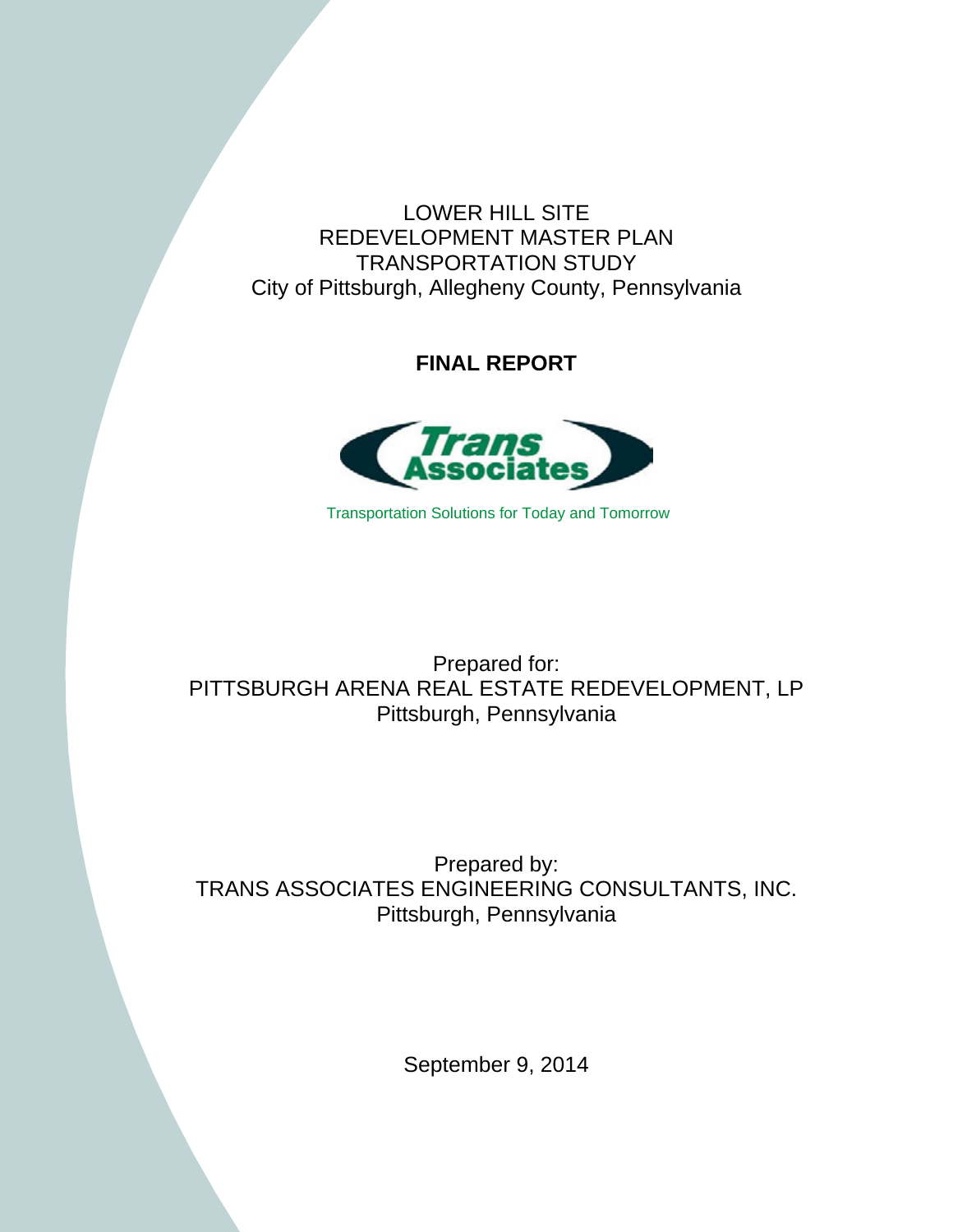

LOWER HILL SITE REDEVELOPMENT MASTER PLAN TRANSPORTATION STUDY Pittsburgh, Pennsylvania

Prepared for: PITTSBURGH ARENA REAL ESTATE REDEVELOPMENT, LP Pittsburgh, Pennsylvania

Prepared by: TRANS ASSOCIATES ENGINEERING CONSULTANTS, INC. Pittsburgh, Pennsylvania

Cynthia A. Jampole, P.E.

**ISTERED** ROFESSIONAL CYNTHIA A. JAMPOLE ENGINEER

Principal

Melissa D. Southern, E.I.T.

Associate Analyst II

September 9, 2014

Transportation Solutions for Today and Tomorrow Offices in Pennsylvania and Ohio

Pike, Pittsburg

h, PA 15205

 $\frac{1}{1}$ (412) 490-0630

 $F(472)$ 

490-0631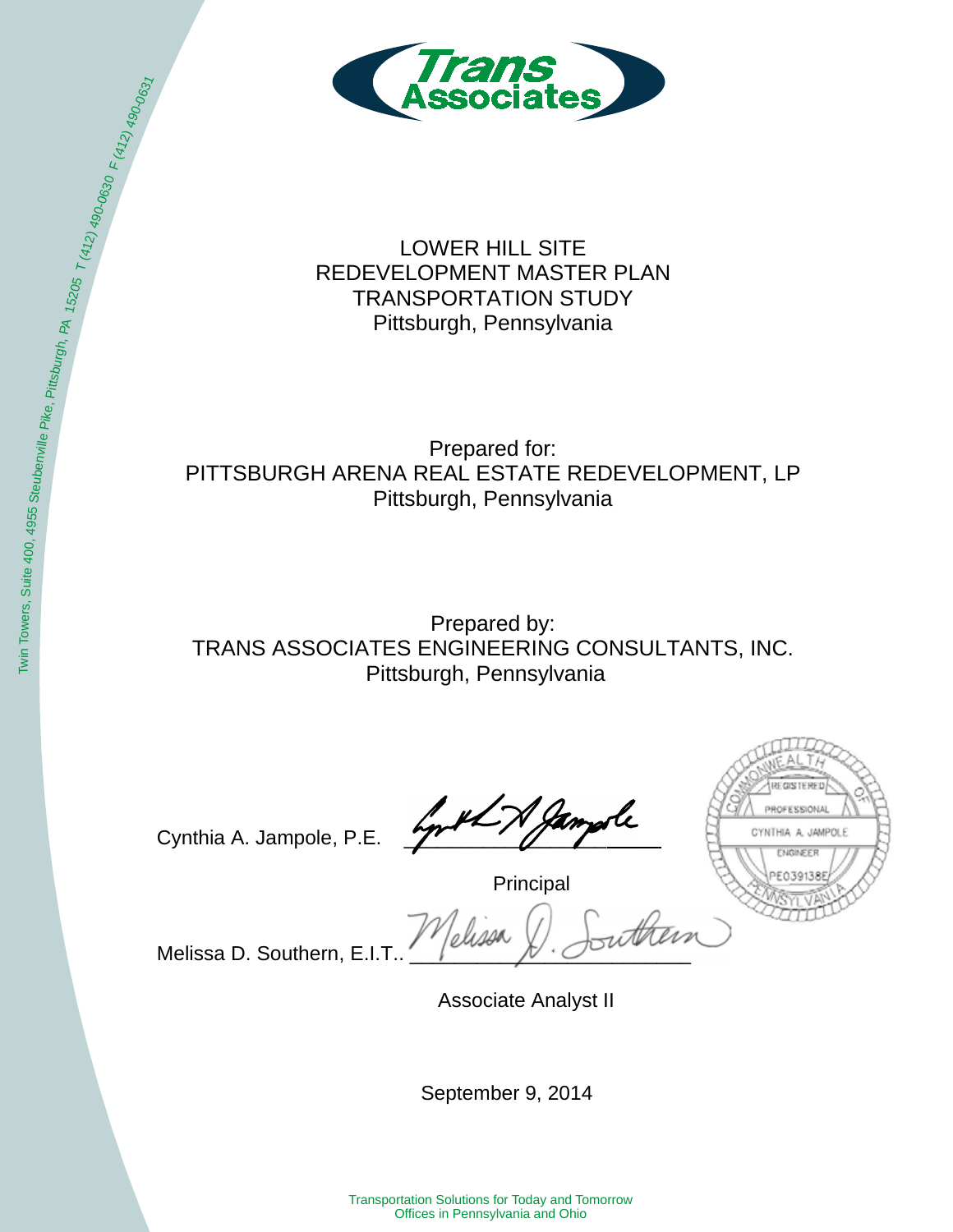# **TABLE OF CONTENTS**

| 1.0 |                                                                                |  |
|-----|--------------------------------------------------------------------------------|--|
|     |                                                                                |  |
|     |                                                                                |  |
|     | 1.2.1                                                                          |  |
|     | 1.2.2                                                                          |  |
|     | 1.2.3                                                                          |  |
|     | 1.2.4                                                                          |  |
| 2.0 |                                                                                |  |
|     |                                                                                |  |
|     | 2.1.1                                                                          |  |
|     | 2.1.2                                                                          |  |
|     |                                                                                |  |
|     | 2.2.1                                                                          |  |
|     | 222                                                                            |  |
|     | 2.2.3                                                                          |  |
| 3.0 |                                                                                |  |
|     |                                                                                |  |
|     | 3.1.1                                                                          |  |
|     | 3.1.2                                                                          |  |
|     |                                                                                |  |
|     | 3.2.1                                                                          |  |
|     | 3.2.2                                                                          |  |
|     | 3.2.3                                                                          |  |
|     | 3.2.4                                                                          |  |
|     |                                                                                |  |
|     | 3.3.1                                                                          |  |
|     |                                                                                |  |
|     |                                                                                |  |
|     |                                                                                |  |
|     |                                                                                |  |
|     |                                                                                |  |
|     |                                                                                |  |
|     |                                                                                |  |
|     | 3.3.2.5 2011 Existing Conditions - Intersection Levels of Service27            |  |
|     | 3.3.3                                                                          |  |
|     | Existing Relevant Transportation Systems Management (TSM) Programs 28<br>3.3.4 |  |
|     | 3.3.5                                                                          |  |

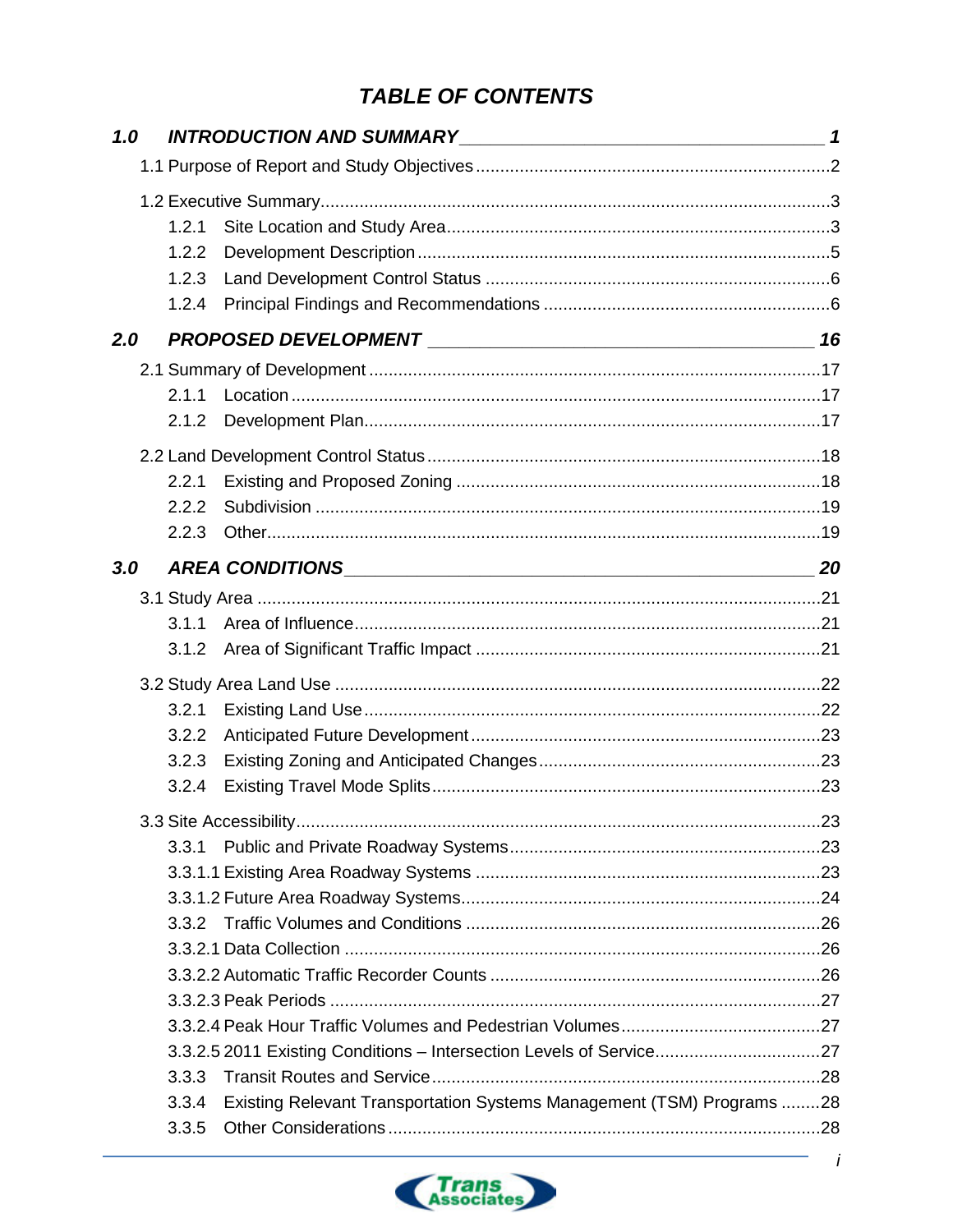|     | 3.4.1           |                                                                                                                                                                         |    |
|-----|-----------------|-------------------------------------------------------------------------------------------------------------------------------------------------------------------------|----|
|     | 3.4.2           |                                                                                                                                                                         |    |
| 4.0 | <b>ANALYSIS</b> | PROJECTED TRAFFIC VOLUMES AND INTERSECTION CAPACITY<br>and the control of the control of the control of the control of the control of the control of the control of the | 31 |
|     |                 |                                                                                                                                                                         |    |
|     | 4.1.1           |                                                                                                                                                                         |    |
|     |                 |                                                                                                                                                                         |    |
|     | 4.2.1           | Design Year 2022 Base Conditions - Intersections Levels of Service32                                                                                                    |    |
|     |                 |                                                                                                                                                                         |    |
|     | 4.3.1           |                                                                                                                                                                         |    |
|     | 4.3.2           |                                                                                                                                                                         |    |
|     | 4.3.3           | Trip Assignment - Determination of Site-Generated Traffic 34                                                                                                            |    |
|     |                 | 4.4 Combined Traffic Volumes (With Illustrative Master Plan Components) 35                                                                                              |    |
|     | 4.4.1           | Year 2022 Combined Conditions Traffic Volumes (Build)35                                                                                                                 |    |
|     | 4.4.2           | 2022 Combined Traffic Volumes - Intersections Levels of Service 35                                                                                                      |    |
|     | 4.4.3           | 2022 Mitigated Combined Traffic Volumes - Intersections Levels of Service36                                                                                             |    |
| 5.0 |                 |                                                                                                                                                                         | 45 |
|     |                 |                                                                                                                                                                         |    |
|     |                 |                                                                                                                                                                         |    |
|     |                 |                                                                                                                                                                         |    |
|     |                 |                                                                                                                                                                         |    |
|     | 5.4.1           |                                                                                                                                                                         |    |
|     | 5.4.2           |                                                                                                                                                                         |    |
|     | 5.4.3           |                                                                                                                                                                         |    |
|     | 5.4.4           |                                                                                                                                                                         |    |
|     | 5.5             |                                                                                                                                                                         |    |
|     |                 |                                                                                                                                                                         |    |
| 6.0 |                 | <b>IMPROVEMENT ANALYSIS</b><br><u> 1989 - Johann John Stein, marwolaeth a bhannaich an t-Amhain an t-Amhain an t-Amhain an t-Amhain an t-Amhain</u>                     | 49 |
|     |                 |                                                                                                                                                                         |    |
|     |                 |                                                                                                                                                                         |    |
|     |                 |                                                                                                                                                                         |    |
|     |                 |                                                                                                                                                                         |    |

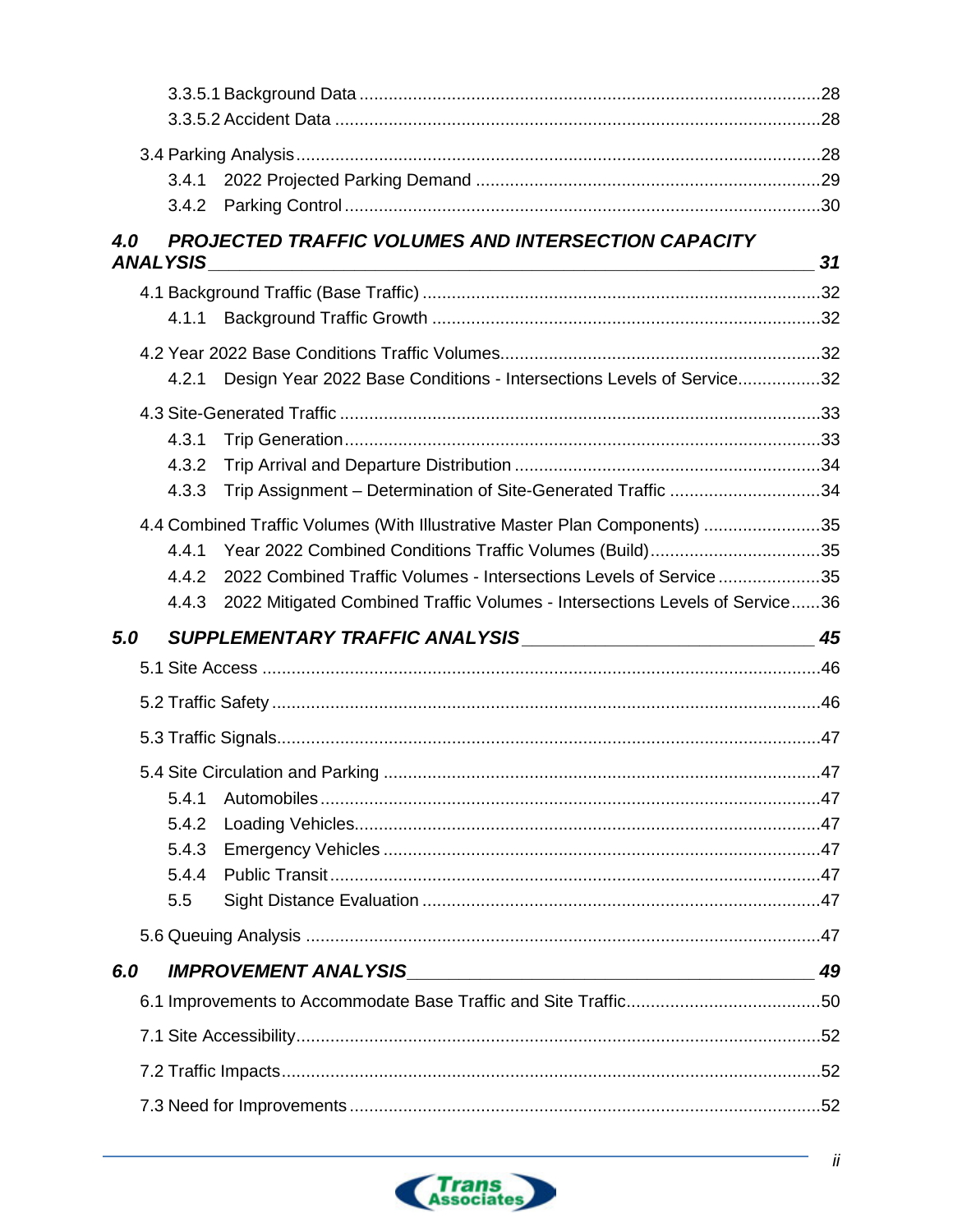|     | 8.0 RECOMMENDATIONS 53  |    |
|-----|-------------------------|----|
|     |                         |    |
|     |                         |    |
|     |                         |    |
|     |                         |    |
|     |                         |    |
|     |                         |    |
|     |                         |    |
|     |                         |    |
| 9.0 | CONCLUSIONS CONCLUSIONS | 56 |

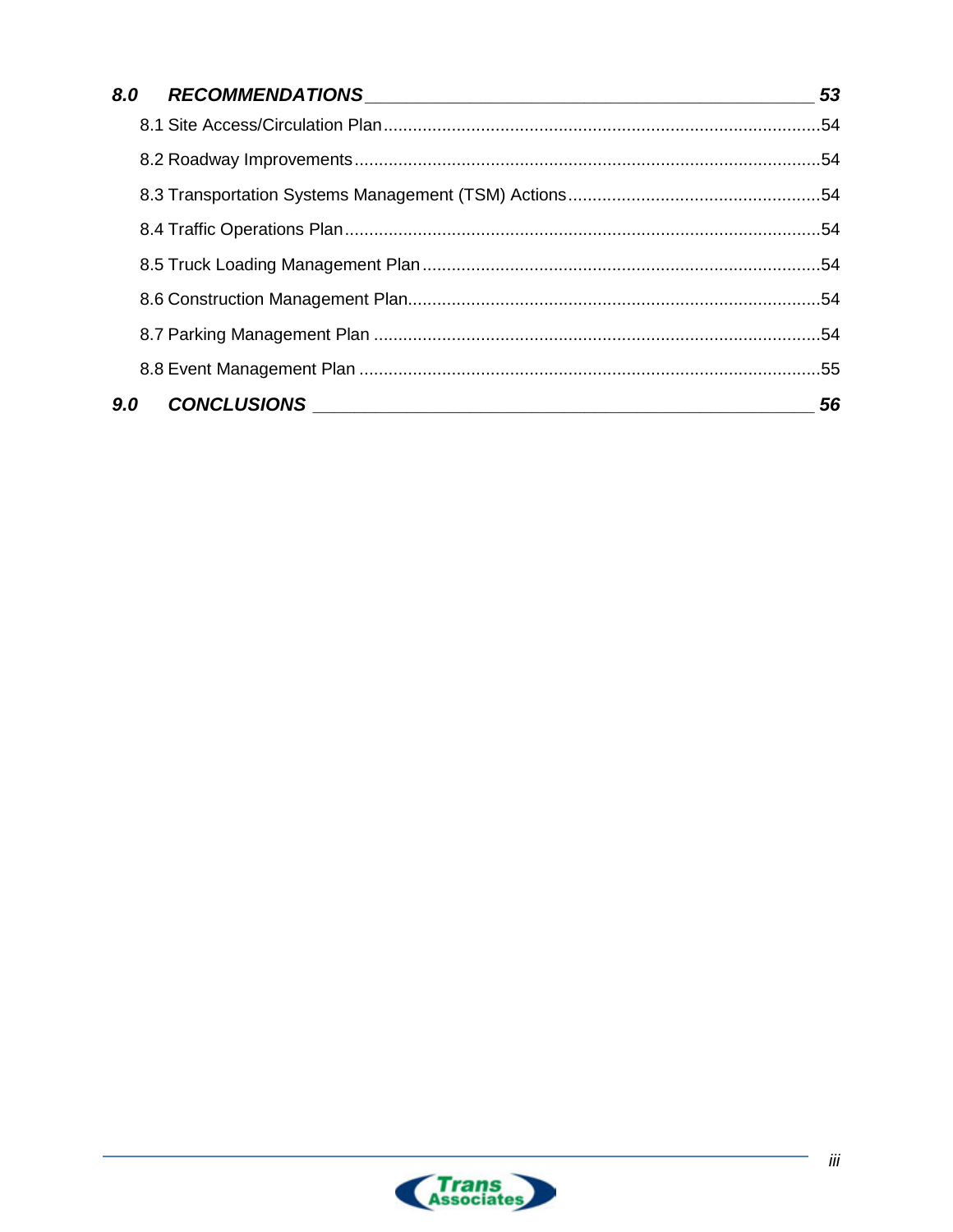# *Tables*

- Table 1 Capacity Analysis Summary
- Table 2 **Illustrative Master Plan Parking Supply and Demand Summary**
- Table 2A Daytime Unassigned Off-Street Parking Summary
- Table 2B Evening and Weekend Event Off-Street Parking Summary
- Table 2C CONSOL Energy Center Parking Demand
- Table 3 Trip Generation Summary
- Table 4 Queue Length Summary

# *Figures*

- Figure 1 Site Location
- Figure 2A Site Plan Prepared by UDA
- Figure 2 B Sub Districts Diagram
- Figure 2C Specially Planned (SP) District
- Figure 3 Study Intersections
- Figure 4 Bus Stops and Bus Routes
- Figure 5 Street Plan Type
- Figure 6A Street Plan Type A Cross Section
- Figure 6B Street Plan Type B Cross Section
- Figure 6C Street Plan Type C Cross Section
- Figure 6D Street Plan Type D Cross Section
- Figure 6E Street Plan Type E Cross Section
- Figure 6F Street Plan Type F Cross Section
- Figure 6G Street Plan Type G Cross Section
- Figure 7 Centre Avenue Cross Section
- Figure 8 2011 Existing AM Peak Hour Traffic Volumes and Levels of Service
- Figure 9 2011 Existing PM Peak Hour Traffic Volumes and Levels of Service
- Figure 10 2011 Existing Conditions Peak Hour Pedestrian Volumes
- Figure 11 Proposed Illustrative Master Plan Parking Locations
- Figure 12 Proposed On-Street Parking Locations
- Figure 13 2022 Base AM Peak Hour Traffic Volumes and Levels of Service
- Figure 14 2022 Base PM Peak Hour Traffic Volumes and Levels of Service
- Figure 15 Residential Trip Distribution Percentages
- Figure 16 Retail/Office/Hotel Trip Distribution Percentages
- Figure 17 Commuter Trip Distribution Percentages
- Figure 18 Site Generated AM Peak Hour Traffic Volumes
- Figure 19 Site Generated PM Peak Hour Traffic Volumes
- Figure 20 AM Peak Hour Commuter Traffic Volumes
- Figure 21 PM Peak Hour Commuter Traffic Volumes
- Figure 22 Site Generated Peak Hour Pedestrian Volumes
- Figure 23 2022 Combined AM Peak Hour Traffic Volumes and Levels of Service

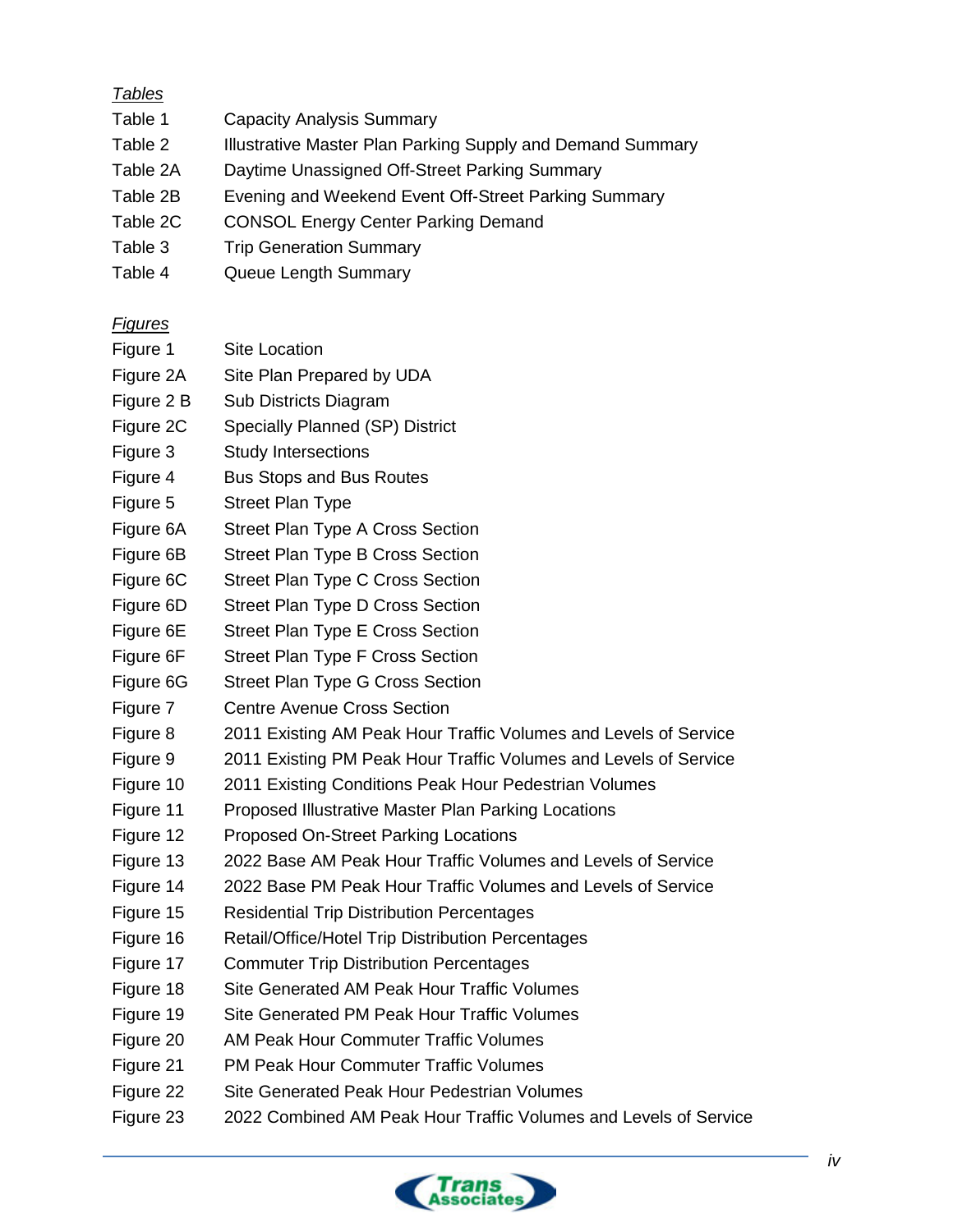- Figure 24 2022 Combined PM Peak Hour Traffic Volumes and Levels of Service
- Figure 25 Off-Site Pedestrian Improvements
- Figure  $26$  2022 Base and Combined Conditions AM Peak Hour  $95<sup>th</sup>$  Percentile Queue **Lengths**
- Figure  $27$  2022 Base and Combined Conditions PM Peak Hour  $95<sup>th</sup>$  Percentile Queue **Lengths**
- Figure 28 Traffic and Pedestrian Control Improvements
- Figure 29 Recommended Improvements
- Figure 30A Centre Avenue Roadway Configuration and Recommended Improvements
- Figure 30B Centre and Crawford Public Improvements
- Figure 31A Event Management Plan (Maximum Size Event)
- Figure 31B Event Management Plan (Maximum Size Event) with Street 1 Closed
- Figure 32 Proposed Event Parking Locations (Shared Parking)

#### *Appendices*

- Appendix A Form B and Approval Letter
- Appendix B Signal Plans
- Appendix C Turning Movement Counts and Pedestrian Counts
- Appendix D Level of Service Definition
- Appendix E 2011 Existing Condition Capacity Analysis
- Appendix F Parking Calculations
- Appendix G 2022 Base Condition Traffic Volume Development
- Appendix H 2022 Base Condition Capacity Analysis
- Appendix I Trip Generation Calculations
- Appendix J Pedestrian Calculations
- Appendix K 2022 Combined Condition Traffic Volume Development
- Appendix L 2022 Combined Condition Capacity Analysis
- Appendix M Signal Warrant Analysis
- Appendix N Queuing Analysis
- Appendix O Event Management Plans

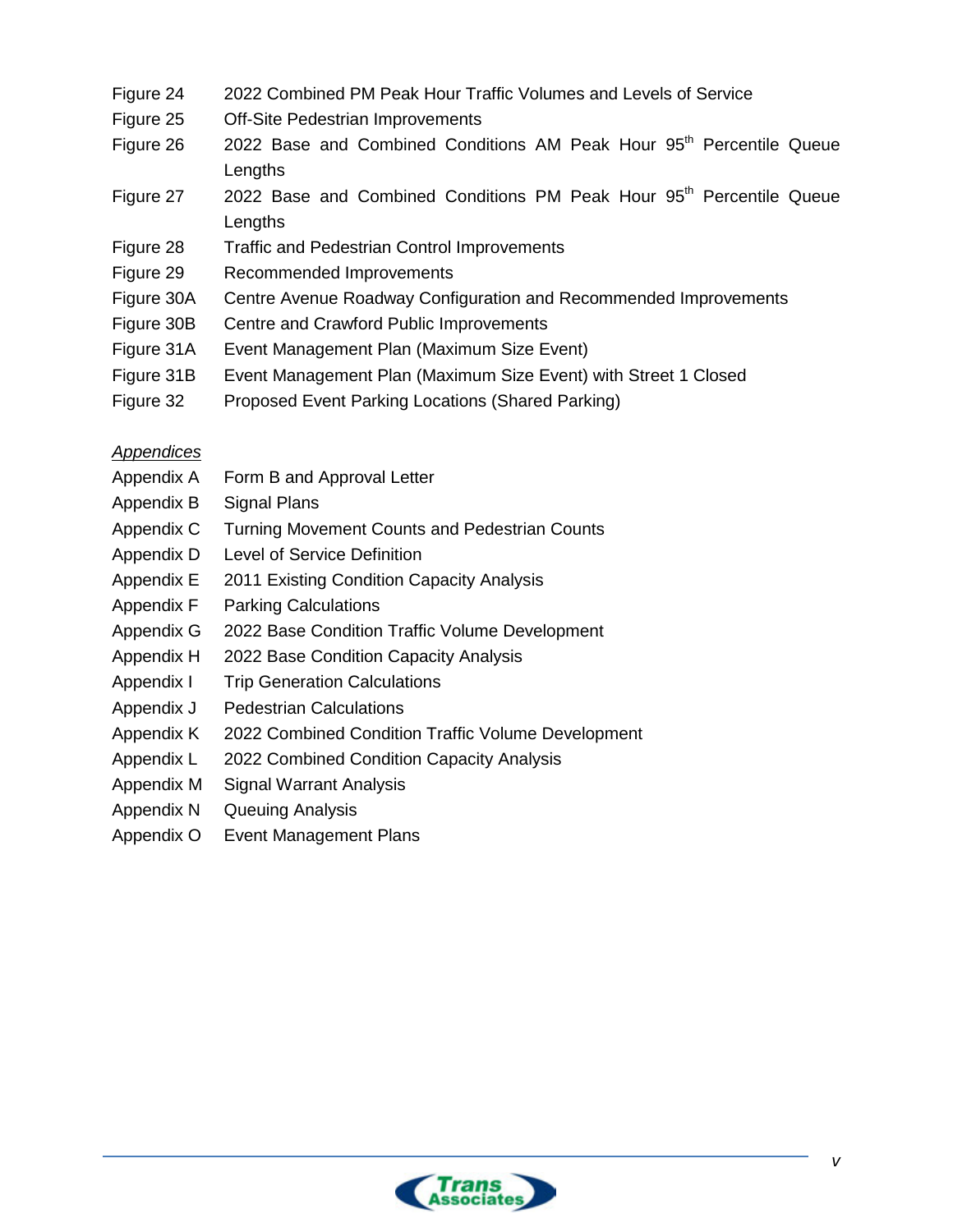<span id="page-7-0"></span>**1.0 INTRODUCTION AND SUMMARY**

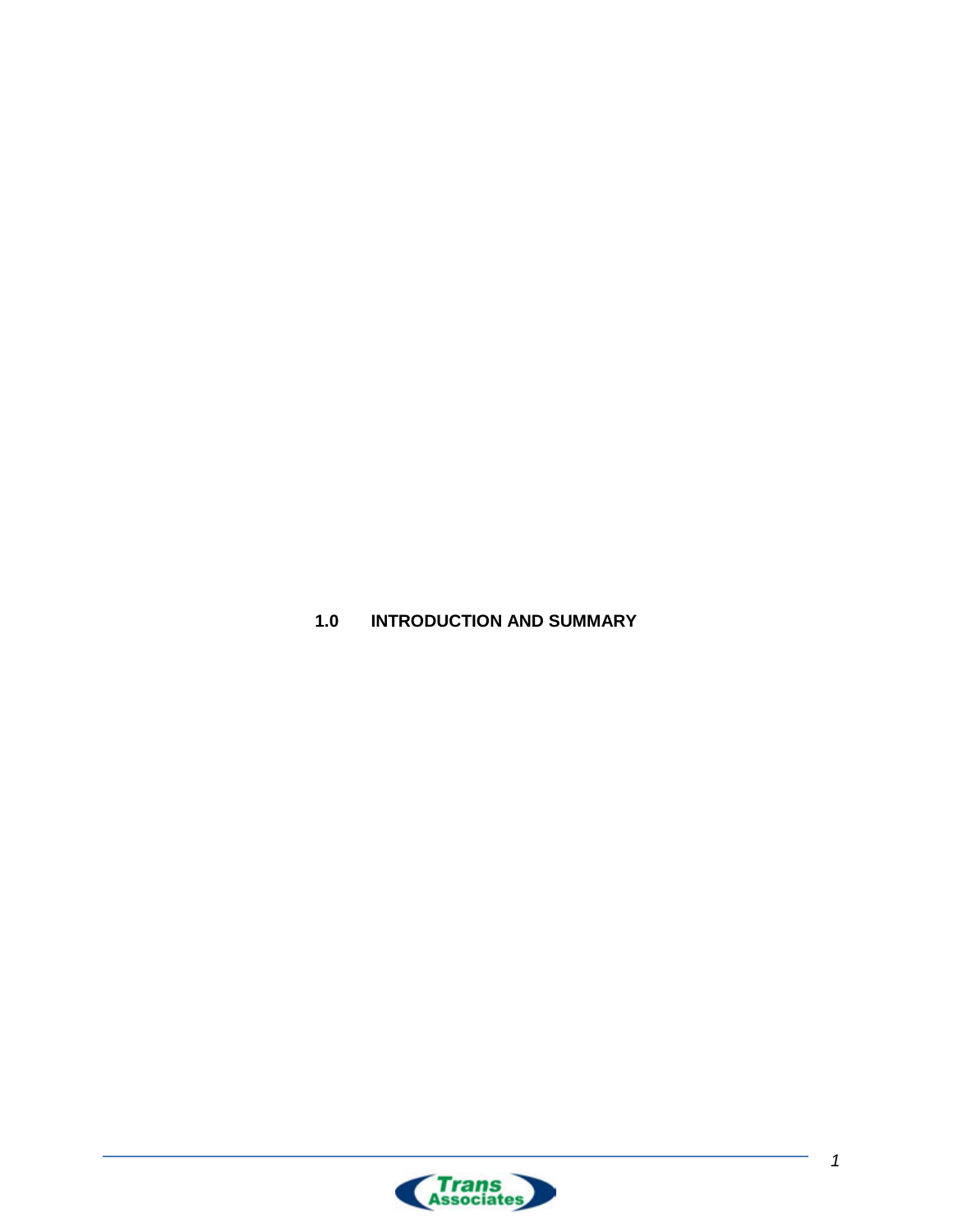### <span id="page-8-0"></span>*1.1 Purpose of Report and Study Objectives*

This report provides the results of the analysis of the traffic and parking analysis for the proposed Lower Hill Site Redevelopment Illustrative Master Plan (Illustrative Master Plan), the composition and location of which are detailed below. The study, as documented in this report, was performed in order to meet the study requirements established by the City of Pittsburgh Department of City Planning (DCP), and to provide appropriate traffic and parking mitigation measures.

The considerations studied in detail include the traffic and parking aspects of the proposed Illustrative Master Plan projects.

The study objectives were to identify impacts upon the considerations listed above, and to develop appropriate mitigation strategies as necessary. These objectives were accomplished through performance of the following tasks:

- Performance of existing (year 2011) traffic and pedestrian counts, and analysis of existing traffic conditions to identify existing problems;
- Determination of existing (year 2011) parking supply to establish existing parking supply and demand;
- Projection of future (year 2022) traffic volumes by projecting area-wide traffic growth;
- Assessment of traffic operations under 2022 base conditions (without development);
- Projection of future 2022 combined (with development) traffic volumes including all of the proposed Illustrative Master Plan development projects;
- Assessment of traffic operations under 2022 conditions (with development) and determination of mitigating actions required to address the impacts of the proposed Illustrative Master Plan development projects;
- Assessment of parking supply and demand conditions and parking allocation under 2022 future conditions with all of the proposed Illustrative Master Plan development projects in place;
- Development of a future (year 2022) parking allocation and management plan for the project;
- Completion of a transit analysis including locations of Port Authority of Allegheny County bus routes and stops; and

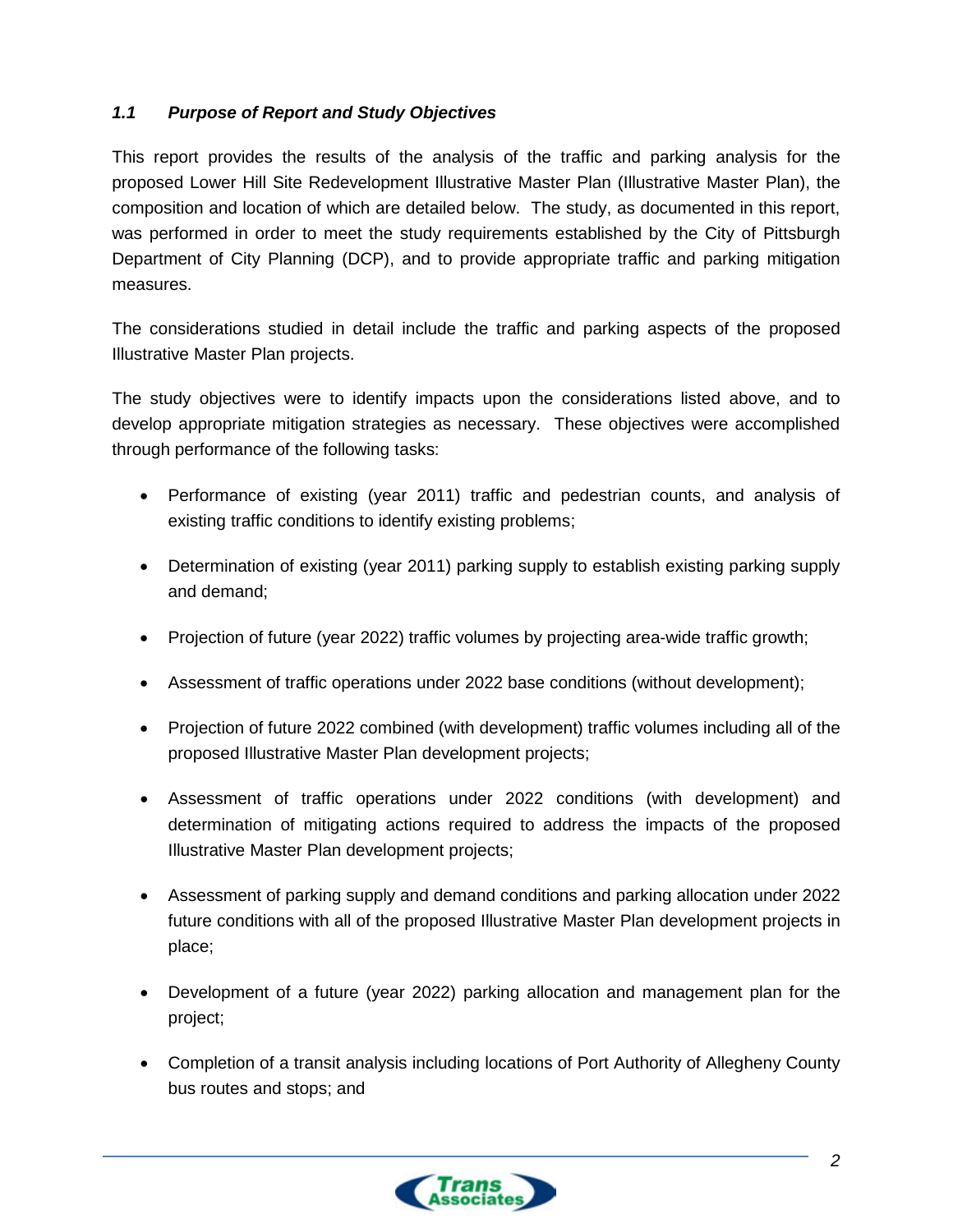• Preparation of the Transportation Management Plan, including a Parking Management Plan.

The study, as documented in this report, was performed in order to determine the traffic, parking, bicycling, pedestrian, and loading impacts of the Illustrative Master Plan.

### <span id="page-9-0"></span>*1.2 Executive Summary*

An overview of the project description, principal findings resulting from the analysis, and recommended mitigation strategies is presented in this summary.

### <span id="page-9-1"></span>*1.2.1 Site Location and Study Area*

The proposed Illustrative Master Plan projects are to be located within the vicinity of the existing Lower Hill Site Redevelopment in the Central Business District (CBD) and Hill District neighborhoods of the City of Pittsburgh. Further details of the proposed new project developments are summarized in section 1.2.2 of this report.

The Lower Hill Site Redevelopment is bounded by Centre Avenue and CONSOL Energy Center and CONSOL garage to the south, Bedford Avenue to the north, Washington Place to the west, and Crawford Street to the east. The existing site currently includes the site of the former Civic Arena and approximately 2,440 parking spaces in surface lots surrounding the arena. It should be noted that subsequent to all observations and field data collection, the Civic Arena was demolished and interim parking is now available on that site. The interim parking provides approximately 862 parking spaces. Therefore the total number of available parking spaces for the entire former Civic Arena site is 3,302 spaces (2,440 + 862).

The site location of the existing Lower Hill Site Redevelopment is shown in Figure 1.

Based upon discussions with the City of Pittsburgh Department of Public Works and Department of Planning, the following intersections were selected for study:

- Washington Place and Bedford Avenue/Bigelow Boulevard/Seventh Avenue Ramp (existing signalized);
- Bedford Avenue and Mario Lemieux Place/HOV Lanes (existing signalized);
- Bedford Avenue and Crawford Street (existing signalized);
- Centre Avenue and Sixth Avenue (existing signalized);
- Centre Avenue and Washington Place/Liberty Bridge Ramp (existing signalized);
- Centre Avenue and Mario Lemieux Place (existing signalized);

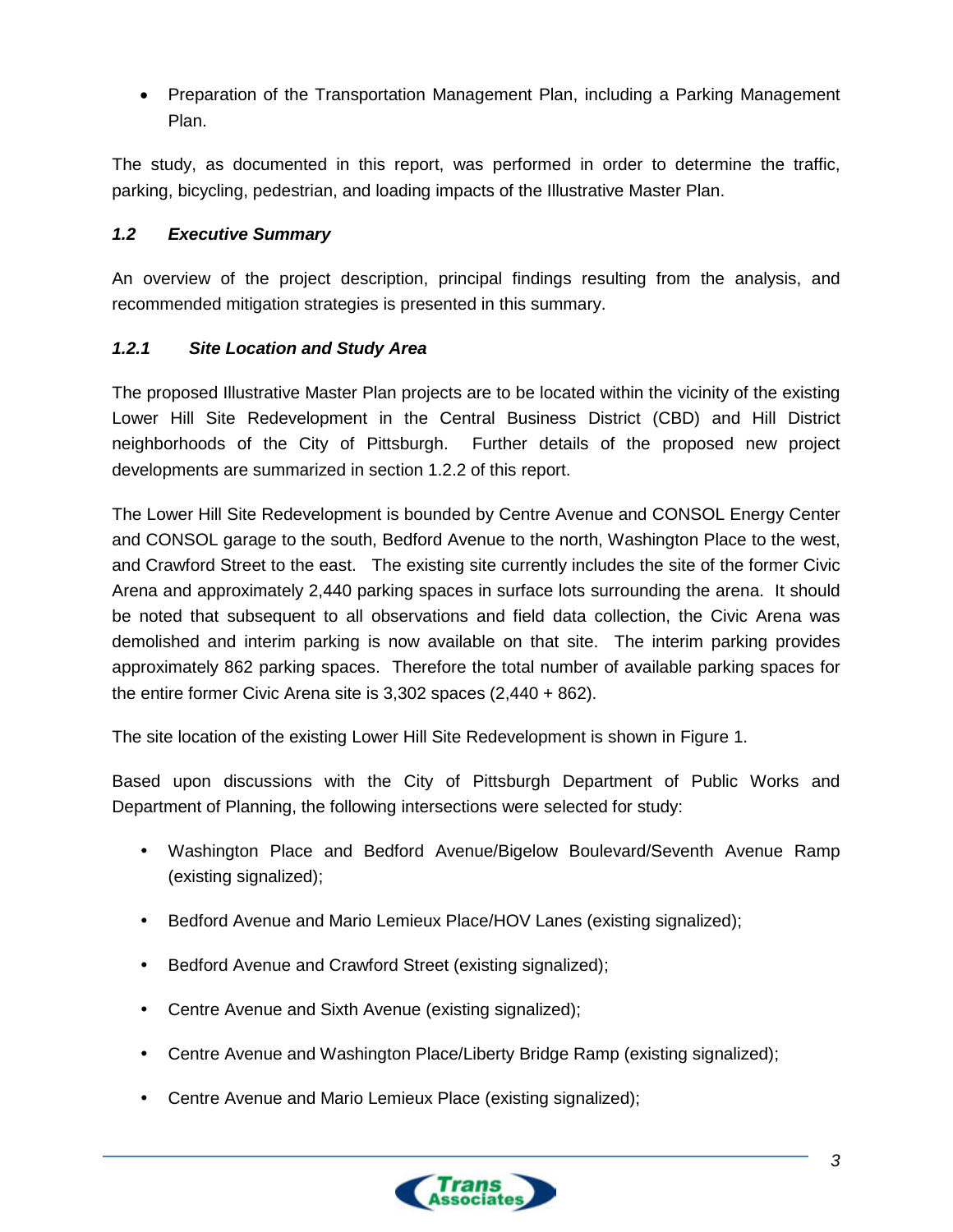- Centre Avenue and CONSOL Energy Center Parking Garage Driveway (existing unsignalized);
- Centre Avenue and Crawford Street (existing signalized);
- Crawford Street and Colwell Street (existing unsignalized);
- Fifth Avenue and Sixth Avenue (existing signalized);
- Fifth Avenue and Diamond Street (existing unsignalized);
- Fifth Avenue and Washington Place/Chatham Square (existing signalized);
- Fifth Avenue and Magee Street (existing signalized);
- Fifth Avenue and Stevenson Street (existing signalized);
- Fifth Avenue and Crawford Street (existing signalized);
- Sixth Avenue and Diamond Street (existing signalized);
- Forbes Avenue and Sixth Avenue (existing signalized);
- Forbes Avenue and Armstrong Tunnel (existing signalized);
- Forbes Avenue and Chatham Square (existing signalized);
- Forbes Avenue and Magee Street (existing signalized);
- Forbes Avenue and Stevenson Street (existing signalized);
- Forbes Avenue and Pride Street (existing signalized);
- Centre Avenue and Street 2 (proposed signalized);
- Centre Avenue and Street 3 (proposed unsignalized);
- Bedford Avenue and Street 2 (proposed unsignalized);
- Street 2 and Street 3 (proposed unsignalized);
- Street 2 and Street 4 (proposed unsignalized);
- Washington Place and Wylie Avenue (proposed unsignalized);
- Wylie Avenue and Street 1 (proposed unsignalized); and
- Wylie Avenue and Street 2 (proposed unsignalized).

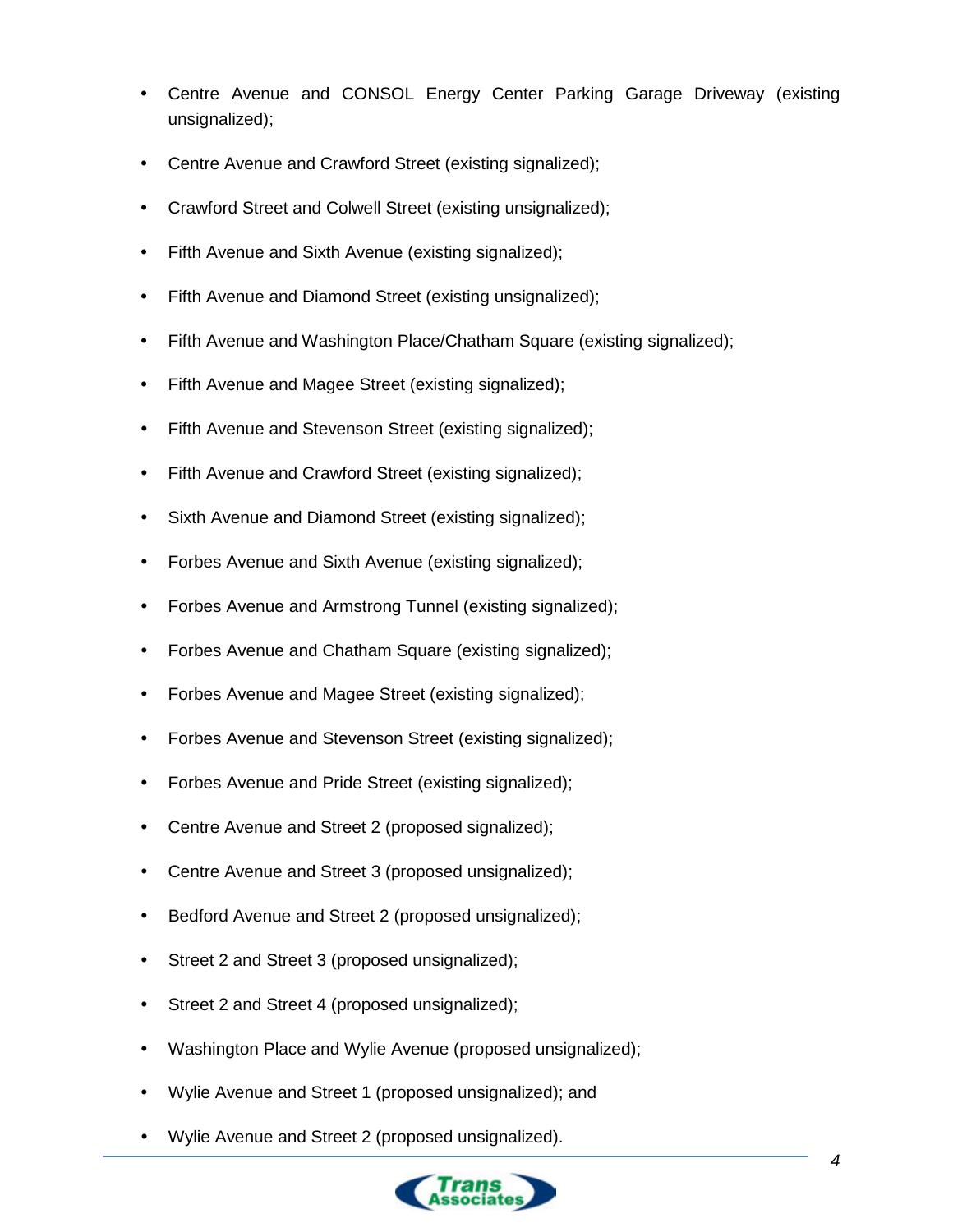The study area and study intersections are presented in Figure 3.

# <span id="page-11-0"></span>*1.2.2 Development Description*

The Illustrative Master Plan project consists of seven (7) new city blocks bounded by Centre Avenue, Bedford Avenue, Washington Place, and Crawford Street and an additional block of proposed park area bounded by Washington Place, Centre Avenue and the Crosstown Boulevard, and the CONSOL Energy Center and CONSOL garage. The proposed Illustrative Master Plan development component breakdown per block is as follows:

|               | <b>Development Component</b> |                    | <b>Number of Off-</b>                  | Number of On-                          |
|---------------|------------------------------|--------------------|----------------------------------------|----------------------------------------|
| <b>Block</b>  | <b>Size</b>                  | <b>Component</b>   | <b>Street Parking</b><br><b>Spaces</b> | <b>Street Parking</b><br><b>Spaces</b> |
| A             | 334 Units                    | <b>Residential</b> | 365                                    | 63                                     |
|               | 13,390 s.f.                  | Retail             |                                        |                                        |
| B             | 224 Units                    | Residential        | 247                                    | 41                                     |
|               | 10,910 s.f.                  | Retail             |                                        |                                        |
| C             | 357 Units                    | <b>Residential</b> | 360                                    | 78                                     |
|               | 142 Units                    | <b>Residential</b> | 305                                    | 45                                     |
| D             | 42,200 s.f.                  | Retail             |                                        |                                        |
|               | 116,000 s.f.                 | Office             |                                        |                                        |
|               | 125 Units                    | <b>Residential</b> | 480                                    | 39                                     |
| E             | 14,415 s.f.                  | Retail             |                                        |                                        |
|               | 108,370 s.f.                 | Office             |                                        |                                        |
| F             | 2,310 seats                  | Cineplex           | $\overline{0}$                         | 18                                     |
|               | 24,350 s.f.                  | Retail             |                                        |                                        |
|               | 89,836 s.f.                  | Retail             | 700                                    |                                        |
| G             | 407,592 s.f.                 | Office             |                                        | 31                                     |
|               | 150 Room                     | Hotel              |                                        |                                        |
| H             | $5,000$ s.f.                 | Retail             | $\Omega$                               | 0                                      |
| <b>CONSOL</b> | 18,000 seats                 | Arena              | 500                                    | 0                                      |
|               | <b>TOTAL</b>                 |                    | 2,957                                  | 315                                    |

The total Illustrative Master Plan will include approximately 2.5 million square feet of development. The preliminary land development plan (PLDP) indicates the density for the Specially Planned (SP) district is anticipated to range between 1.6 million to 4.4 million square feet of development. The proposed overall redevelopment for the entire site used to evaluate traffic and parking conditions for the site included the following:

- 1,192 residential units;
- 200,101 s.f. of retail;
- 691,962 s.f. of office;
- One (1) 150 room hotel;
- 2,310 seat Cineplex;
- CONSOL Energy Center;

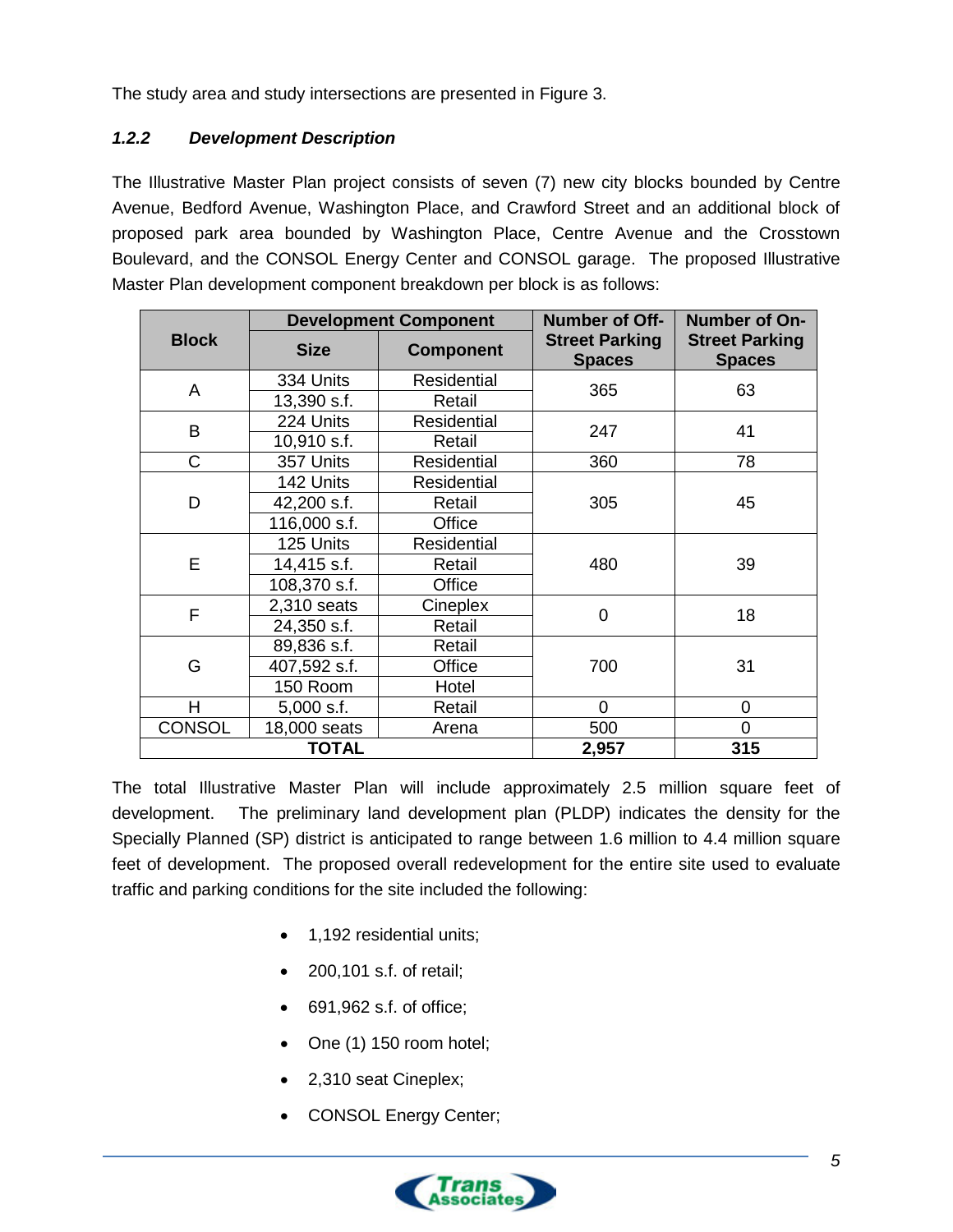- 2,957 off-street parking spaces; and
- 315 on-street parking spaces.

The location of each of the Illustrative Master Plan development components is presented in Figure 2A. The proposed Illustrative Master Plan sub districts are presented in Figure 2B.

### <span id="page-12-0"></span>*1.2.3 Land Development Control Status*

The Lower Hill Site is currently zoned GT-E. The site will be rezoned to a Specially Planned (SP) District in accordance with Section 909 of the Pittsburgh City Zoning Ordinance through coordination with the Department of City Planning. The proposed SP district is presented in Figure 2C.

It should be noted that the MOVEPGH project intends to recommend the creation of a transit district in Uptown. Assessment of Centre Avenue as part of the Downtown-to-Oakland work trips transit routing will be part of this assessment. If "others" bring in premium transit, then trips (modal split) could shift and a reduction in congestion could result. This better transit implemented by "others" could therefor result in increased traffic capacity as well as increased transit usage, allowing development on the Lower Hill site that would be greater than 2.5 million square feet.

# <span id="page-12-1"></span>*1.2.4 Principal Findings and Recommendations*

### **Parking Analysis**

Parking conditions have been evaluated for the projected 2022 conditions with the Illustrative Master Plan components in place. Parking demand analysis was completed using the requirements developed as part of the SP District specifications.

Based on the Illustrative Master Plan, a total of 2,957 off-street parking spaces are to be provided. This includes 500 spaces in the CONSOL garage and 2,457 spaces on Blocks A-H of the Lower Hill site. The projected parking supply/demand comparison performed for the future 2022 conditions with the Illustrative Master Plan components indicates that at the peak period of the peak day, parking provided will be adequate to serve the needs of the proposed Illustrative Master Plan development components. Excluding the CONSOL Garage, based on the analysis, the parking supply (2,457 off-street parking spaces) is anticipated to be greater than the demand (1,884 off-street parking spaces). Therefore, an additional 355 unassigned off-street parking spaces, of the total 2,457 off-street parking spaces, are anticipated to be available sitewide (blocks A-h) during a typical weekday peak period. The unassigned 355 off-street parking spaces, of the total 2,457 off-street parking spaces, could be used by CONSOL employees or provide for development program flexibility and market conditions such as reserved spaces for office or other employees. In addition, 814 unassigned off-street parking spaces, of the total 2,457 off-street parking spaces on the site, will be available for evening and weekend events.

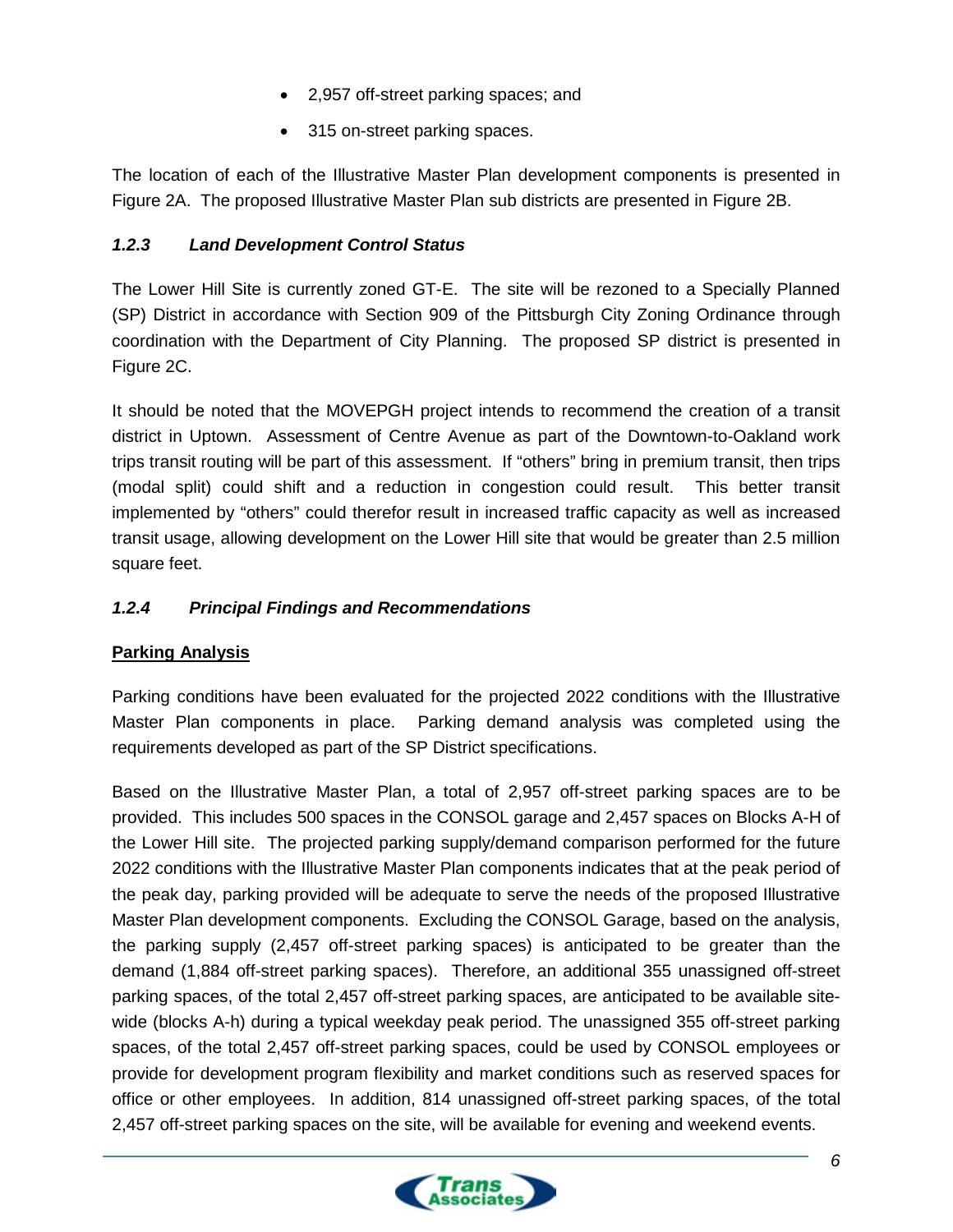The on-street parking spaces will be restricted with a two (2) hour time limit during the period from 8:00 A.M. to 6:00 P.M., with payment provided via on-street parking control apparatuses. It should be noted that the hours of parking enforcement may vary based upon regulations enacted by Pittsburgh City Council. On-street parking controls will be implemented immediately after on-site streets are built. On-street parking prohibitions will occur during events. See Section 8.8.

Further details of the parking analysis are presented in Section 3.4 of this report.

### **Traffic Analysis**

Results of the traffic analyses indicate that the following mitigation measures are required in order to minimize impacts on study intersections:

### Washington Place and Bedford Avenue/Bigelow Boulevard

- Optimize signal timings.
- Install audible pedestrian pushbutton and countdown signal equipment.

#### Bedford Avenue and Street 1/HOV Lanes

- The Street 1 approach will be relocated as part of the development, with resultant intersection modifications.
- Construct Street 1 to provide two-lanes northbound and one-lane southbound at its intersection with Bedford Avenue. The northbound Street 1 approach should provide an exclusive left turn lane and a shared through/right turn lane. On-street parking is provided along the western side (southbound) Street 1 from Bedford Avenue to Wylie Avenue. Limited on-street parking will be provided on the southerly end of the east side of the block.
- Modify the traffic signal control.
- Install audible pedestrian pushbutton and countdown signal equipment.

#### Bedford Avenue and Street 2

- Construct Street 2 to provide two-lanes (one in each direction) with on-street parking on both sides from Centre Avenue to Bedford Avenue.
- The northbound Street 2 approach should provide one (1) lane for all movements onto Bedford Avenue.
- Open median on Bedford Avenue opposite Street 2.

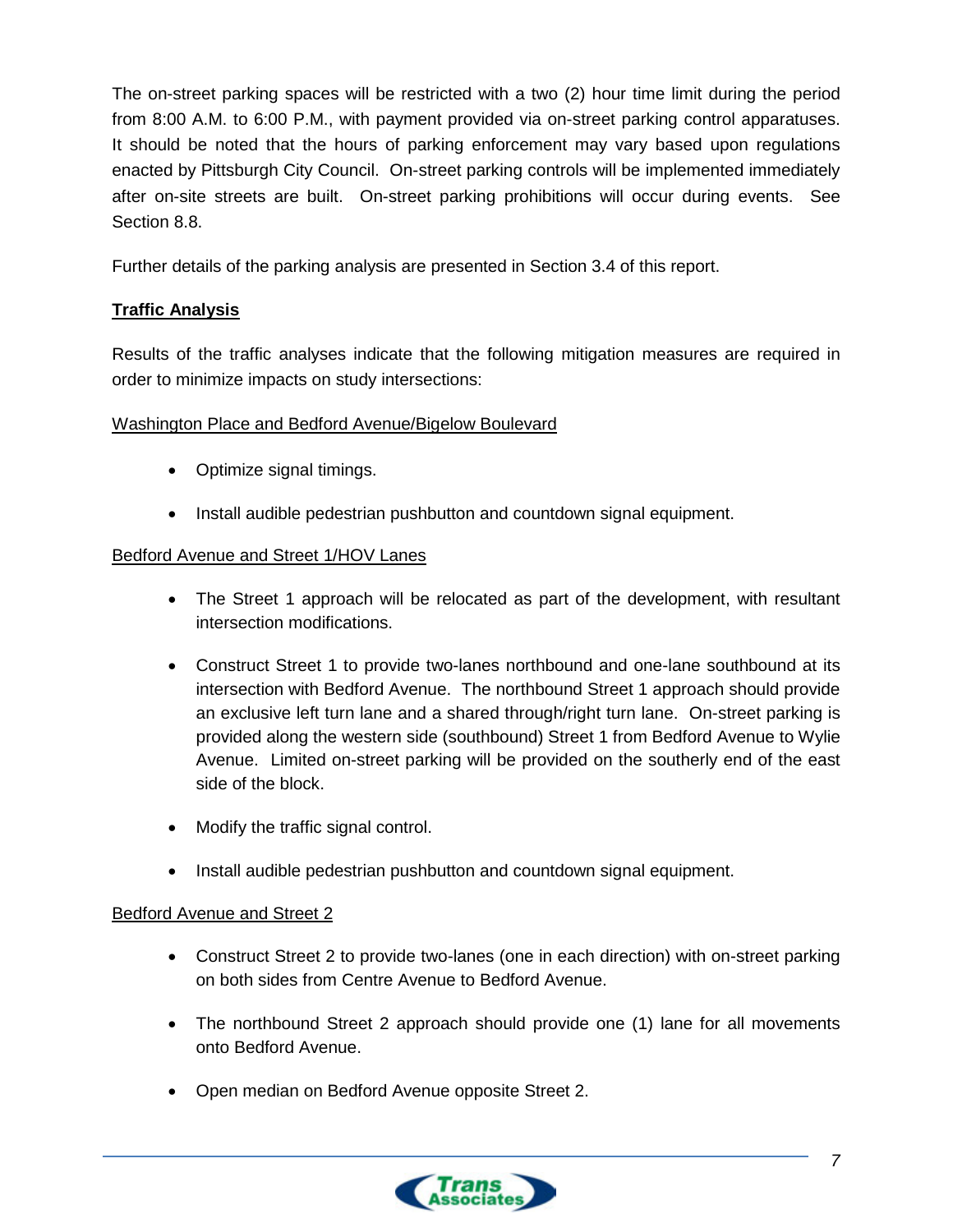- Install stop sign control on the northbound Street 2 approach, permitting both left and right turns onto Bedford Avenue.
- Install pedestrian crosswalks with handicap accessible ramps across the northbound Street 2 approach.

### Bedford Avenue and Crawford Street

• Optimize signal timings.

### Crawford Street and Wylie Avenue

- Construct an extension of Wylie Avenue from Crawford Street to Washington Place to provide two-lanes (one in either direction) with on-street parking on both sides. The eastbound Wylie Avenue approach at its intersection with Crawford should provide one (1) lane for all movements. Install stop sign control on the eastbound Wylie Avenue approach.
- Install pedestrian crosswalks with handicap accessible ramps across eastbound Wylie Avenue approach.

### Centre Avenue from Washington Place to Crawford Street

- Restripe the traffic lanes on Centre Avenue to provide one outboard travel lane westbound that is 14 feet wide and will be designed as shared vehicle-bicycle lane with sharrow paint markings.
- Restripe the traffic lanes on Centre Avenue to provide one outboard travel lane eastbound that is 6 feet wide and will be designed as an exclusive bicycle lane with signage and paint markings.
- Maintain parking and loading lane on the south side of Centre Avenue from Washington Place to Crawford Street.
- Maintain parking and loading lane on the north side of Centre Avenue from Street 1 to Street 3, with parking prohibited at this location during events.

### Centre Avenue and Washington Place

- Install audible pedestrian pushbutton and countdown signal equipment.
- Intersection and signal improvements to be completed as part of the City's CBD signal project.
- Apply sharrow lane markings in the outboard travel lane on the north side of Centre Avenue.

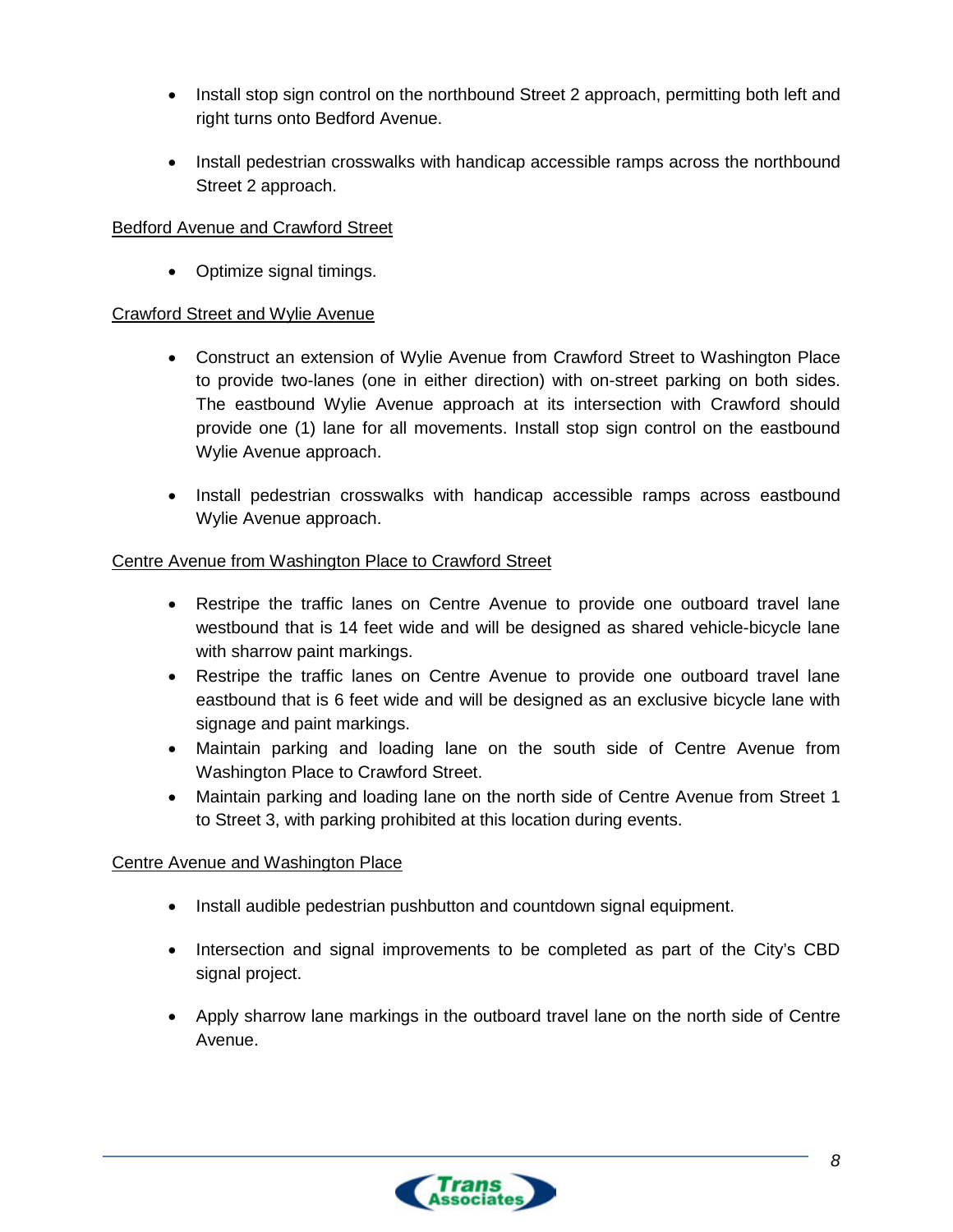#### Centre Avenue and Street 1

- Construct relocated Street 1 to intersect with Centre Avenue. At this intersection, Street 1 should provide two (2) lanes southbound and one (1) northbound with an on-street parking lane on the eastern (northbound) side of Street 1, from Centre Avenue to Wylie Avenue. The two southbound Street 1 lanes should provide an exclusive left turn lane and an exclusive right turn lane onto Centre Avenue.
- Construct eastbound Centre Avenue approach to provide three (3) lanes (a shared left turn/through lane, an exclusive through lane, and an exclusive bicycle lane) and a drop-off loading area for event attendees along CONSOL Energy Center property frontage on the south side of Centre Avenue east of Street 1, with parking on the south side of Centre Avenue west of Street 1.
- Construct westbound Centre Avenue approach to provide two (2) lanes (an exclusive through lane and a shared vehicle-bicycle shared through/right turn lane) and an onstreet parking lane.
- Apply sharrow lane markings in the outboard travel lane on the north side of Centre Avenue.
- Install new traffic signal.
- Optimize traffic signal timings to provide a three-phase signal, an exclusive eastbound advance phase with a southbound right turn overlap phase, an eastbound/westbound phase, and a southbound phase.
- Install audible pedestrian pushbutton and countdown signal equipment.
- Install painted crosswalks on all approaches with handicap accessible ramps.

### Centre Avenue and Street 2/CONSOL Energy Center parking garage driveway

- Construct Street 2 opposite the existing CONSOL Energy Center parking garage driveway. Street 2 should provide one (1) lane shared left turn/through/right turn lane southbound with an on-street parking lane and one (1) northbound lane with an on-street parking lane.
- Construct eastbound Centre Avenue approach to provide three (3) lanes (a shared left turn/through lane, a shared through/right turn lane, and exclusive bicycle lane), and a drop-off loading area for event attendees along CONSOL Energy Center property frontage west of Street 2, with parking on the south side of Centre Avenue east of Street 2.
- Construct westbound Centre Avenue approach to provide two (2) lanes (a shared left turn/through lane and a shared vehicle-bicycle shared through/right turn lane) and an on-street parking lane.

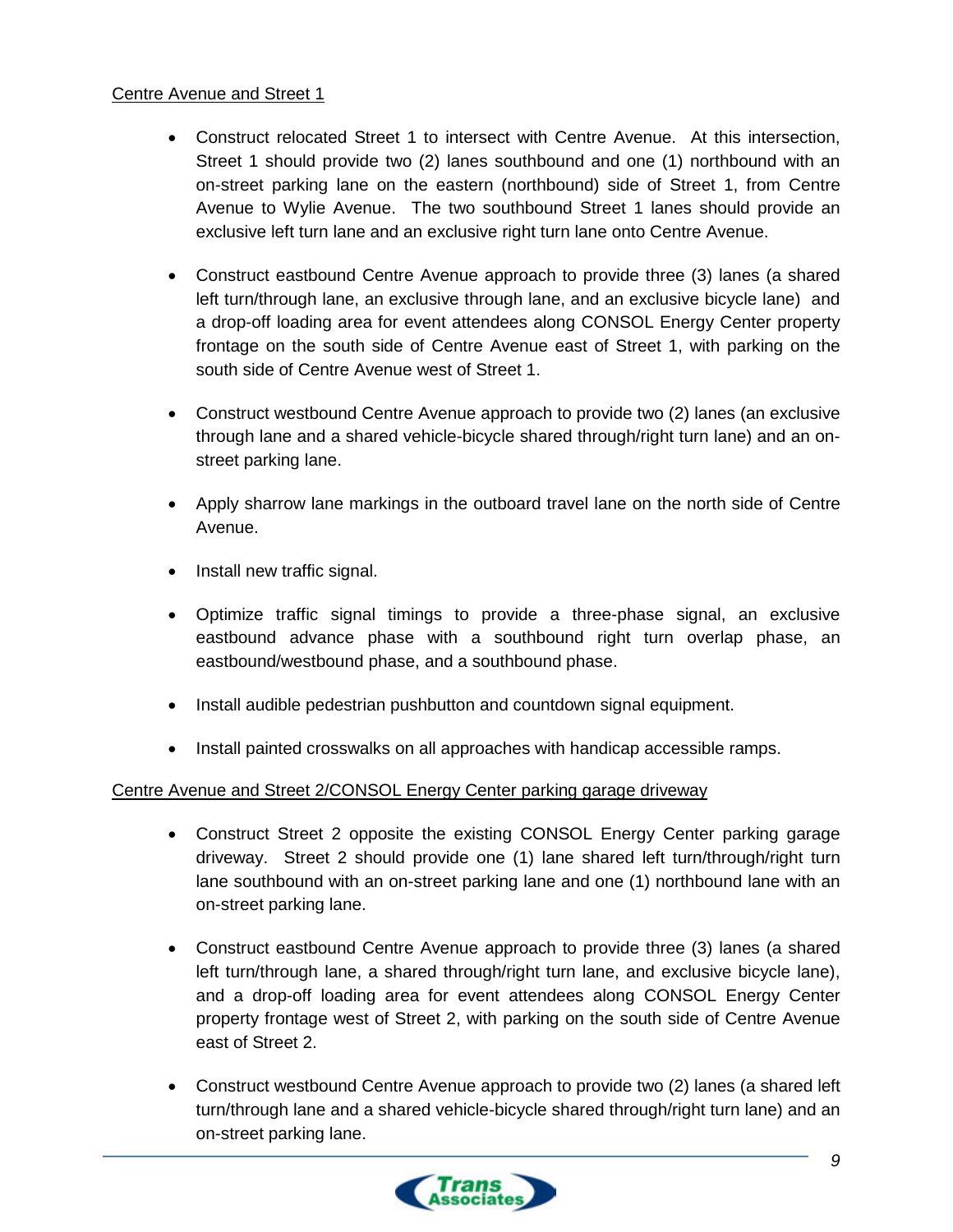- Apply sharrow lane markings in the outboard travel lane on the north side of Centre Avenue.
- Install new two-phase traffic signal.
- Install audible pedestrian pushbutton and countdown signal equipment.
- Install painted crosswalks on all approaches with handicap accessible ramps.

#### Centre Avenue and Street 3

- Construct Street 3 to provide two-lanes (one in each direction) with on-street parking on both sides from Centre Avenue to Street 2.
- The southbound Street 3 approach should provide an exclusive right turn lane only.
- Install stop sign control on the southbound Street 3 approach.
- Install No Left Turn signage for the southbound Street 3 approach.
- Construct a concrete median along Centre Avenue to prohibit the left turn movements into and out of Street 3.
- Construct eastbound Centre Avenue approach to provide three (3) lanes (dual through lanes and an exclusive bicycle lane) and an on-street parking and loading area,
- Apply sharrow lane markings in the outboard travel lane on the north side of Centre Avenue.
- Install pedestrian crosswalks with handicap accessible ramps across the southbound Street 3 approach.

### Centre Avenue and Crawford Street

- Install audible pedestrian pushbutton and countdown signal equipment.
- Relocate the curb line on the south side of Centre Avenue 10 feet north to improve the alignment of Centre Avenue through lanes eastbound and westbound across Crawford Street.
- Modify the eastbound Centre Avenue approach to provide an exclusive left turn lane, a shared through/right turn lane, and an exclusive bicycle lane terminating in a bike box, in conjunction with the removal of the island on eastbound Centre Avenue at the right turn lane, and relocation of the bus shelter onto the sidewalk.
- Apply sharrow lane markings in the outboard travel lane on the north side of Centre Avenue

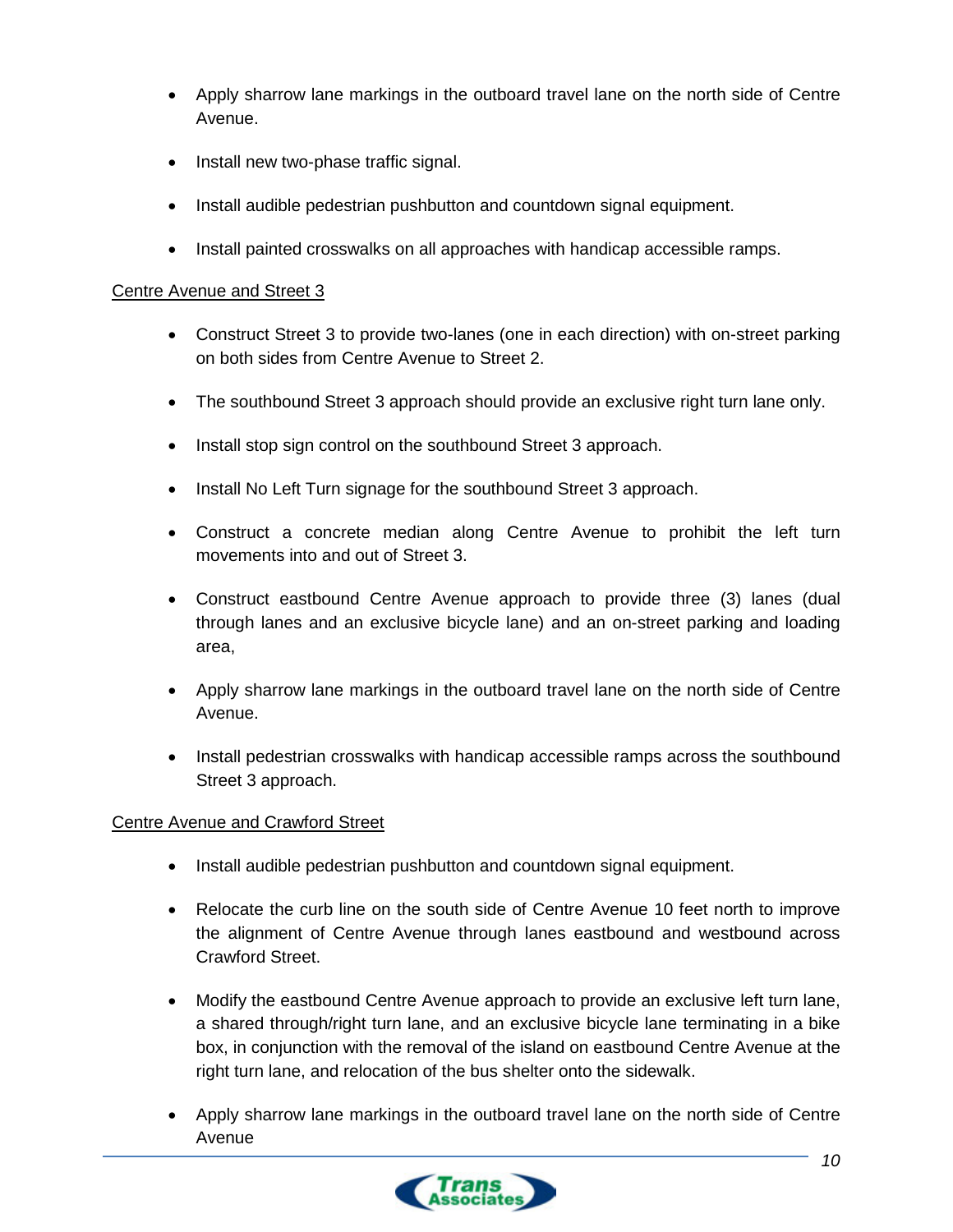- Remove on-street parking on the west side of southbound Crawford Street to provide an exclusive left turn lane, mirrored by a northbound exclusive left turn lane on Crawford Street.
- Provide crosswalks on all approaches to the intersection.
- Upgrade the traffic signal to provide a three phase operation, adding a phase for northbound Crawford Street movements to run exclusively.

#### Washington Place and Wylie Avenue

- Construct Wylie Avenue extension, from Crawford Street Washington Place, to provide two-lanes (one in each direction) with on-street parking on both sides from Washington Place to Crawford Street.
- The westbound Wylie Avenue approach should provide an exclusive right turn lane only.
- Install stop sign control on the westbound Wylie Avenue approach.
- Install No Left Turn signage for the westbound Wylie Avenue approach.
- Construct a concrete median along Washington Place to prohibit left turn movements into and out of Wylie Avenue.
- Install pedestrian crosswalks with handicap accessible ramps across Wylie Avenue.

### Wylie Avenue and Street 1

- Construct the eastbound and westbound Wylie Avenue approaches to provide a shared left turn/through/right turn lane with an on-street parking lane on each approach.
- Construct the northbound and southbound Street 1 approaches to provide a shared left turn/through/right turn lane with an on-street parking lane.
- Install stop sign control on all approaches. The proposed intersection will operate as a 4-way stop controlled intersection.
- Install pedestrian crosswalks with handicap accessible ramps on all approaches.

#### Wylie Avenue and Street 2

- Construct the eastbound and westbound Wylie Avenue approaches to provide a shared left turn/through/right turn lane with an on-street parking lane.
- Construct the northbound and southbound Street 2 approaches to provide a shared left turn/through/right turn lane with an on-street parking lane.

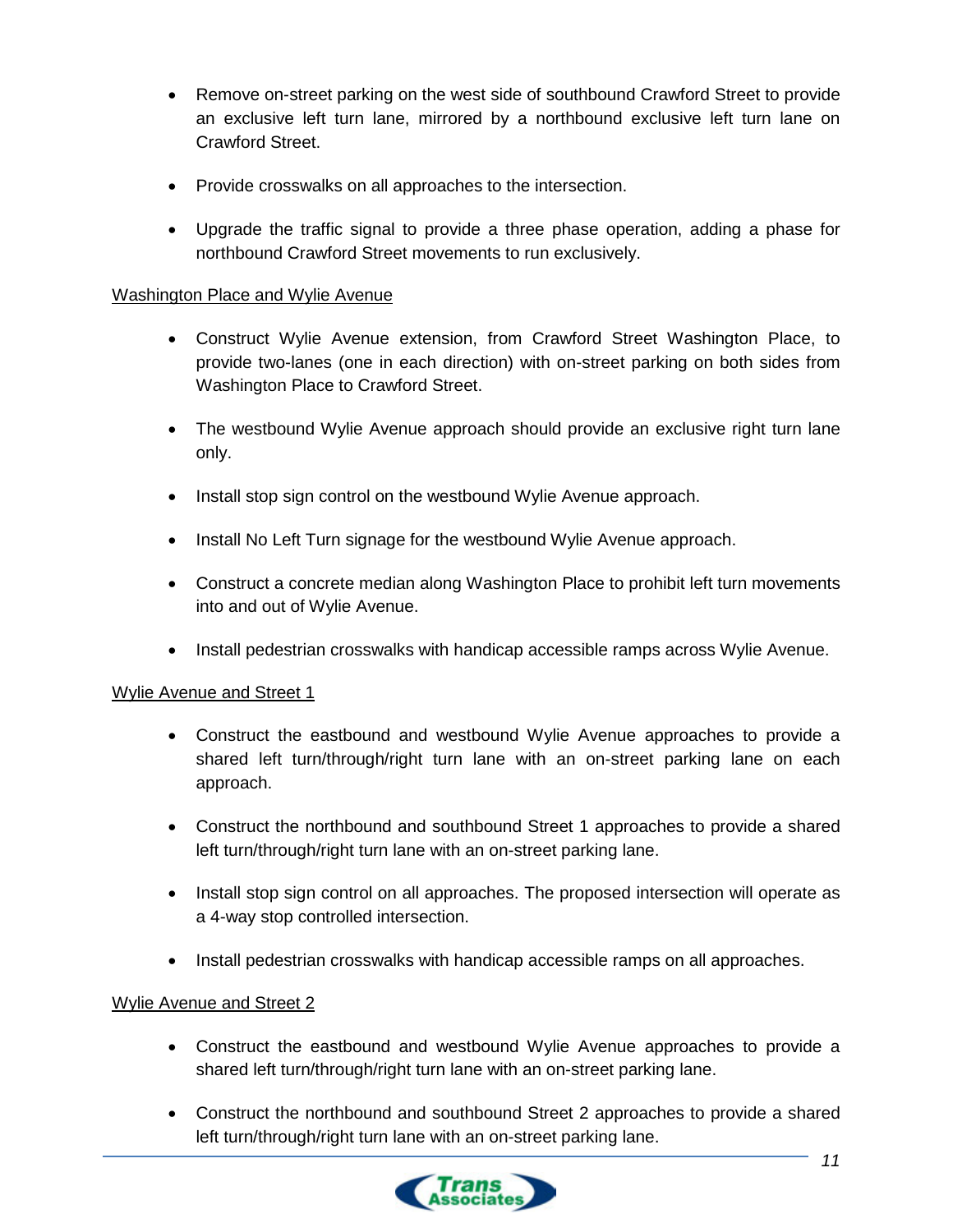- Install stop sign control on all approaches. The proposed intersection will operate as a 4-way stop controlled intersection.
- Install pedestrian crosswalks with handicap accessible ramps on all approaches.

#### Street 2 and Street 3

- Construct the westbound Street 3 approach to provide a shared left turn/right turn lane with an on-street parking lane.
- Construct the northbound Street 2 approach to provide a shared through/right turn lane with an on-street parking lane.
- Construct the southbound Street 2 approach to provide a shared left turn/through lane with an on-street parking lane.
- Install stop sign control on the westbound Street 3 approach.
- Install pedestrian crosswalk with handicap accessible ramps on the westbound Street 3 approach.

#### Street 2 and Street 4

- Construct the westbound Street 4 approach to provide a shared left turn/right turn lane with an on-street parking lane.
- Construct the northbound Street 2 approach to provide a shared through/right turn lane with an on-street parking lane.
- Construct the southbound Street 2 approach to provide a shared left turn/through lane with an on-street parking lane.
- Install stop sign control on the westbound Street 4 approach.
- Install pedestrian crosswalk with handicap accessible ramps on the westbound Street 4 approach.

#### Fifth Avenue and Sixth Avenue

• Optimize signal timings.

### Centre Avenue and Sixth Avenue

• Optimize signal timings.

### Forbes Avenue and Armstrong Tunnel

• Optimize signal timings.

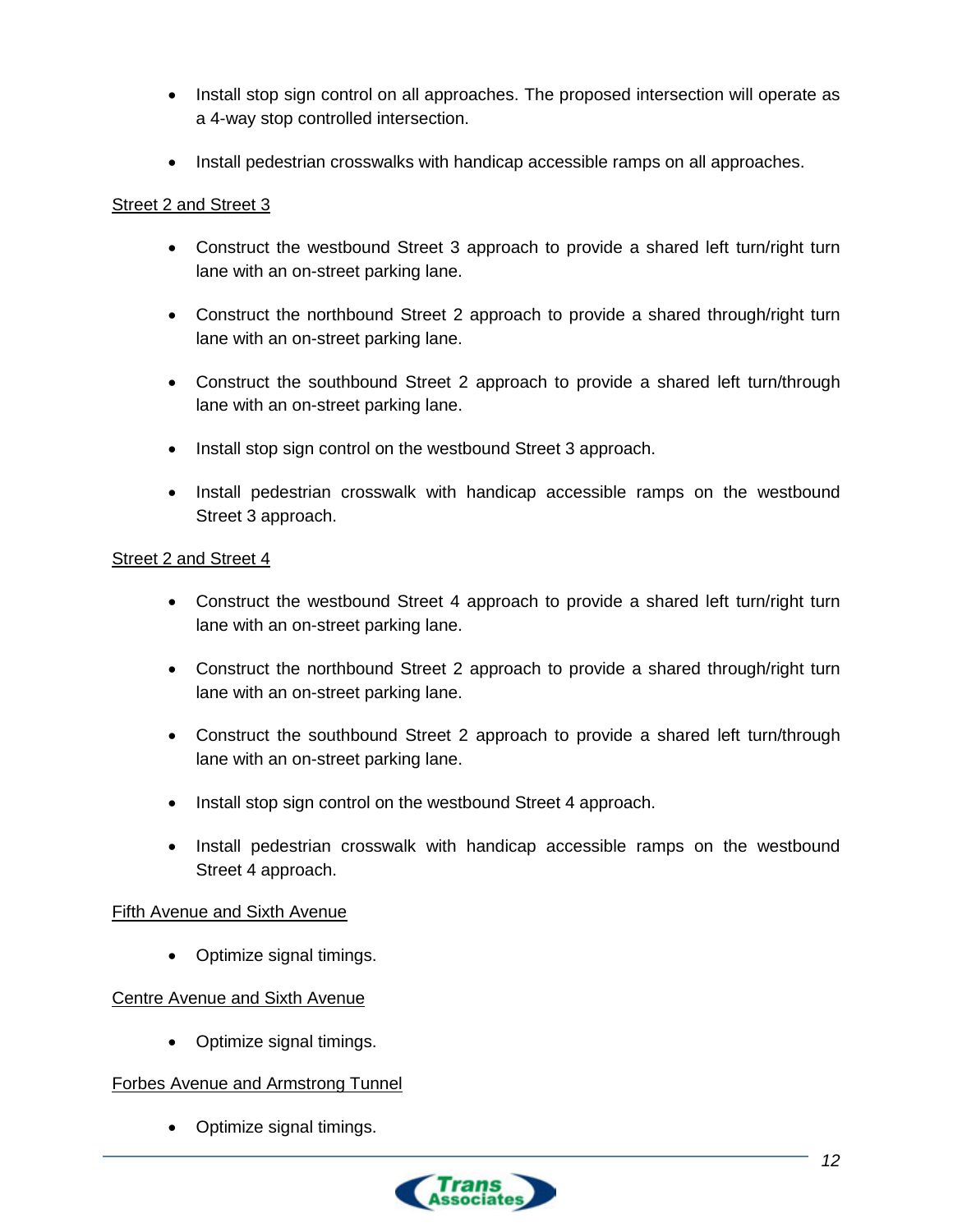### Sixth Avenue and Ross Street

- Signal optimization.
- Install audible pedestrian pushbutton and countdown signal equipment.
- Install pedestrian crosswalks.

#### Chatham Square and Bigelow Square/Bigelow Boulevard

- Signal optimization.
- Install audible pedestrian pushbutton and countdown signal equipment.
- Install pedestrian crosswalks.

It should be noted that intersections included in the CBD signal project, which will be designed and updated as part of the City's project, include the following:

- Ross Street/Sixth Street Avenue new signal, no construction date yet;
- Chatham Square/Bigelow Square/Bigelow new signal, no construction date yet;
- Washington Place/Centre Avenue construction scheduled for 2014;
- Washington Place/Bedford Avenue new signal, no construction date yet;
- Bedford Avenue/HOV Lane/Mario Lemieux Place (Street 1) new signal, no construction date yet;
- Bedford Avenue/Crawford new signal, no construction date yet; and
- Centre Avenue/Crawford new signal, no construction date yet.

In addition to improvements presented, transportation conditions in this area can be significantly enhanced for several travel modes by implementation of the following measures:

- Providing public transit access by the Port Authority of Allegheny County (PAAC). Routes and stop locations will be further discussed with PAAC. Street 1 will be constructed to accommodate bus traffic between Bedford Avenue and Centre Avenue.
- Providing wide sidewalks with pedestrian crosswalks and handicap accessible ramps at all proposed new intersections.
- Provide bump outs on roadways within and surrounding the development site as indicated on Figures 28 and 29, to reduce pedestrian crossing distances and to improve visibility of pedestrians for motorists.
- Optimizing signalized intersection offsets times.

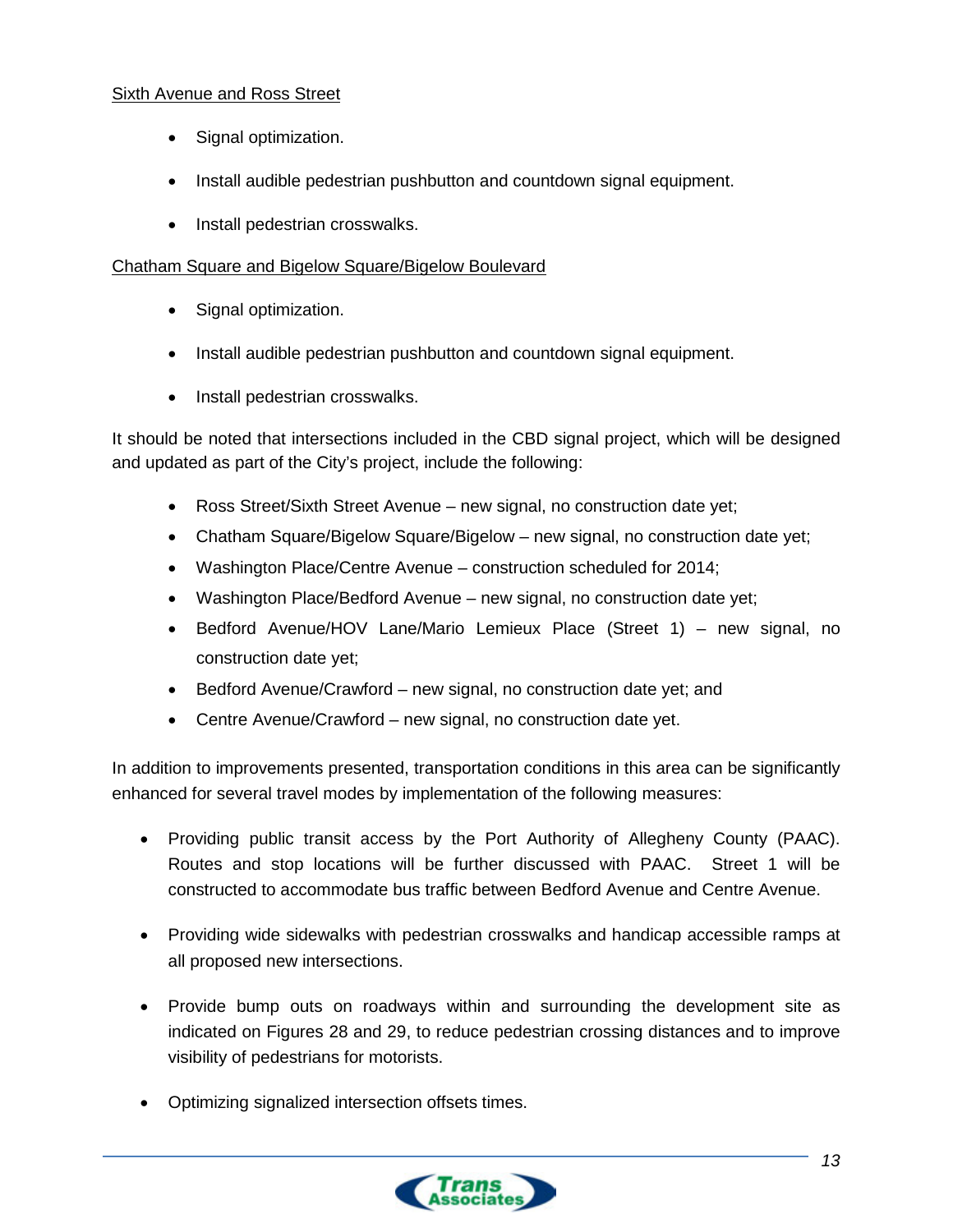### **Event Management**

On-street parking will be prohibited before, during, and after event as follows:

- On the east side of Street 1 between Centre Avenue and Bedford Avenue in order to provide two continuous northbound lanes exiting the area;
- On the west side of Street 1 between Bedford Avenue and Wylie Avenue in order to provide two continuous southbound lanes on Street 1
- On both sides of Street 2 between Centre Avenue and Bedford Avenue in order to provide two continuous lanes in both directions along Street 2;
- On the south side of Bedford Avenue between Street 1 and Street 2;
- On the north side of Centre Avenue between Crawford Street and Street 1; and
- On the north side of Bedford Avenue between Lemieux Street and Crawford Street.

A summary of the traffic and pedestrian control improvements are presented in Figure 28. The conceptual roadway improvements and configuration of the proposed Illustrative Master Plan site is presented in Figure 29. Detailed Centre Avenue roadway improvements are presented in Figure 30A and details improvements at the intersection of Centre Avenue with Crawford Street is presented in Figure 30B. A summary of the event management plan is presented on Figure 31A and Figure 31B.

Further details of the traffic analysis are presented in Sections 4.0 and 5.0 of this report.

### **Queuing Analysis**

For dense urban conditions, queuing analyses are a better representation of the traffic flow rather than level of service designations. The 95<sup>th</sup> percentile queue lengths were calculated for the study intersections under the 2011 Existing, 2022 Base (without Illustrative Master Plan components), and 2022 combined (with Illustrative Master Plan components) conditions. Analyses were performed using the methodologies published in the *Highway Capacity Manual 2000*, by the Transportation Research Board using Synchro, Version 8 traffic analysis and simulation software.

Based on the results of the analysis, with the proposed mitigation measures in place, the study intersections are projected to have  $95<sup>th</sup>$  percentile queue lengths that are similar to or better than the projected 2022 base conditions. Therefore, Trans Associates believes that with the proposed Illustrative Master Plan components and implementation of the recommended mitigation measures, there will be no significant degradation of traffic flow throughout the study area roadway network.

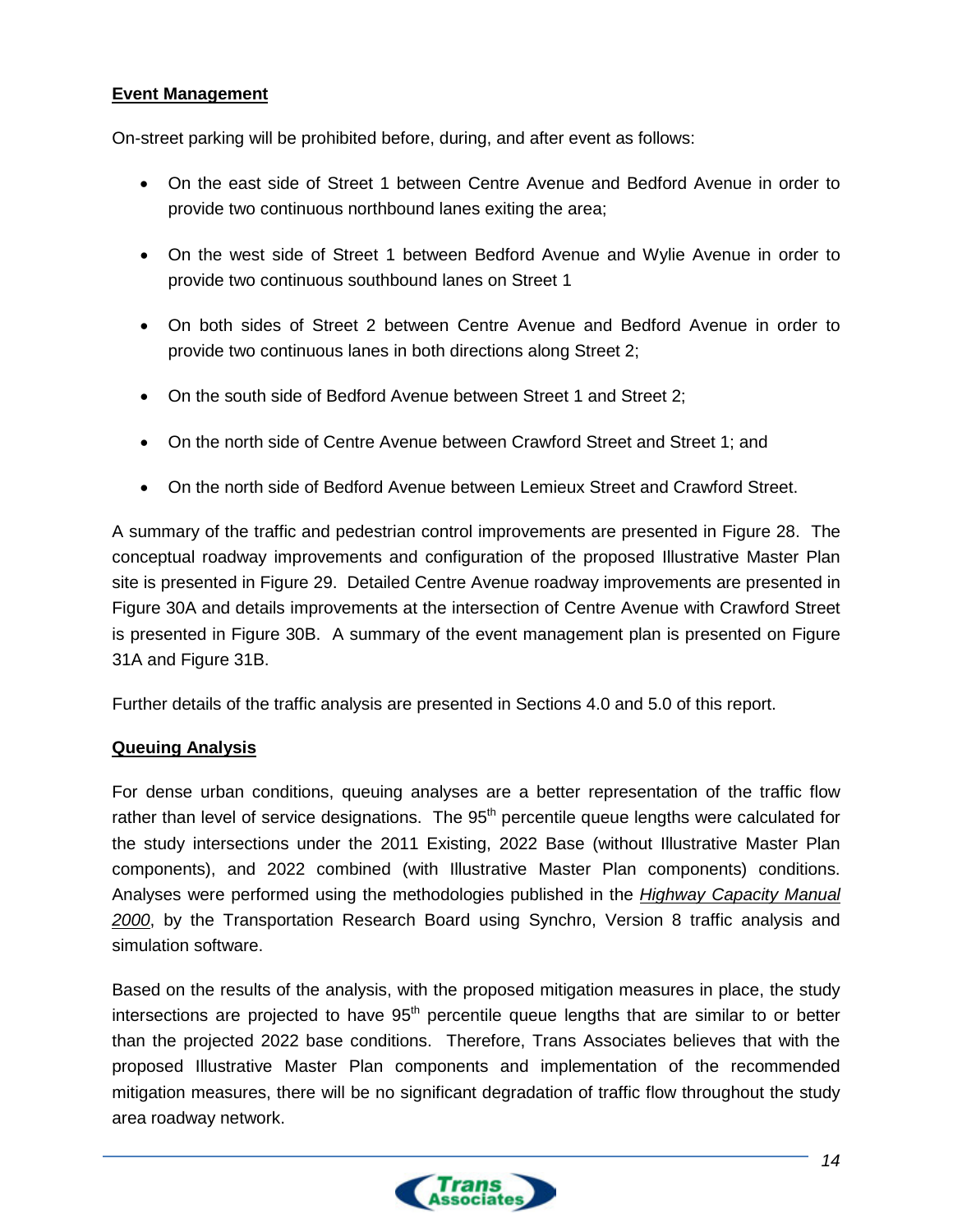It should be noted that, the results of the queuing analysis indicate that the traffic generated by the proposed Illustrative Master Plan development appears to represent the maximum traffic volumes that can be accommodated within the roadway network, with mitigation measures as described in Section 4.4.3.

Further details of the queuing analysis are presented in Section 5.6 of this report.

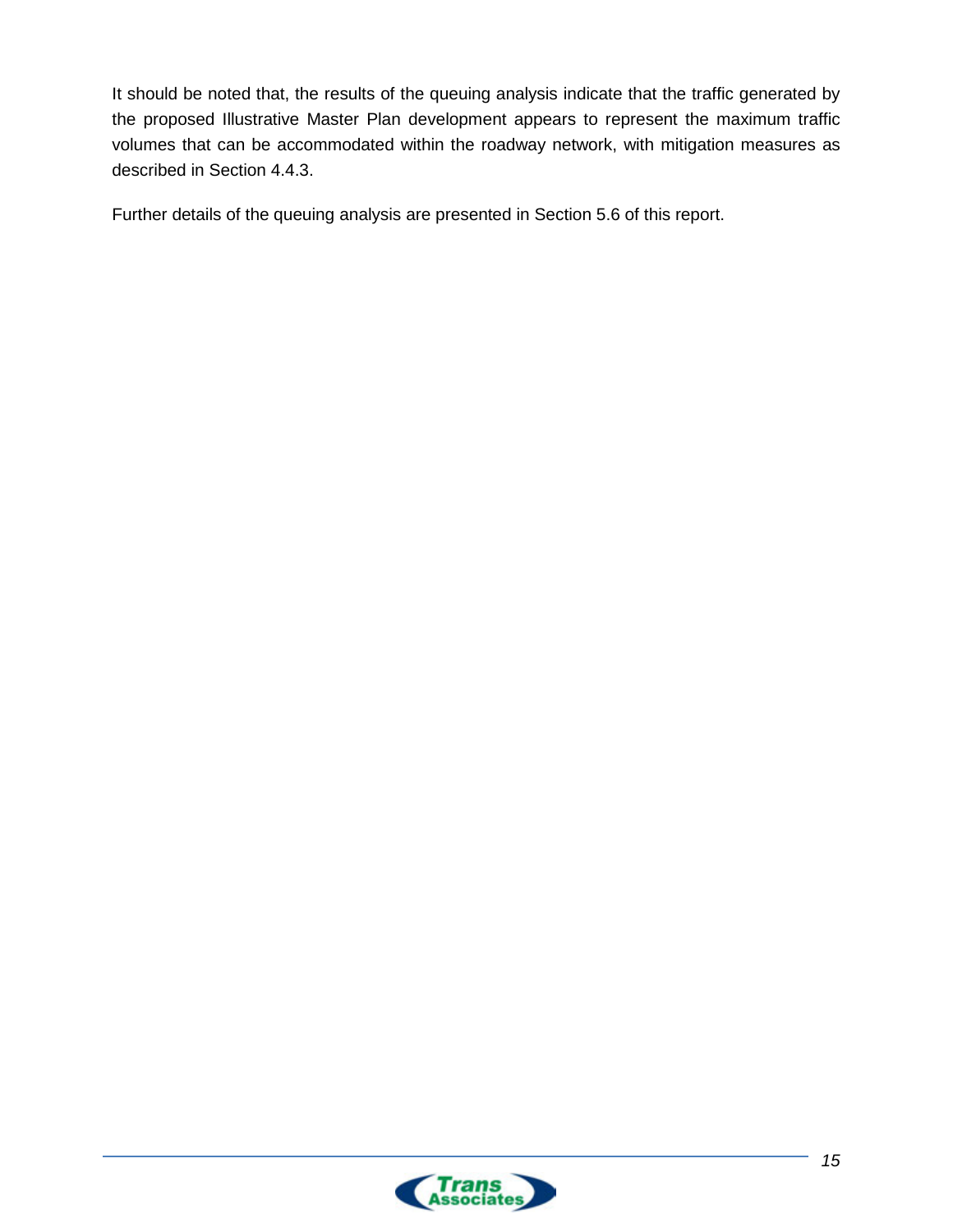

<span id="page-22-0"></span>**2.0 PROPOSED DEVELOPMENT**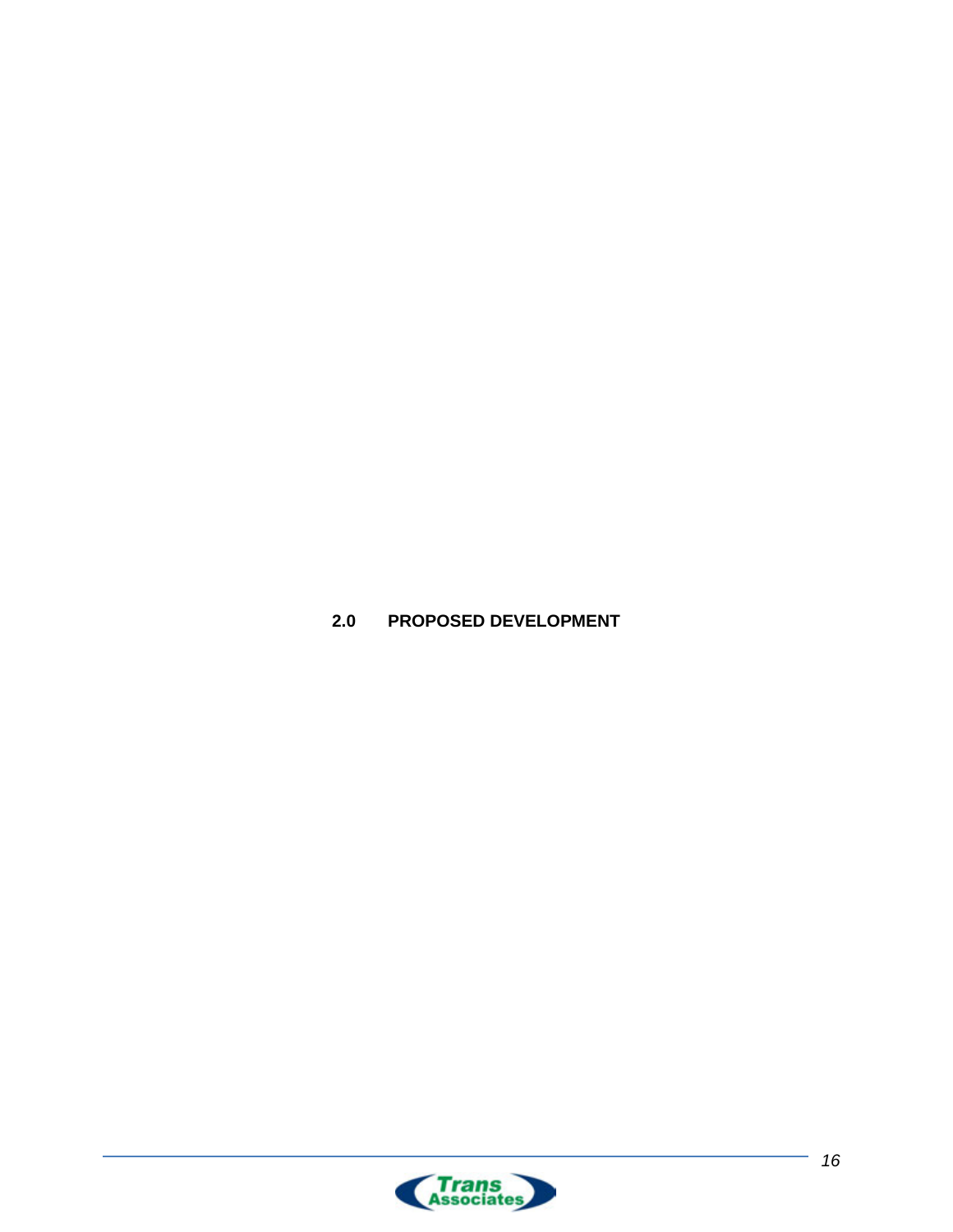### <span id="page-23-0"></span>*2.1 Summary of Development*

A description of the proposed Civic Arena site redevelopment Illustrative Master Plan is presented in this section.

### <span id="page-23-1"></span>*2.1.1 Location*

The proposed Illustrative Master Plan projects are to be located within the vicinity of the existing Lower Hill Site Redevelopment in the Central Business District and Hill District neighborhoods of the City of Pittsburgh. Further details of the proposed new project developments are summarized in section 2.1.2 of this report.

The Lower Hill Site Redevelopment is bounded by Centre Avenue and CONSOL Energy Center and CONSOL garage to the south, Bedford Avenue to the north, Washington Place to the west, and Crawford Street to the east. The existing site currently includes the site of the former Civic Arena and approximately 2,440 parking spaces in surface lots surrounding the arena. It should be noted that subsequent to all observations and field data collection, the Civic Arena was demolished and interim parking is now available on that site. The interim parking provides approximately 862 parking spaces. Therefore the total number of available parking spaces for the entire former Civic Arena site is 3,302 spaces (2,440 + 862).

The site location of the existing Lower Hill Site Redevelopment is shown in Figure 1.

# <span id="page-23-2"></span>*2.1.2 Development Plan*

The Illustrative Master Plan project consists of seven (7) new city blocks bounded by Centre Avenue, Bedford Avenue, Washington Place, and Crawford Street and an additional block of proposed park area bounded by Washington Place, Centre Avenue and the Crosstown Boulevard, as well as the CONSOL Energy Center and CONSOL garage. The proposed Illustrative Master Plan development component breakdown per block is as follows:

|              | <b>Development Component</b> |                    | <b>Number of Off-</b>                  | Number of On-                          |
|--------------|------------------------------|--------------------|----------------------------------------|----------------------------------------|
| <b>Block</b> | <b>Size</b>                  | <b>Component</b>   | <b>Street Parking</b><br><b>Spaces</b> | <b>Street Parking</b><br><b>Spaces</b> |
| A            | 334 Units                    | <b>Residential</b> | 365                                    | 63                                     |
|              | 13,390 s.f.                  | Retail             |                                        |                                        |
| B            | 224 Units                    | <b>Residential</b> | 247                                    | 41                                     |
|              | 10,910 s.f.                  | Retail             |                                        |                                        |
| C            | 357 Units                    | Residential        | 360                                    | 78                                     |
|              | 142 Units                    | <b>Residential</b> | 305                                    | 45                                     |
| D            | 42,200 s.f.                  | Retail             |                                        |                                        |
|              | 116,000 s.f.                 | Office             |                                        |                                        |
|              | 125 Units                    | <b>Residential</b> |                                        |                                        |
| Е            | 14,415 s.f.                  | Retail             | 480                                    | 39                                     |
|              | 108,370 s.f.                 | Office             |                                        |                                        |

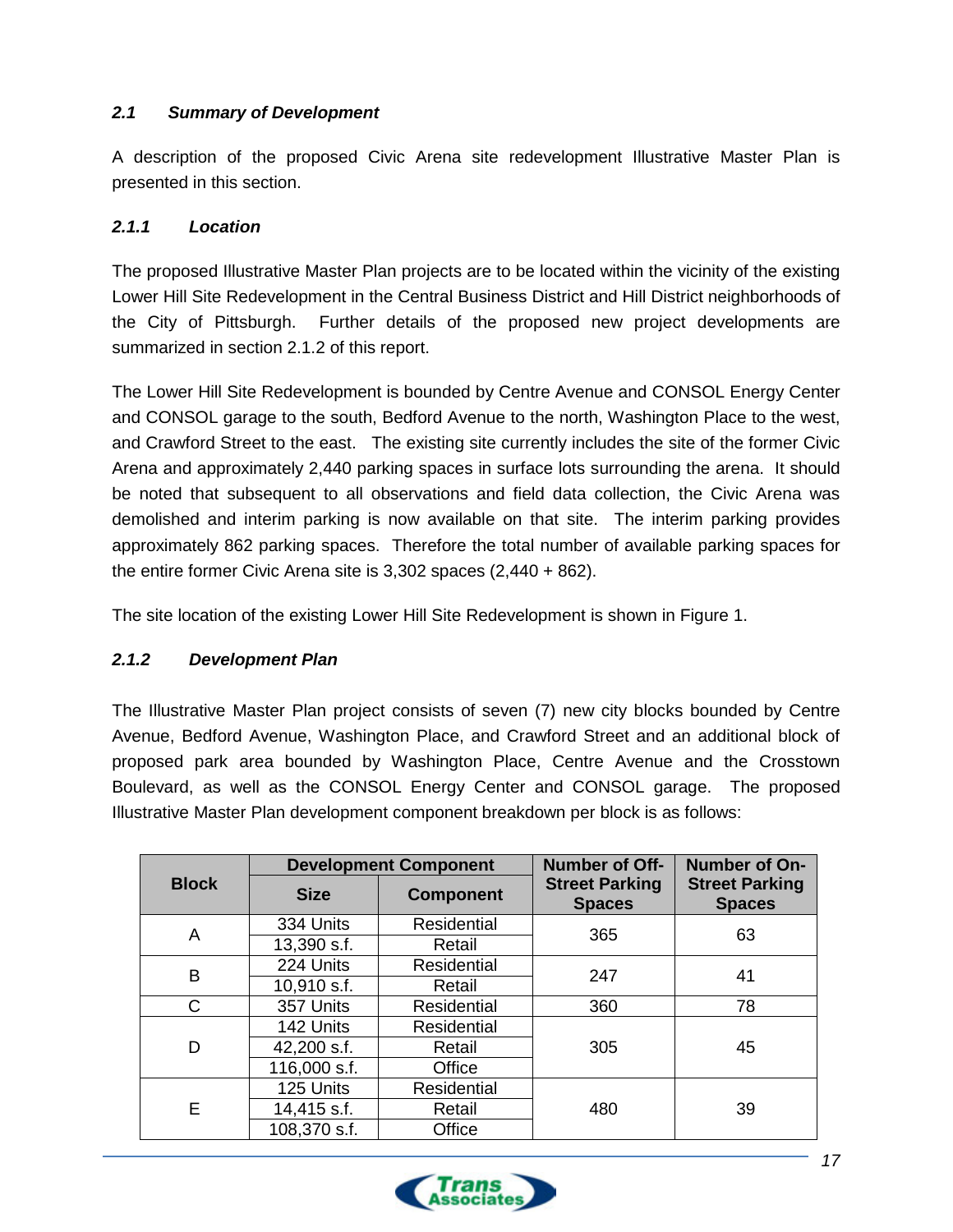|               | $2,310$ seats | Cineplex |       | 18  |
|---------------|---------------|----------|-------|-----|
|               | 24,350 s.f.   | Retail   |       |     |
|               | 89,836 s.f.   | Retail   |       |     |
| G             | 407,592 s.f.  | Office   | 700   | 31  |
|               | 150 Room      | Hotel    |       |     |
|               | $5,000$ s.f.  | Retail   |       |     |
| <b>CONSOL</b> | 18,000 seats  | Arena    | 500   |     |
| <b>TOTAL</b>  |               |          | 2,957 | 315 |

The total Illustrative Master Plan will include approximately 2.5 million square feet of development. The preliminary land development plan (PLDP) indicates the density for the Specially Planned (SP) district is anticipated to range between 1.6 million to 4.4 million square feet of development. The proposed overall redevelopment for the entire site used to evaluate traffic and parking conditions for the site included the following:

- 1,192 residential units;
- 200,101 s.f. of retail;
- 691,962 s.f. of office;
- One (1) 150 room hotel;
- 2,310 seat Cineplex;
- CONSOL Energy Center;
- 2,957 off-street parking spaces; and
- 315 on-street parking spaces.

The location of each of the Illustrative Master Plan development components is presented in Figure 2A. The proposed Illustrative Master Plan sub districts are presented in Figure 2B.

It should be noted that the MOVEPGH project intends to recommend the creation of a transit district in Uptown. Assessment of Centre Avenue as part of the Downtown-to-Oakland work trips transit routing will be part of this assessment. If "others" bring in premium transit, then trips (modal split) could shift and a reduction in congestion could result. This better transit implemented by "others" could therefor result in increased traffic capacity as well as increased transit usage, allowing development on the Lower Hill site that would be greater than 2.5 million square feet.

# <span id="page-24-0"></span>*2.2 Land Development Control Status*

# <span id="page-24-1"></span>*2.2.1 Existing and Proposed Zoning*

The Lower Hill Site Redevelopment is currently zoned GT-E. The site will be rezoned to a Specially Planned (SP) District in accordance with Section 909 of the Pittsburgh City Zoning

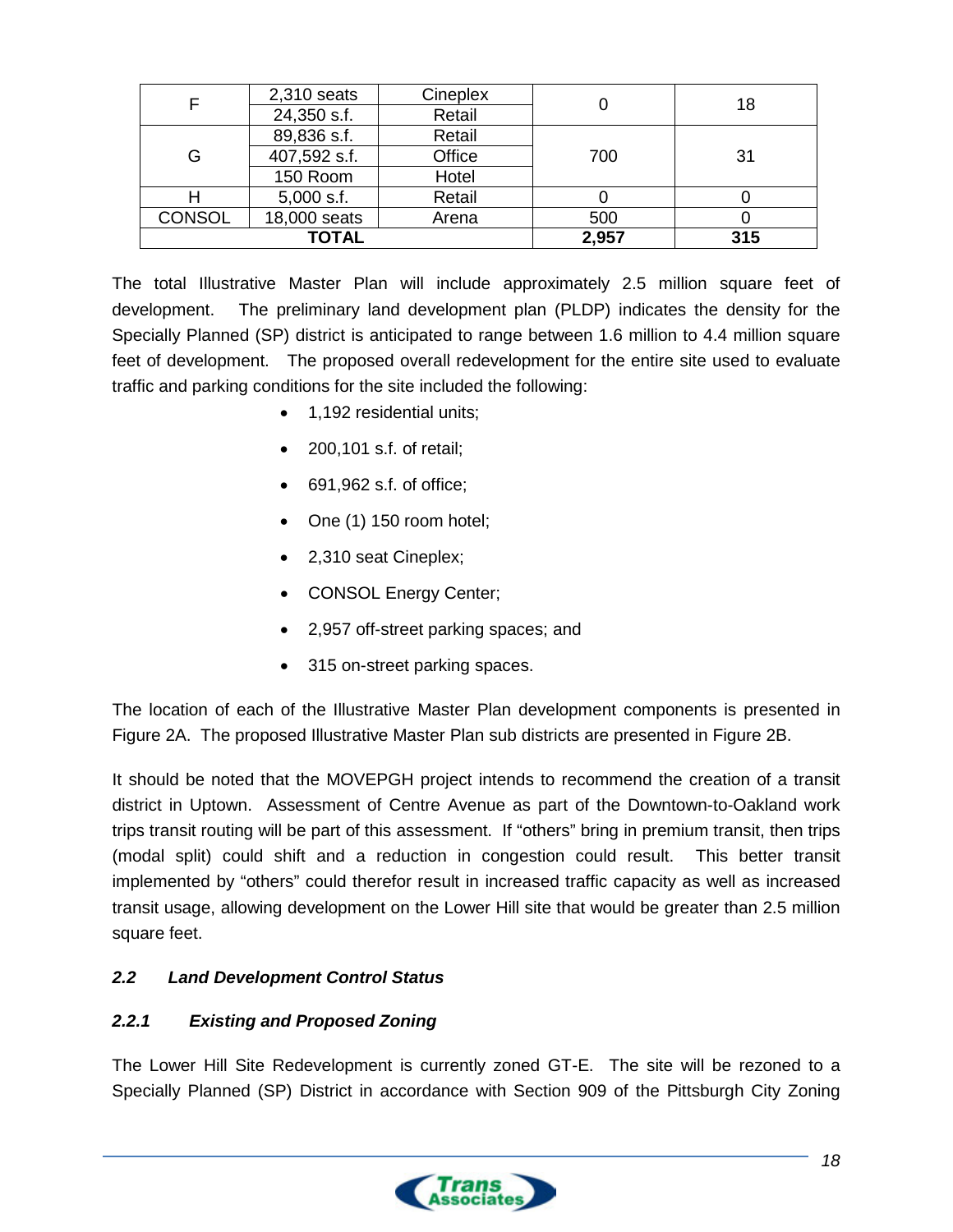Ordinance through coordination with the Department of City Planning. The proposed SP district is presented in Figure 2C.

# <span id="page-25-0"></span>*2.2.2 Subdivision*

No subdivision or lot consolidation is currently planned. However, at some point in the future, the entire site will likely be subdivided and/or consolidated as part of the Specially Planned District approval process.

# <span id="page-25-1"></span>*2.2.3 Other*

Not applicable.

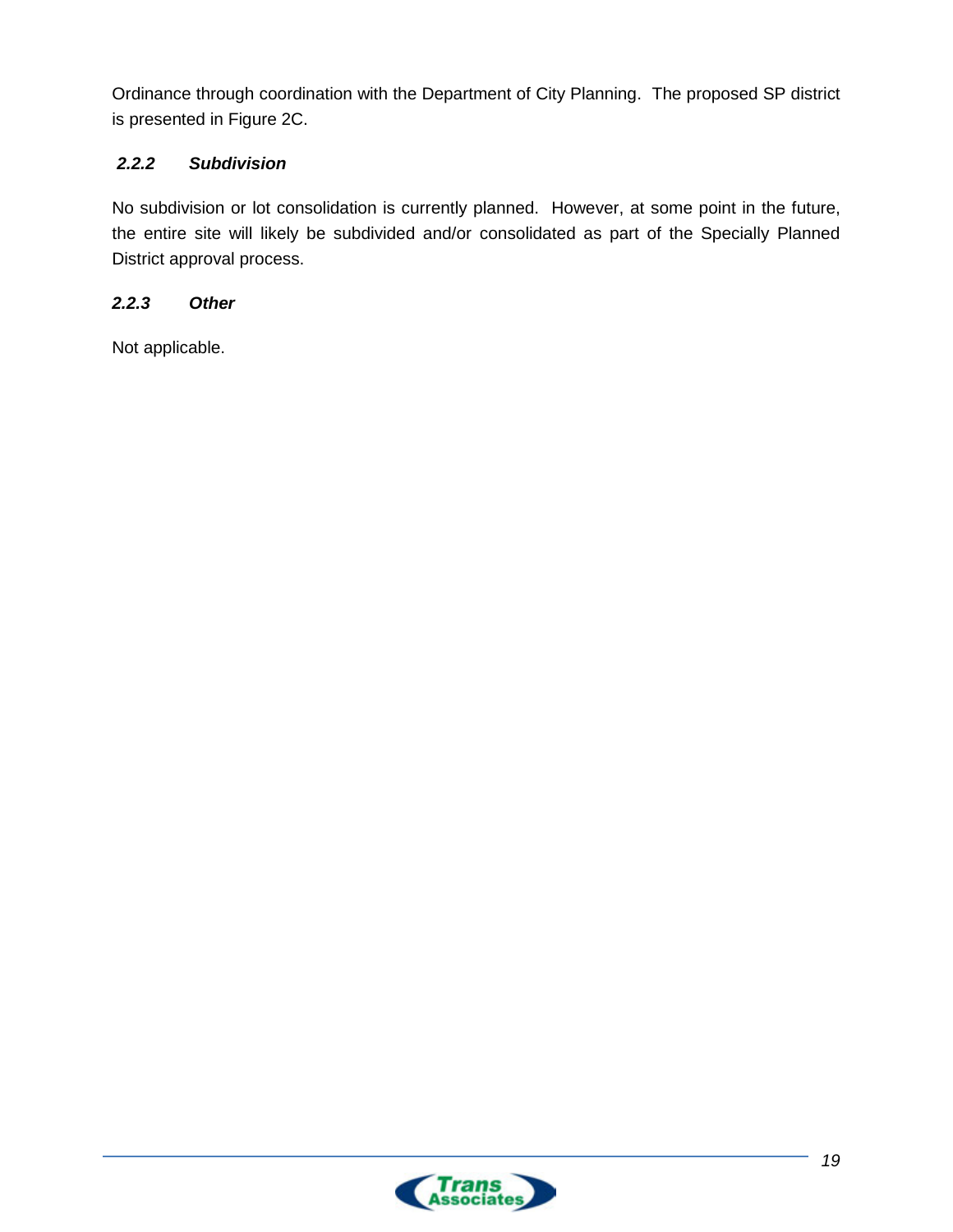<span id="page-26-0"></span>**3.0 AREA CONDITIONS**

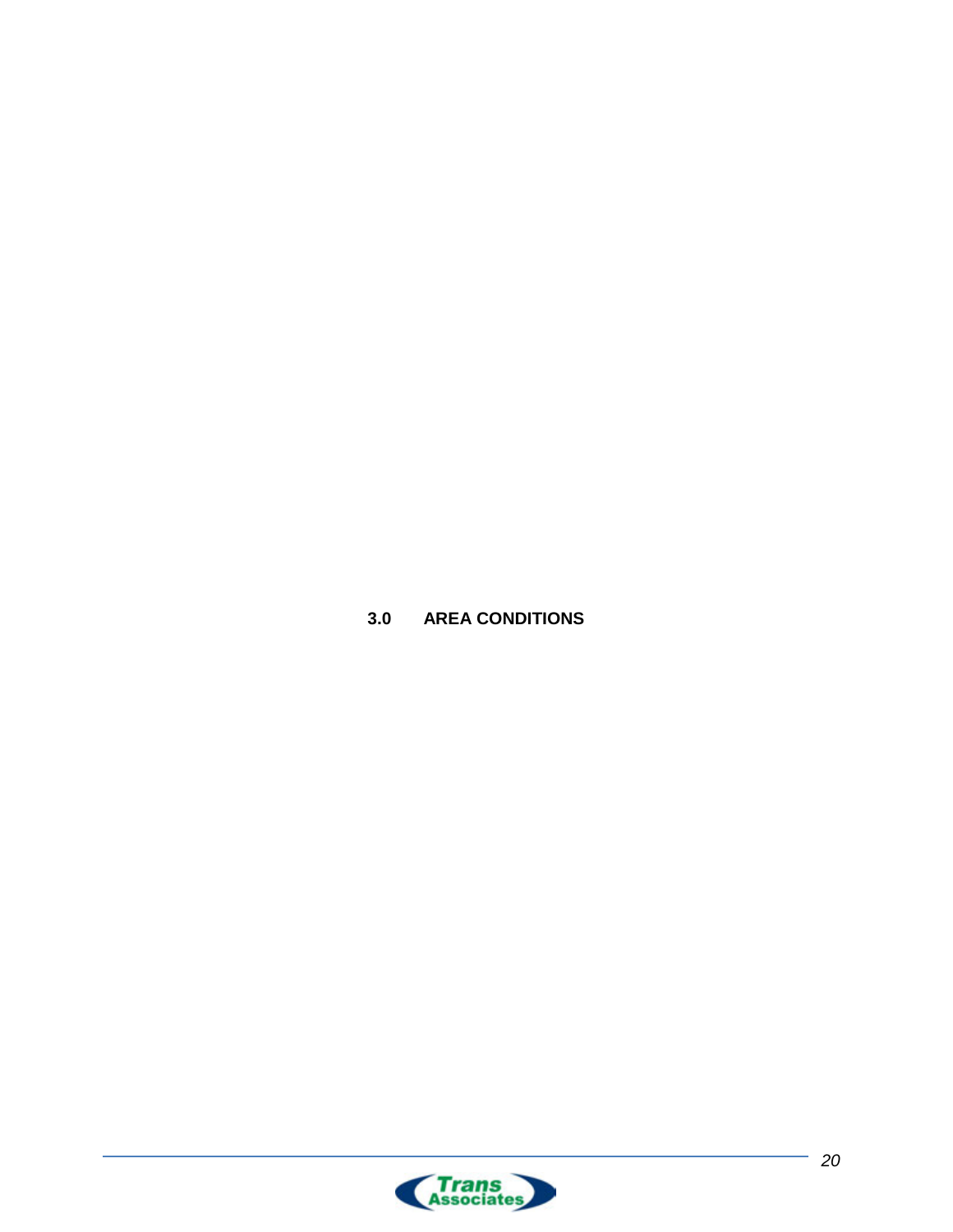# <span id="page-27-0"></span>*3.1 Study Area*

The study area for the site has been determined based upon the area of influence and the area of significant traffic impact. The study area and study intersections have been approved by the City of Pittsburgh Department of City Planning (DCP) as part of the Scoping Form B process. The Form B and approval notice via email from the DCP are included in Appendix A to this report.

# <span id="page-27-1"></span>*3.1.1 Area of Influence*

The area of influence for the Civic Arena redevelopment site is shown in Figure 1.

# <span id="page-27-2"></span>*3.1.2 Area of Significant Traffic Impact*

The area of significant traffic impact will be on the streets immediately surrounding the development. Based upon discussions with the City of Pittsburgh Department of Public Works and Department of Planning, the following intersections were selected for study:

- Washington Place and Bedford Avenue/Bigelow Boulevard/Seventh Avenue Ramp (existing signalized);
- Bedford Avenue and Street 1/HOV Lanes (existing signalized);
- Bedford Avenue and Crawford Street (existing signalized);
- Centre Avenue and Sixth Avenue (existing signalized);
- Centre Avenue and Washington Place/Liberty Bridge Ramp (existing signalized);
- Centre Avenue and Street 1 (existing signalized);
- Centre Avenue and CONSOL Energy Center Parking Garage Driveway (existing unsignalized);
- Centre Avenue and Crawford Street (existing signalized);
- Crawford Street and Colwell Street (existing unsignalized);
- Fifth Avenue and Sixth Avenue (existing signalized);
- Fifth Avenue and Diamond Street (existing unsignalized);
- Fifth Avenue and Washington Place/Chatham Square (existing signalized);
- Fifth Avenue and Magee Street (existing signalized);

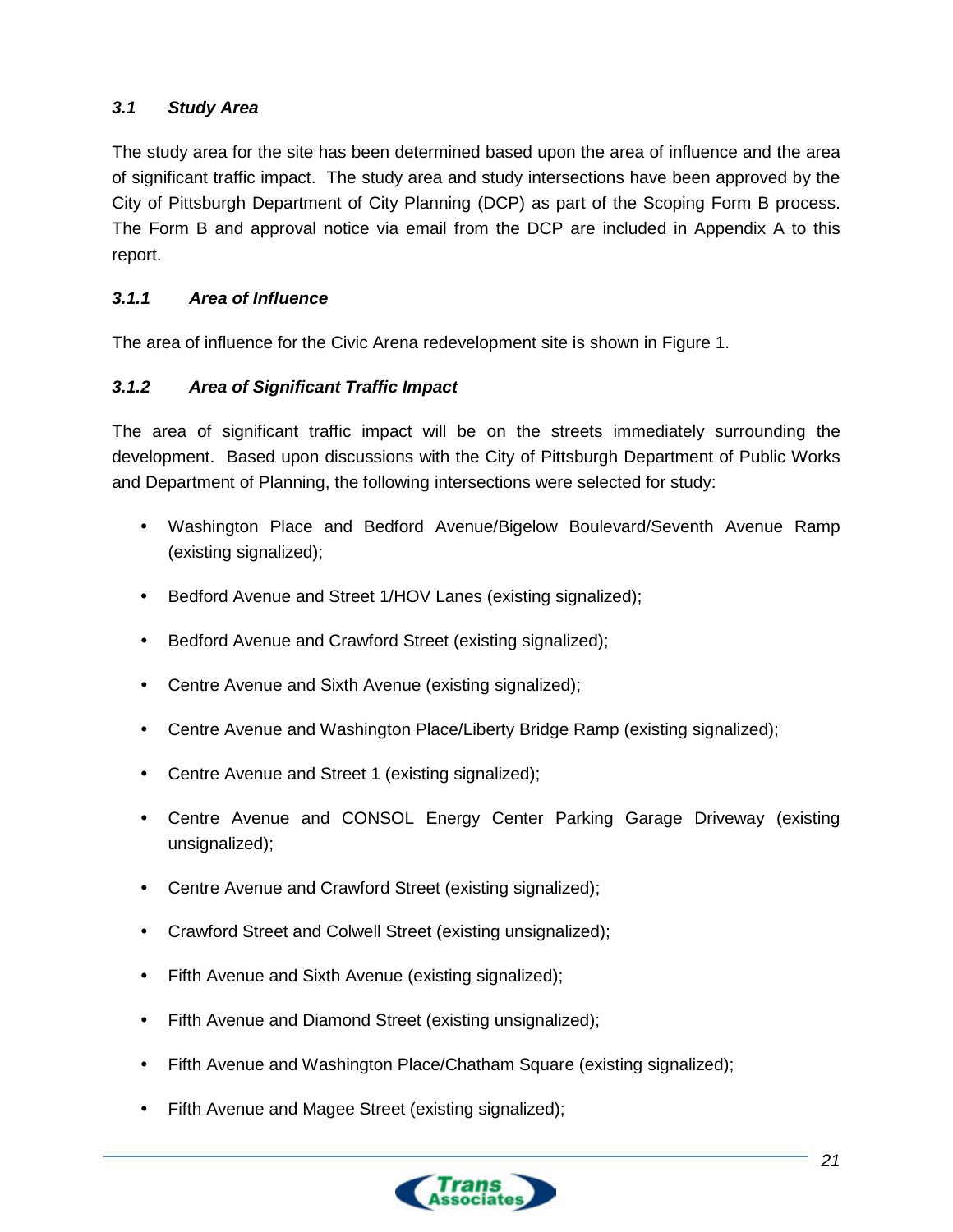- Fifth Avenue and Stevenson Street (existing signalized);
- Fifth Avenue and Crawford Street (existing signalized);
- Sixth Avenue and Diamond Street (existing signalized);
- Forbes Avenue and Sixth Avenue (existing signalized);
- Forbes Avenue and Armstrong Tunnel (existing signalized);
- Forbes Avenue and Chatham Square (existing signalized);
- Forbes Avenue and Magee Street (existing signalized);
- Forbes Avenue and Stevenson Street (existing signalized);
- Forbes Avenue and Pride Street (existing signalized);
- Centre Avenue and Street 2 (proposed signalized);
- Centre Avenue and Street 3 (proposed signalized);
- Bedford Avenue and Street 2 (proposed unsignalized);
- Street 2 and Street 3 (proposed unsignalized);
- Street 2 and Street 4 (proposed unsignalized);
- Washington Place and Wylie Avenue (proposed unsignalized);
- Wylie Avenue and Street 1 (proposed unsignalized); and
- Wylie Avenue and Street 2 (proposed unsignalized).

The study intersections are presented in Figure 3.

### <span id="page-28-0"></span>*3.2 Study Area Land Use*

### <span id="page-28-1"></span>*3.2.1 Existing Land Use*

The existing land uses on the site include CONSOL Energy Center and CONSOL garage, with the remainder of the site formerly occupied by the Former Civic Arena and approximately 2,440 surface lot parking spaces. It should be noted that the Civic Arena was demolished and interim parking is now available on that site. The interim parking provides approximately 862 parking spaces. Therefore the total number of available parking spaces for the entire former Civic Arena site is 3,302 spaces (2,440 + 862).

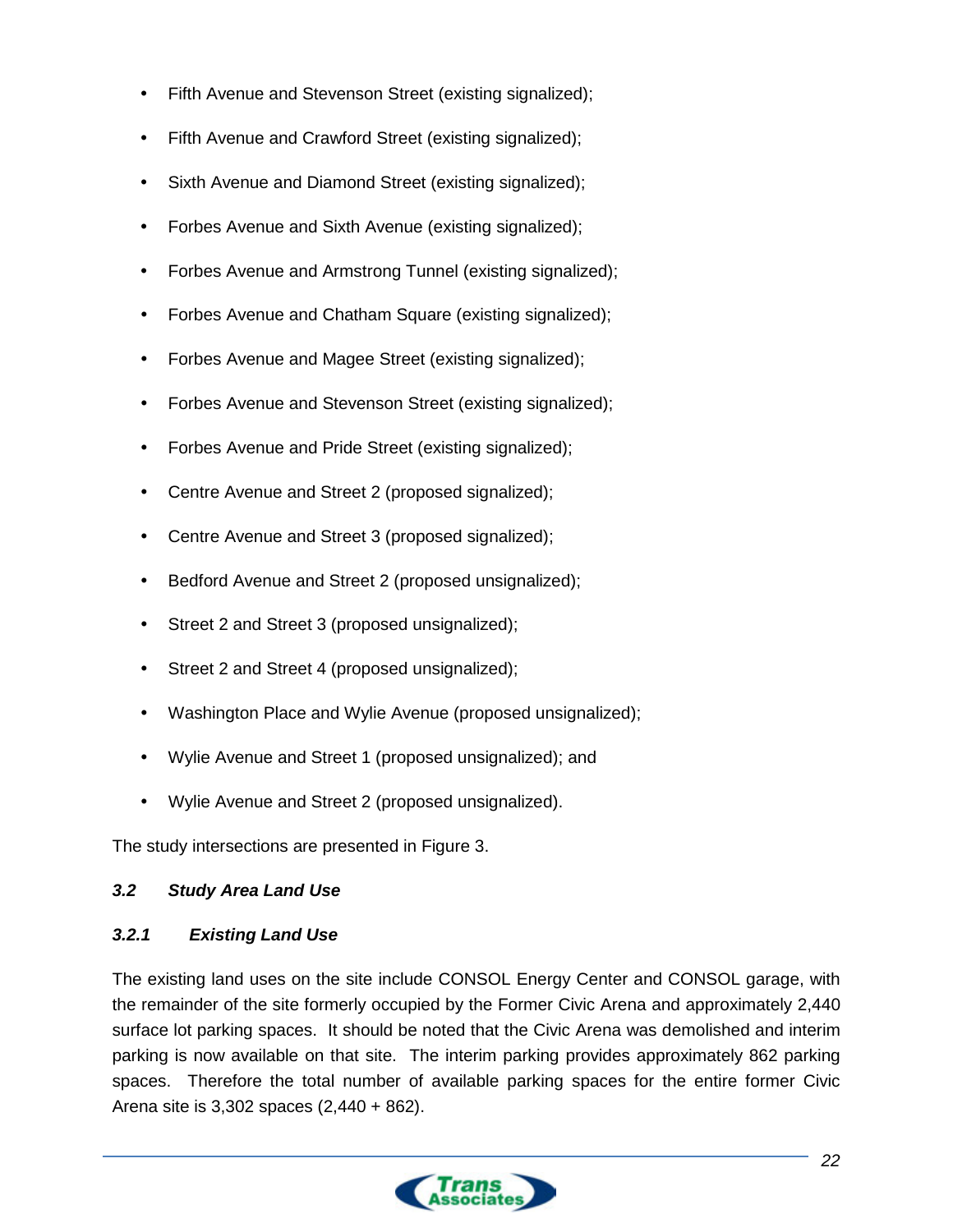# <span id="page-29-0"></span>*3.2.2 Anticipated Future Development*

See Section 2.1.2.

# <span id="page-29-1"></span>*3.2.3 Existing Zoning and Anticipated Changes*

See Section 2.2.1.

### <span id="page-29-2"></span>*3.2.4 Existing Travel Mode Splits*

The urban location of the site provides numerous opportunities for a variety of transportation modes. The site is well-located for pedestrian travel, as evident by the existing high level of pedestrian volumes, and for public transit use. In addition, bicycle travel is clearly evident in the area.

Port Authority of Allegheny County bus routes frequently traverse the immediate project area on Centre Avenue and Crawford Street. Existing bus routes and stop locations are presented in Figure 4.

### <span id="page-29-3"></span>*3.3 Site Accessibility*

#### <span id="page-29-4"></span>*3.3.1 Public and Private Roadway Systems*

Site accessibility is greatly influenced by the roadway system adjacent to the site and within the study area. The existing roadway system, including traffic control devices, is documented in this section.

### <span id="page-29-5"></span>*3.3.1.1 Existing Area Roadway Systems*

The existing area roadway system is presented in Figure 1. The study area includes Fifth Avenue and Forbes Avenue, which are classified as urban principal arterial roadways; Centre Avenue and Washington Place, which are classified as urban minor arterial roadways; and Crawford Street and Bedford Avenue, which are classified as urban collector roadways. The remaining roadways are classified as local city owned streets.

The following study intersections are signalized:

- Washington Place and Bedford Avenue/Bigelow Boulevard/Seventh Avenue Ramp;
- Bedford Avenue and Mario Lemieux Place/HOV Lanes;
- Bedford Avenue and Crawford Street;
- Centre Avenue and Sixth Avenue;
- Centre Avenue and Washington Place/Liberty Bridge Ramp;

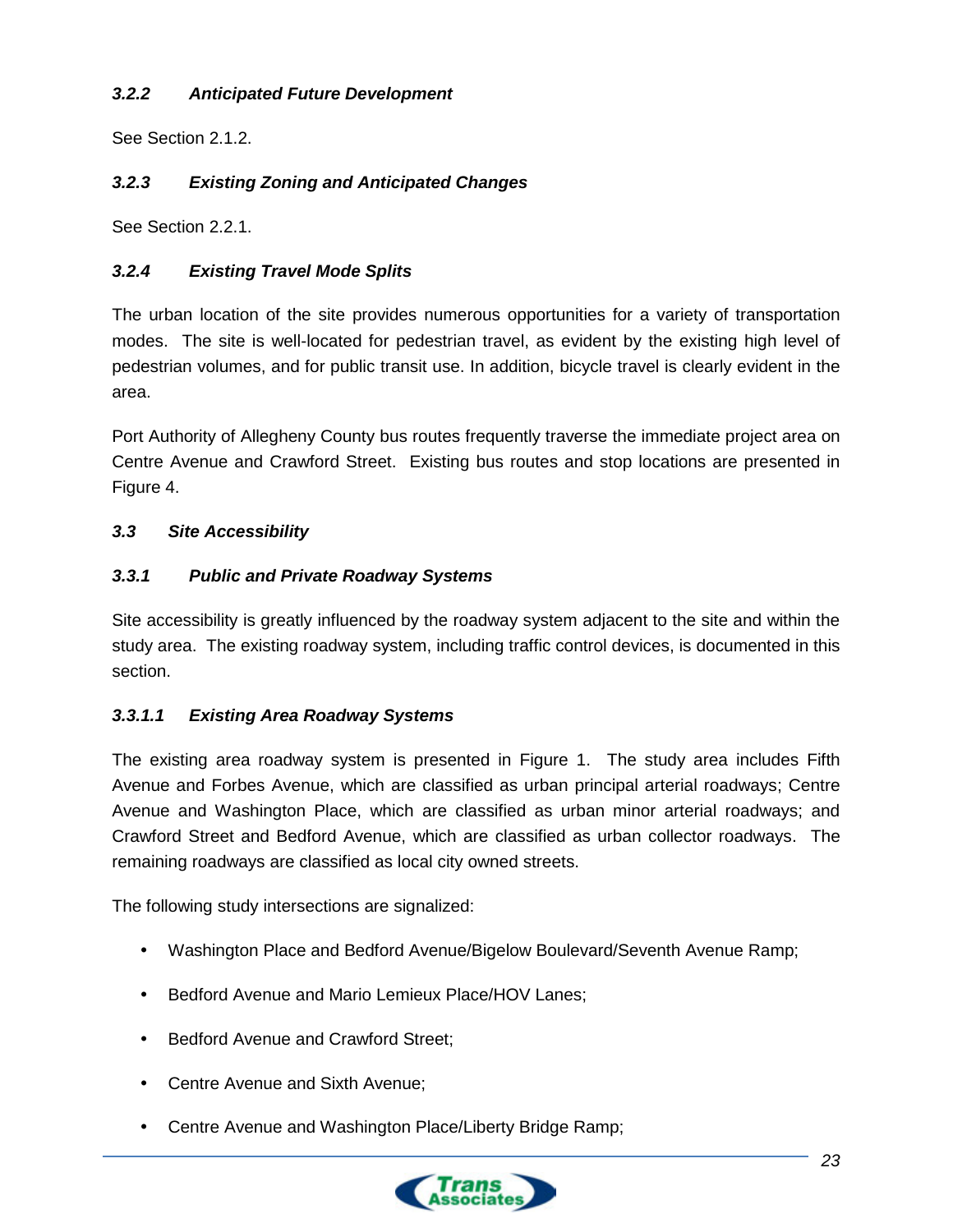- Centre Avenue and Mario Lemieux Place;
- Centre Avenue and Crawford Street;
- Fifth Avenue and Sixth Avenue:
- Fifth Avenue and Washington Place/Chatham Square;
- Fifth Avenue and Magee Street;
- Fifth Avenue and Stevenson Street;
- Fifth Avenue and Crawford Street;
- Sixth Avenue and Diamond Street;
- Forbes Avenue and Sixth Avenue;
- Forbes Avenue and Armstrong Tunnel;
- Forbes Avenue and Chatham Square;
- Forbes Avenue and Magee Street;
- Forbes Avenue and Stevenson Street; and
- Forbes Avenue and Pride Street.

Further details of the study intersections can be obtained from the signal plans and field notes, are provided in Appendix B to this report. Copies of the signal plans were provided by the Department of Public Works.

### <span id="page-30-0"></span>*3.3.1.2 Future Area Roadway Systems*

The proposed Illustrative Master Plan project consists of incorporating seven (7) new city blocks bounded by Centre Avenue, Bedford Avenue, Washington Place, and Crawford Street, and an additional block of proposed park area bounded by Washington Place, Centre Avenue and the Crosstown Boulevard and CONSOL Energy Center and CONSOL garage.

The Illustrative Master Plan proposes to extend existing Wylie Avenue from Crawford Street to Washington Place. Wylie Avenue will provide two (2) lanes for vehicular traffic, one (1) eastbound and one (1) westbound, with on-street parking on both sides of the roadway.

Existing Mario Lemieux Place will be relocated and renamed Street 1, and extend from Bedford Avenue to Centre Avenue and will provide two (2) lanes for vehicular traffic, one (1) northbound and one (1) southbound. On-street parking is proposed along the western side of Street 1, from

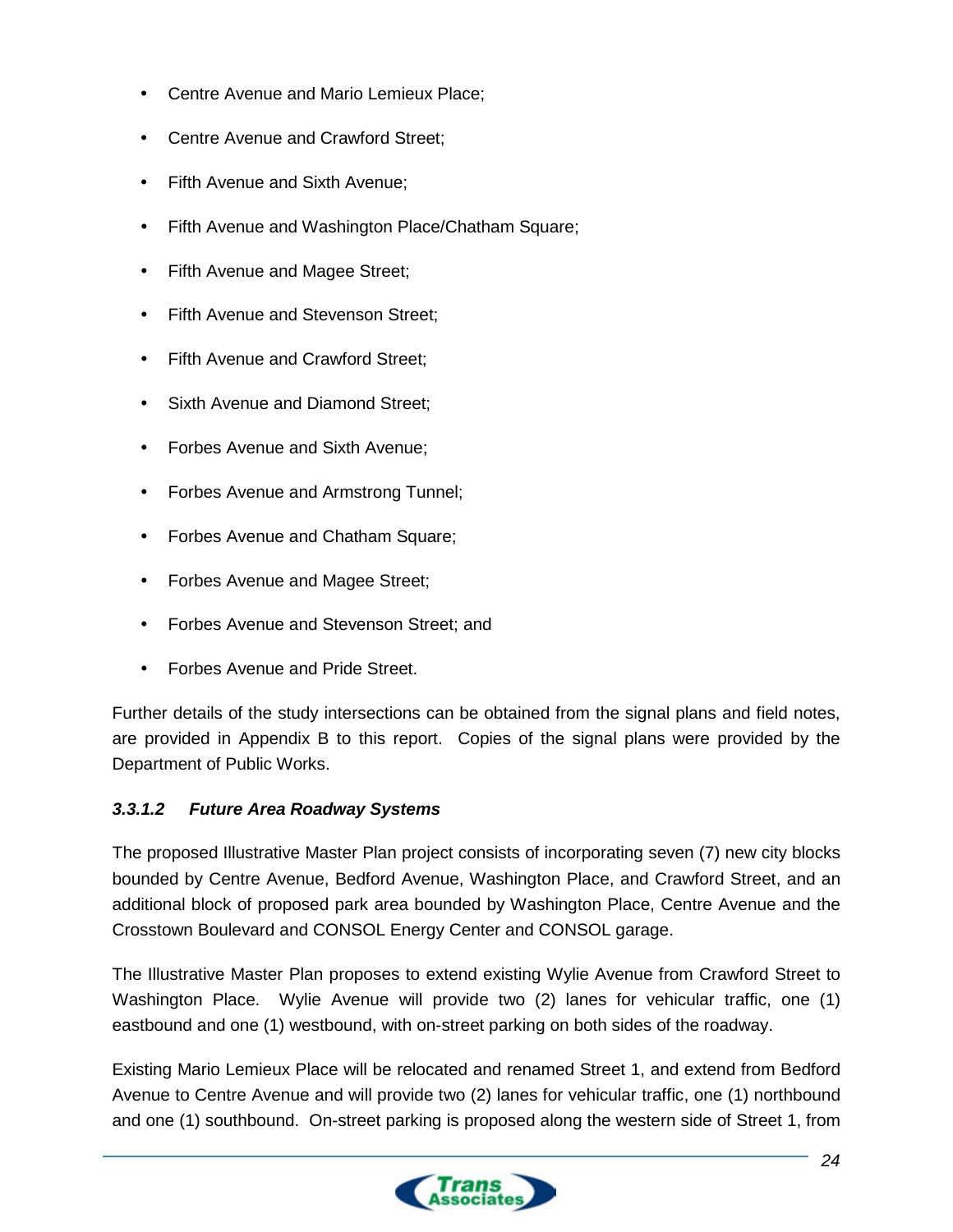Bedford Avenue to Wylie Avenue, and on the eastern side of Street 1, from Centre Avenue to Wylie Avenue. Limited on-street parking will be provided on the southerly end of the east side of the block. On-street parking will not be provided on the western side of Street 1 from Wylie Avenue to Centre Avenue in order to accommodate the proposed two (2) lane approach on Street 1 at its intersection with both Bedford Avenue and Centre Avenue.

Street 1 will intersect with Wylie Avenue to create a new four– legged intersection. The intersection will be 4-way stop controlled. In addition, the proposed intersections of Street 1 with both Bedford Avenue and Centre Avenue will be controlled by traffic signals.

Street 2 will extend from Bedford Avenue to Centre Avenue and will provide one (1) lane in each direction for vehicular traffic northbound and southbound, and on-street parking on both sides of the roadway. Street 2 will intersect with Wylie Avenue to create a new 4-way stop controlled intersection. In addition, the proposed intersection of Street 2 with Bedford Avenue will be stop controlled on the Street 2 approach, with a median in front of Street 2. The proposed intersection of Street 2 with Centre Avenue will be controlled with a traffic signal.

Street 3 will extend from Centre Avenue and connect to Street 2 and will provide two (2) lanes for vehicular traffic with on-street parking on both sides of the roadway. Street 3 will intersect with Street 2 to create a new three– legged intersection. The intersection of Street 3 with Street 2 will be stop controlled, with a stop sign on westbound Street 3. In addition, the proposed intersection of Street 3 with Centre Avenue will be controlled on the Street 3 approach, with a median on Centre Avenue in front of Street 3.

Likewise, Street 4 is a proposed cul-de-sac extending within the proposed residential block of the development, providing two (2) lanes for vehicular traffic with on-street parking on both sides of the roadway. Street 4 will intersect with Street 2 to create a new three-legged intersection. The intersection of Street 2 and Street 4 will be controlled with a stop sign on westbound Street 4.

In addition, concrete medians will be constructed along Centre Avenue from Street 1 to Crawford Street, permitting a median break at its intersection with Street 2, and along Washington Place from Bedford Avenue to Centre Avenue.

The proposed new street plan type is presented graphically on Figure 5. The anticipated cross sections of the proposed street plan types are presented on Figure 6A through Figure 6G.

The proposed street plan type for Centre Avenue is presented on Figure 7. Improvements to Centre Avenue include providing on-street loading area on the southern side of Centre Avenue, along the CONSOL Energy Center frontage. In addition, on-street parking will be provided on the northern side of Centre Avenue, between Crawford Street and Street 1. On the westbound side of Centre Avenue, the outboard travel lane will be 14 feet wide and will be designated as a shared vehicle-bicycle lane, with sharrow lane markings, from Crawford Street to Washington

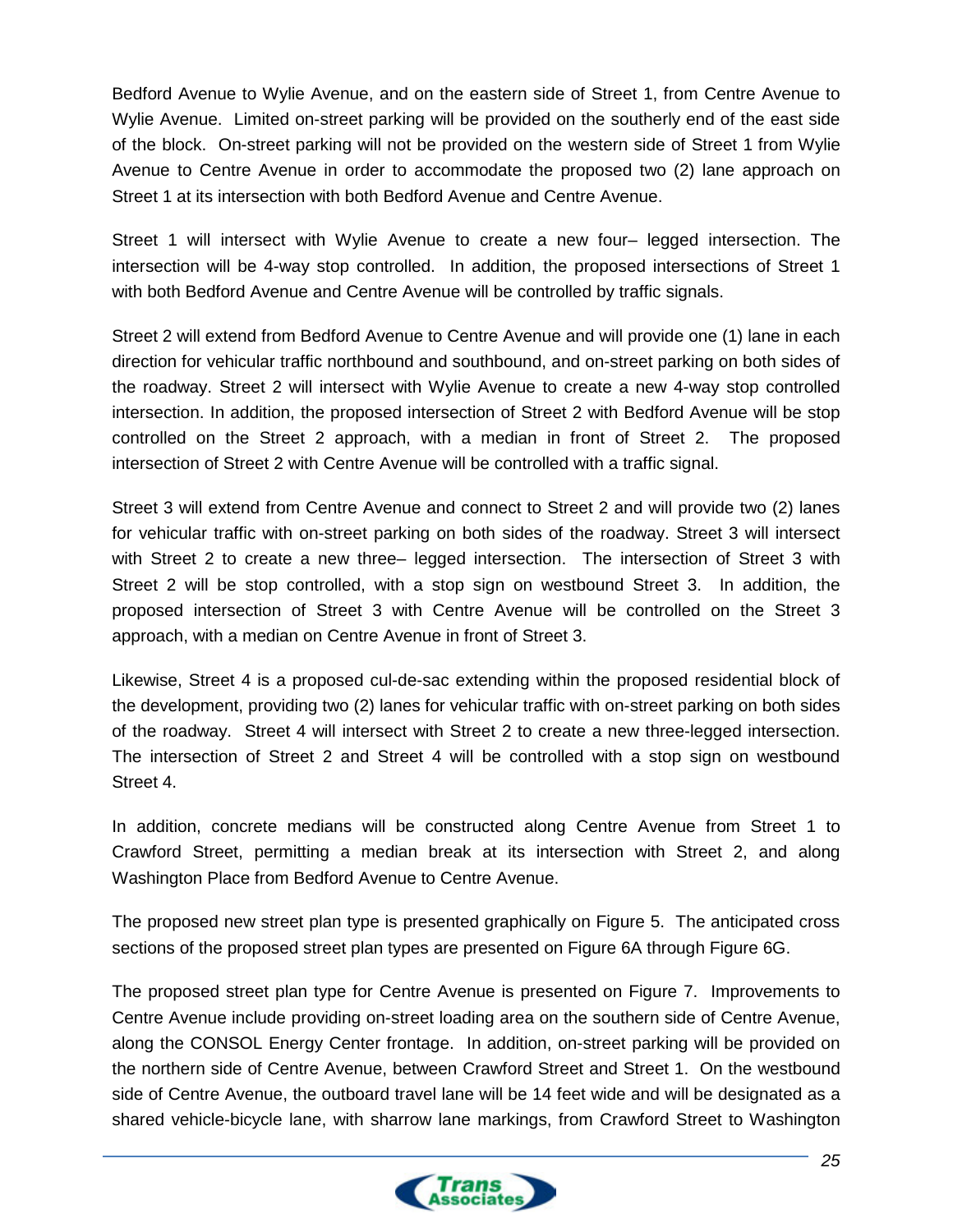Place. On the eastbound side of Centre Avenue, an exclusive bicycle lane will be provided from Washington Place to Crawford Street, with a bike box on the eastbound approach at Crawford Street.

It should be noted that the proposed future roadway names are intended names and the actual names of such roadways have not been determined by the City of Pittsburgh as of the date of the report.

# <span id="page-32-0"></span>*3.3.2 Traffic Volumes and Conditions*

Documentation of existing traffic volumes and conditions in the study area includes descriptions of the data collection effort and documentation of existing pedestrian and vehicular traffic patterns.

# <span id="page-32-1"></span>*3.3.2.1 Data Collection*

A data collection effort was previously organized and conducted by Trans Associates (TA) during July 2011. The data collection included the following items:

- Field reconnaissance of the study area, including roadway geometry, crosswalk locations, and existing traffic control;
- Acquisition of intersection as-built drawings, signal permit drawings and signal phasing and timing information from the City of Pittsburgh Department of Public Works;
- Performance of vehicle turning movement counts for the study intersections during the following peak periods:
	- Weekday AM peak period  $7:00$  AM to 9:00 AM
	- Weekday PM peak period 4:00 PM to 6:00 PM
- **Performance of pedestrian counts at all study intersections;**
- **IDENT** Identification of Port Authority bus routes and other shuttle bus routes adjacent to the site; and
- Review of a detailed development components of the proposed Illustrative Master Plan.

# <span id="page-32-2"></span>*3.3.2.2 Automatic Traffic Recorder Counts*

Not applicable.

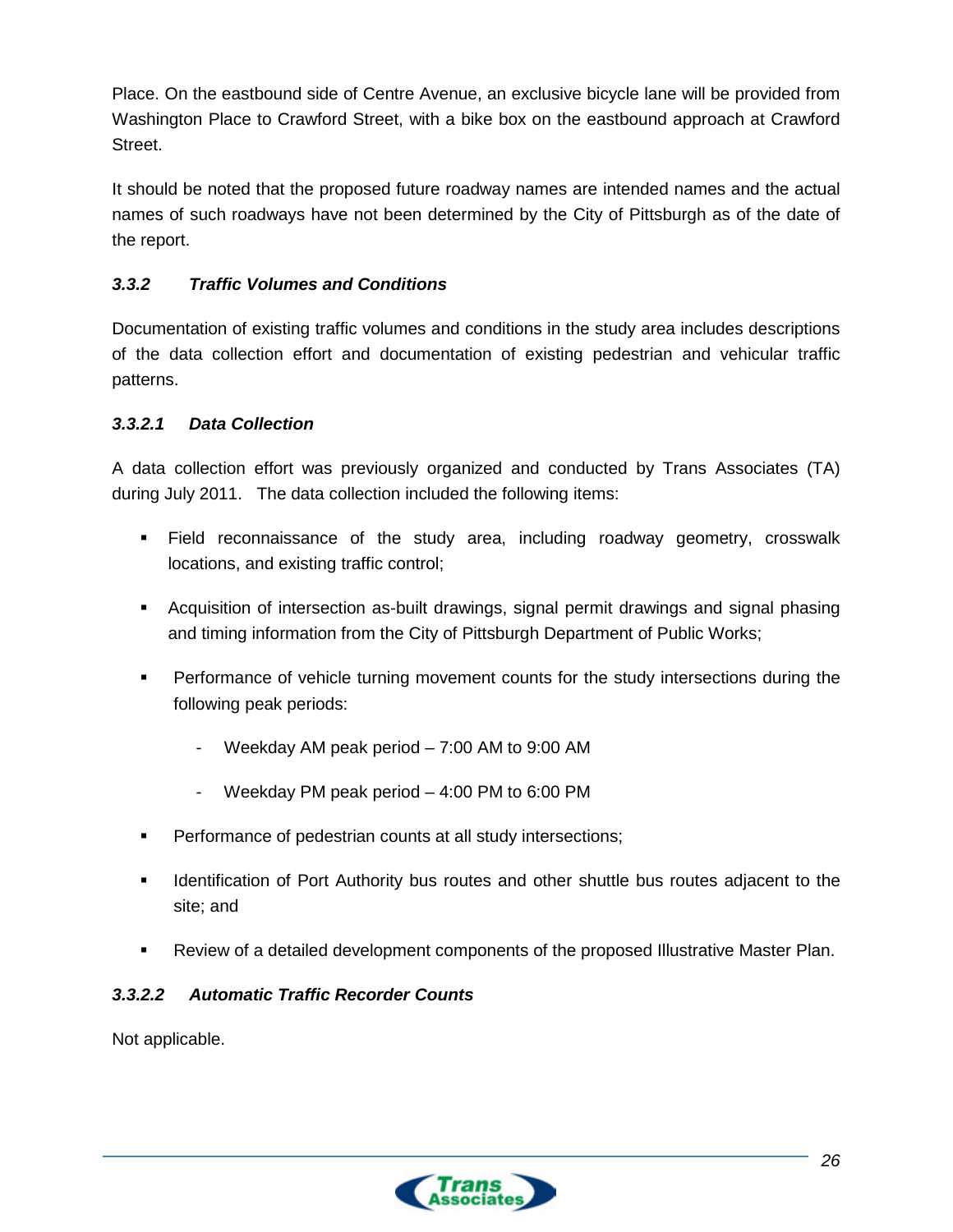### <span id="page-33-0"></span>*3.3.2.3 Peak Periods*

The traffic peak periods were determined to be as listed above in Section 3.3.2.1. Traffic volumes for all study intersections were compared to determine the study area peak hours within the peak periods.

#### <span id="page-33-1"></span>*3.3.2.4 Peak Hour Traffic Volumes and Pedestrian Volumes*

Manual turning movement counts were performed by TA from 7:00 AM to 9:00 AM and from 4:00 PM to 6:00 PM during a typical weekday (Tuesday through Thursday) in July 2011. During the completion of these counts, construction and various road closures were on-going. Therefore, it was determined that various turning movement count data collected did not truly represent existing conditions. In order to accurately depict existing conditions within the study area, historical turning movement count data obtained from the already approved 6-month follow-up study and the approved CONSOL Energy Center Study were utilized in addition to the manual turning movement counts conducted in July 2011.

Summaries of the manual turning movement counts at each of the study intersections have been included in Appendix C to this report.

The 2011 existing peak hour traffic volumes for the A.M. and P.M. peak hour are presented in Figure 8 and Figure 9, respectively.

In addition, pedestrian volumes were obtained during the data collection. The results of the pedestrian counts were plotted on schematic diagrams. The existing peak hour pedestrian volumes are presented in Figure 10. Pedestrian count summaries are included in the Appendix C to this report.

### <span id="page-33-2"></span>*3.3.2.5 2011 Existing Conditions – Intersection Levels of Service*

Capacity calculations were performed for each of the existing study intersections using existing 2011 traffic volumes and conditions at the study intersections during the AM and PM peak hours using the methodologies published in the *Highway Capacity Manual 2000*, by the Transportation Research Board, 2000. This methodology determines how well an intersection, approach to an intersection, or movement at an intersection operates, and assigns to it a Level of Service (LOS) A through F, with LOS A representing the best operating conditions and LOS F, the worst. Detailed definitions of LOS have been included in Appendix D to this report.

Existing signal timings and operations were obtained from the City of Pittsburgh Department of Public Works (DPW) and were utilized in the 2011 existing conditions capacity analysis. The results of the overall intersection capacity calculations performed using existing 2011 traffic volumes and existing timings are presented in Figure 8 and Figure 9 for the AM and PM peak hours, respectively. Detailed LOS and delay for each movement, approach, and overall intersection for the A.M. and P.M. peak hour are summarized in Table 1.

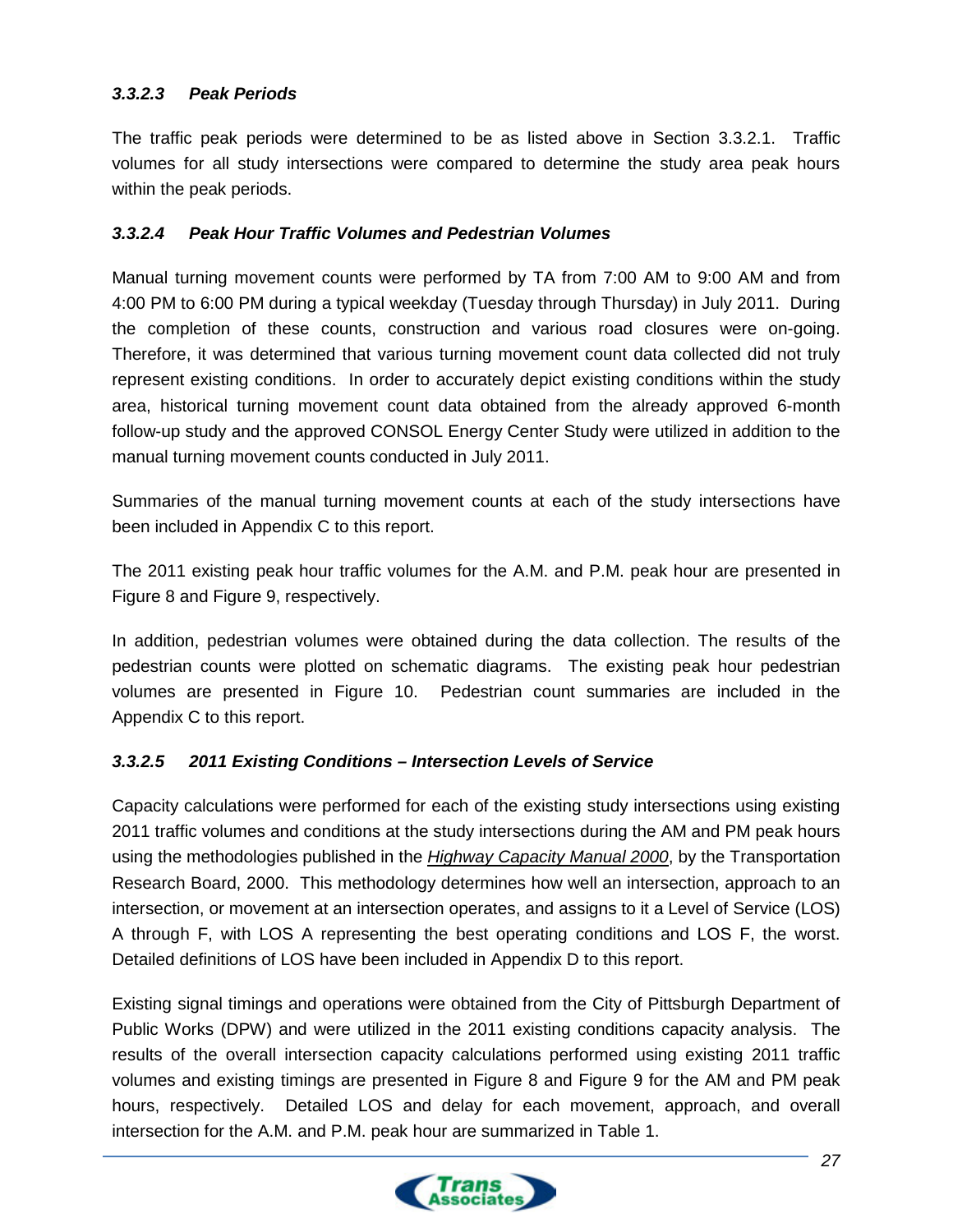Results of the 2011 existing conditions capacity analyses indicate that all overall intersections currently operate with levels of service of D or better with the following exceptions (detailed approach and movement levels of services are summarized in Table 1:

- Washington Place and Bedford Avenue A.M. and P.M. Peak Hour
- Centre Avenue and Washington Place A.M. and P.M. Peak Hour
- Fifth Avenue and Sixth Avenue A.M. and P.M. Peak Hour
- Fifth Avenue and Washington Place/Chatham Square A.M. Peak Hour
- Forbes Avenue and Armstrong Tunnel A.M. Peak Hour
- Forbes Avenue and Chatham Square A.M. and P.M. Peak Hour

Detailed capacity and levels of service printouts are provided in Appendix E to this report.

#### <span id="page-34-0"></span>*3.3.3 Transit Routes and Service*

See Section 3.2.4.

### <span id="page-34-1"></span>*3.3.4 Existing Relevant Transportation Systems Management (TSM) Programs*

Not Applicable

### <span id="page-34-2"></span>*3.3.5 Other Considerations*

#### <span id="page-34-3"></span>*3.3.5.1 Background Data*

Not Applicable.

#### <span id="page-34-4"></span>*3.3.5.2 Accident Data*

Not applicable.

#### <span id="page-34-5"></span>*3.4 Parking Analysis*

Parking analysis was conducted for future 2022 conditions with all the proposed Illustrative Master Plan developments in place.

The required number of spaces for each proposed Illustrative Master Plan development component has been estimated as follows:

- Residential: 1 spaces per dwelling unit
- Retail: 1 space per 500 square feet above the first 2,400 square feet

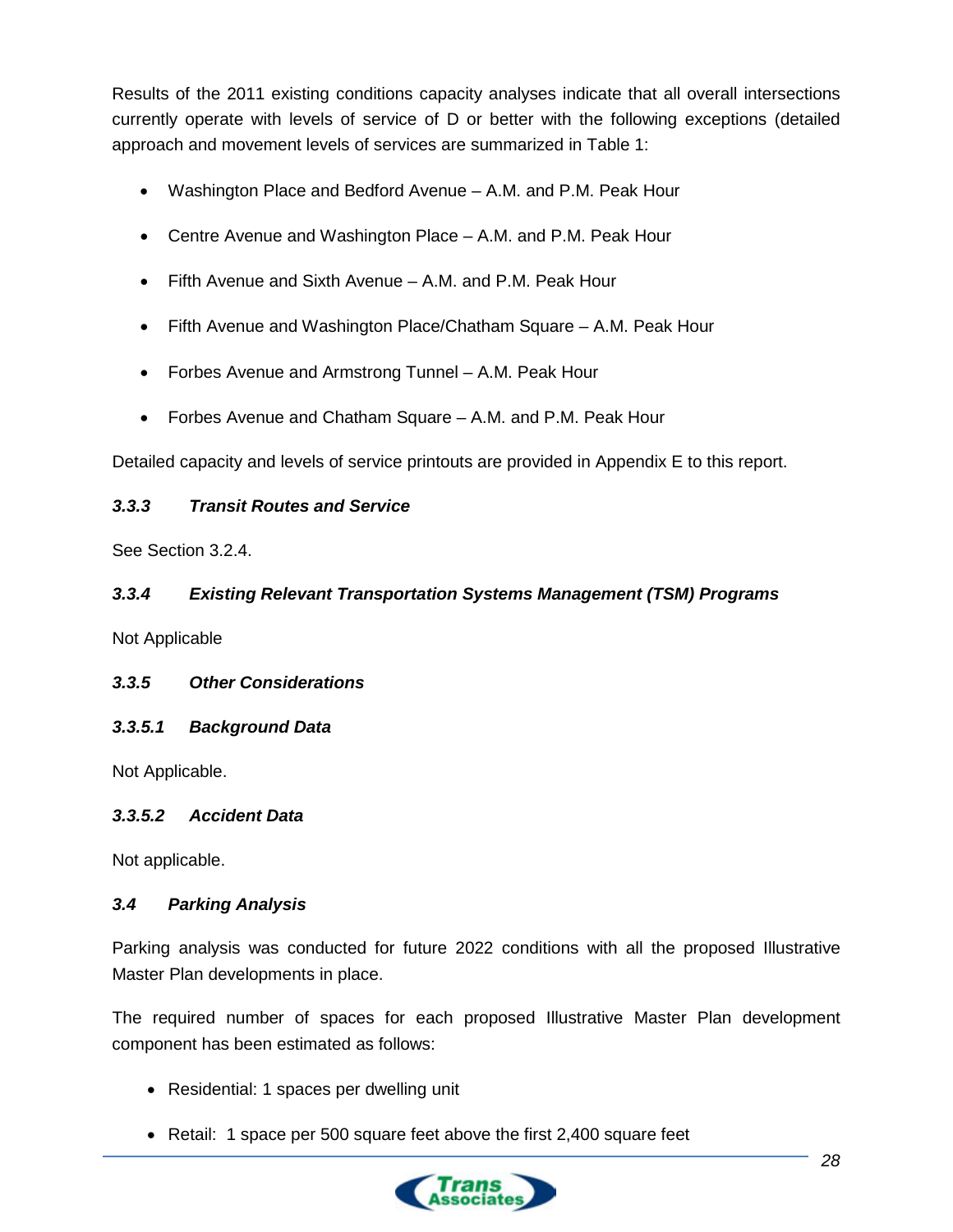- Office: 1 space per 500 square feet above the first 2,400 square feet
- Cineplex: 1 space per 5 seats
- Hotel: 0.62 space per room

The parking demand rate for the hotel was calculated based on data provided for the Shadyside Courtyard Marriott and also approved for the One Grandview Center Hotel Study.

A reduction in the number of off-street parking spaces can be applied provided bicycle parking is incorporated within the development. The bicycle parking code indicates that the reduction in the number of off-street parking spaces shall be reduced by no more than thirty (30) percent of the total required spaces, excluding spaces for persons with disabilities. It should be noted that bicycle parking for hotels are based on the number of employees. Therefore, for this study it was assumed that the hotel could potentially have a staff of 21 to 80 employees, which would require two bicycle spaces.

Likewise, a multimodal parking reduction for the office and Cineplex development components was assumed to be 50 percent, based on the Pittsburgh Downtown Partnership Travel Mode Survey.

Parking demand for CONSOL Energy Center has been based on actual usage of the facility, with data supplied by CONSOL Energy Center.

# <span id="page-35-0"></span>*3.4.1 2022 Projected Parking Demand*

Based on the assumptions made, the proposed Illustrative Master Plan development components should provide a minimum of 1,884 parking spaces. The proposed Illustrative Master Plan is anticipated to provide 2,957 off-street parking spaces. In addition, approximately 330 on-street parking spaces will be provided within the new roadway network.

The proposed parking supply is presented graphically in Figure 11. A detailed parking supply and parking demand summary is presented in Table 2, Table 2A, Table 2B and Table 2C. Table 2 presents parking allocations for each block, as shown. Shared parking is an important concept in the site plan development. As part of the shared parking plan, 355 unassigned spaces, of the total 2,457 off-street parking spaces, will be available site-wide, and 814 spaces, of the total 2,457 off-street parking spaces (excluding the CONSOL Garage), will be available during evenings and weekends for events, as detailed in Tables 2A and 2B. The 355 unassigned spaces, of the total 2,457 off-street parking spaces, could be used by CONSOL employees or to provide for development program flexibility and market conditions such as reserved spaces for office or other employees.

Parking demand analysis calculations are provided in Appendix F to this report.

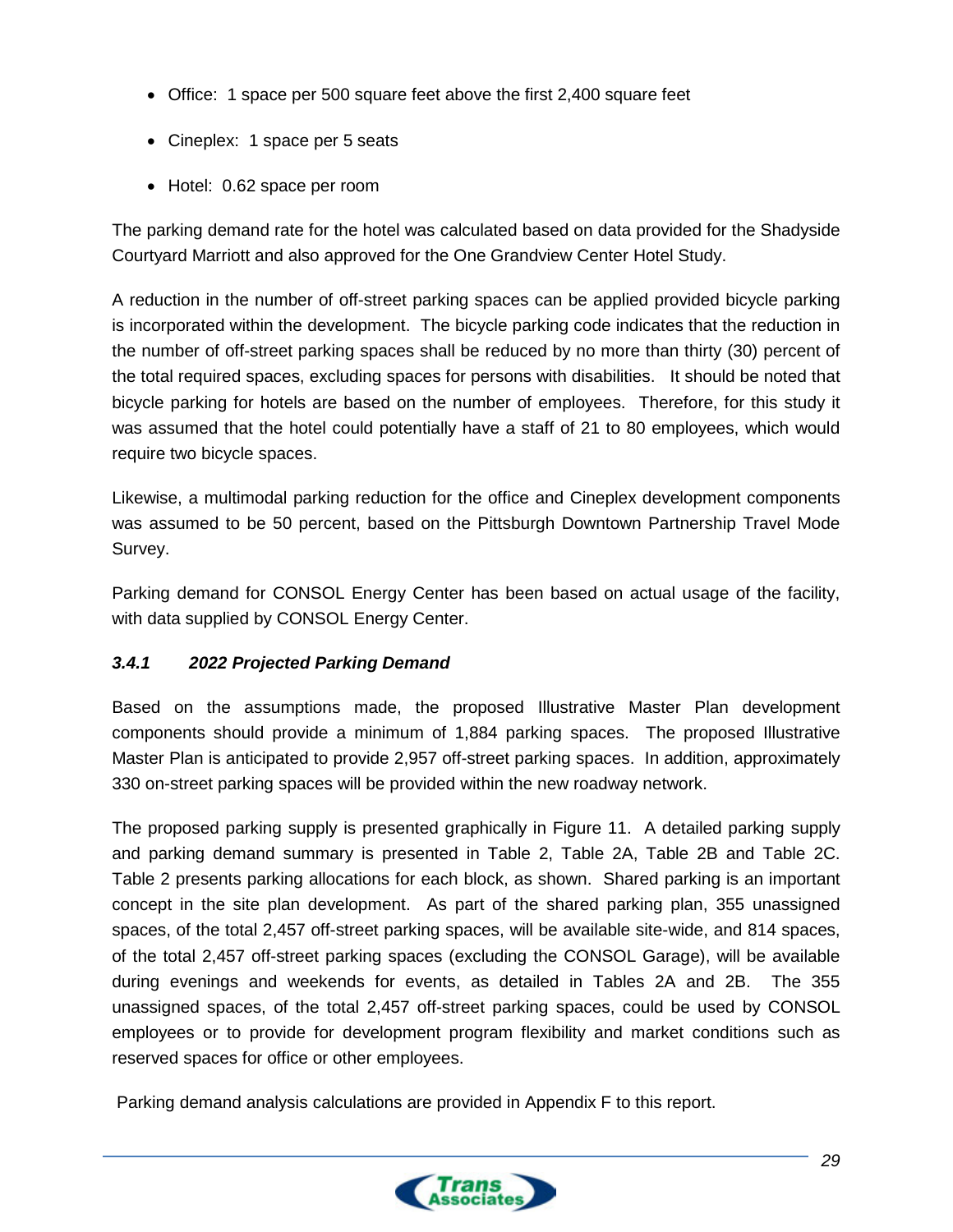Table 2C presents a summary of CONSOL Energy Center event-related parkers, excluding nonbox, non-season ticketholders. As shown, 500 parkers can be accommodated in the CONSOL garage. The remaining 1,421 parkers do not have assigned available parking once the Lower Hill property is redeveloped.

# <span id="page-36-0"></span>*3.4.2 Parking Control*

Parking conditions have been evaluated for projected 2022 conditions with the Illustrative Master Plan components in place. Off-street parking is to be controlled by parking equipment that will include magnetic card gates and parking ticketing equipment in various locations.

On-street parking will utilize parking control apparatuses. Therefore, an estimated total of approximately 32 parking apparatuses will be needed for the on-street parking spaces. The onstreet parking locations are presented graphically in Figure 12.

On-street parking duration from 8:00 A.M. to 6:00 P.M. is intended to be restricted to a maximum of two (2) hours' duration. The parking equipment will be capable of adjustment to restriction periods and durations by the Parking Authority if City Council changes. It should be noted that on-street parking controls will be implemented immediately after on-site streets are built. On-street parking prohibitions will occur during events, as detailed in Section 8.8.

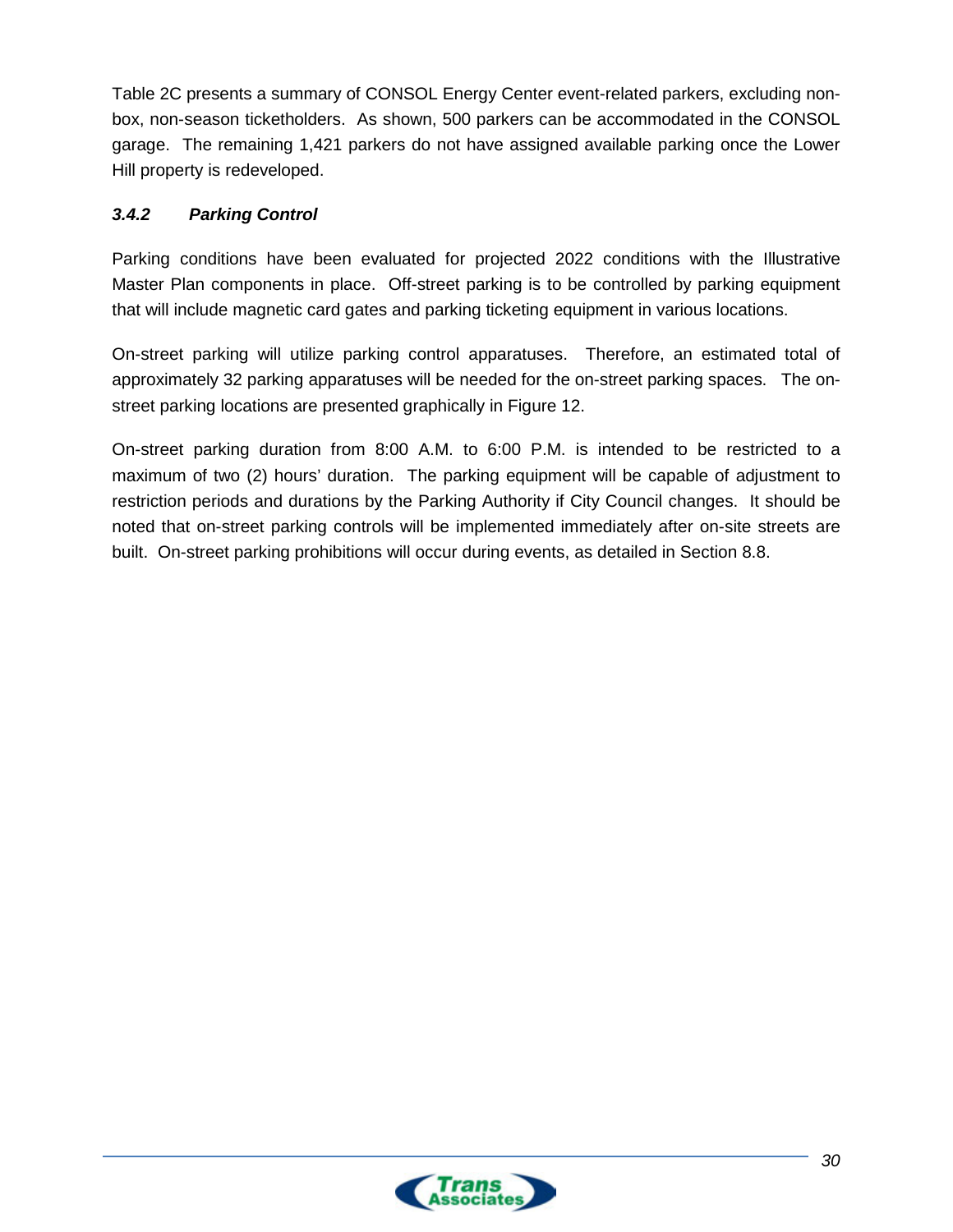<span id="page-37-0"></span>

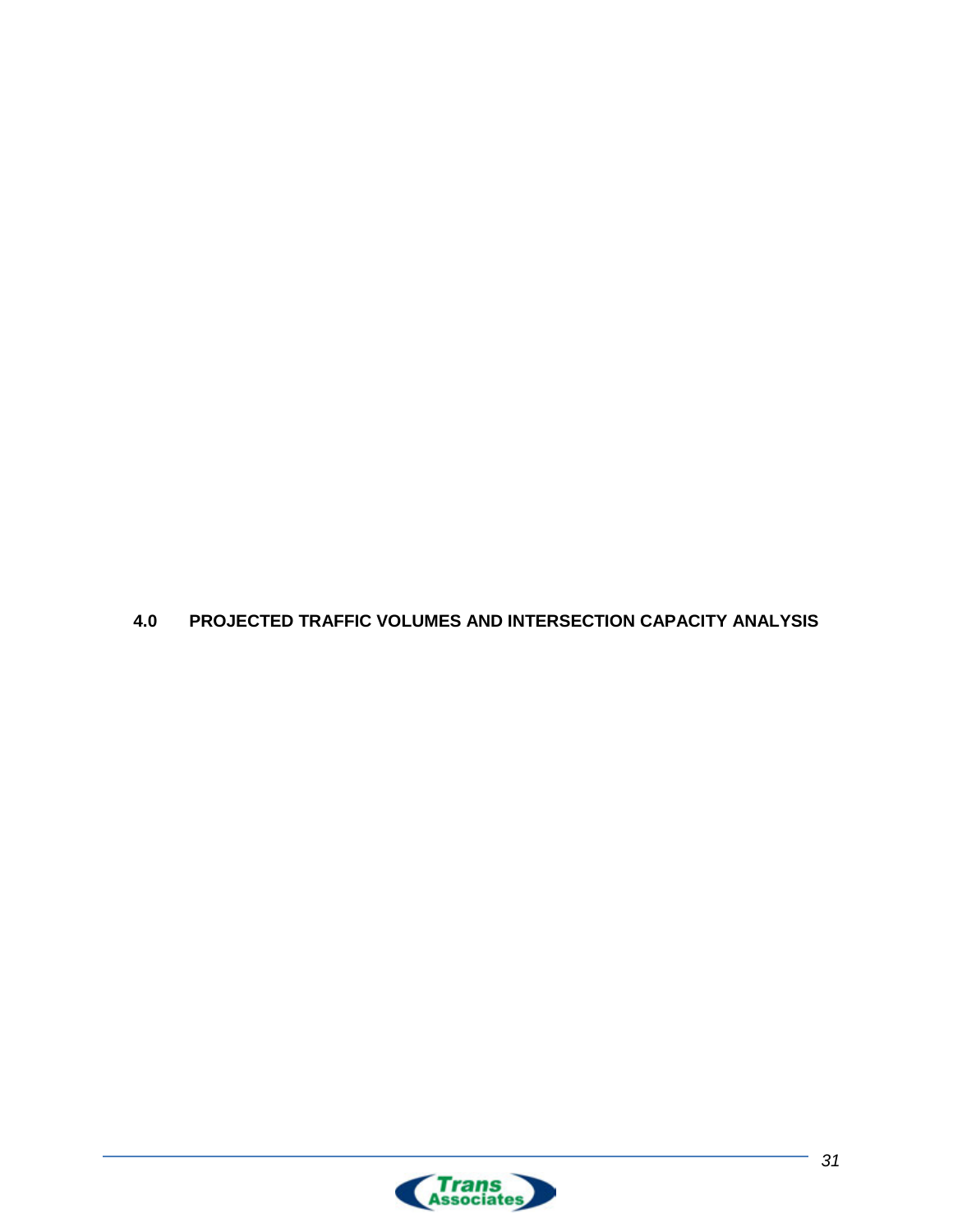# <span id="page-38-0"></span>*4.1 Background Traffic (Base Traffic)*

# <span id="page-38-1"></span>*4.1.1 Background Traffic Growth*

An annual traffic growth factor was obtained from the Southwestern Pennsylvania Commission (SPC). According to the SPC, traffic in the Uptown/Lower Hill neighborhoods study area has a linear growth rate of 0.96% annually.

# <span id="page-38-2"></span>*4.2 Year 2022 Base Conditions Traffic Volumes*

In order to project year 2022 base traffic volumes, traffic currently utilizing the available surface parking lots at the former Civic Arena site were removed from the 2011 existing traffic volumes, resulting in the 2011 background traffic volumes. The growth rate as detailed in Section 4.1.1 was applied to the 2011 background traffic volumes to determine the 2022 background traffic volumes for the AM and PM peak hour. The resultant 2022 base (without development) traffic volumes was determined by applying the existing traffic currently utilizing the former Civic Arena surface lots to the 2022 background traffic volumes. The 2022 base (without development) traffic volumes are presented in Figure 13 and Figure 14 for the A.M. and P.M. peak hours, respectively.

Detailed 2022 base condition traffic volume development is provided to Appendix G to this report.

# <span id="page-38-3"></span>*4.2.1 Design Year 2022 Base Conditions - Intersections Levels of Service*

Using the analysis methodologies described in Section 3.3.2.5, intersection levels of service were determined at all of the study intersections under 2022 base conditions. It should be noted that the 2022 base conditions utilized existing signal timings and existing roadway conditions for this analysis. The results of the 2022 base conditions analysis are presented in Table 1 for both the A.M. and P.M. peak hour, and graphically in Figure 13 and Figure 14 for the A.M. and P.M. peak hours, respectively. It should be noted that traffic volumes related to the CONSOL garage are included in the base volumes.

Results of the 2022 base (without Illustrative Master Plan components) conditions capacity analyses indicate that all overall intersections currently operate with levels of service of D or better with following exceptions (detailed approach and movement levels of services are summarized in Table 1):

- Washington Place and Bedford Avenue/Bigelow Boulevard A.M. and P.M. Peak Hour
- Bedford Avenue and Street 1/Ramps P.M. Peak Hour
- Centre Avenue and Washington Place A.M. Peak Hour

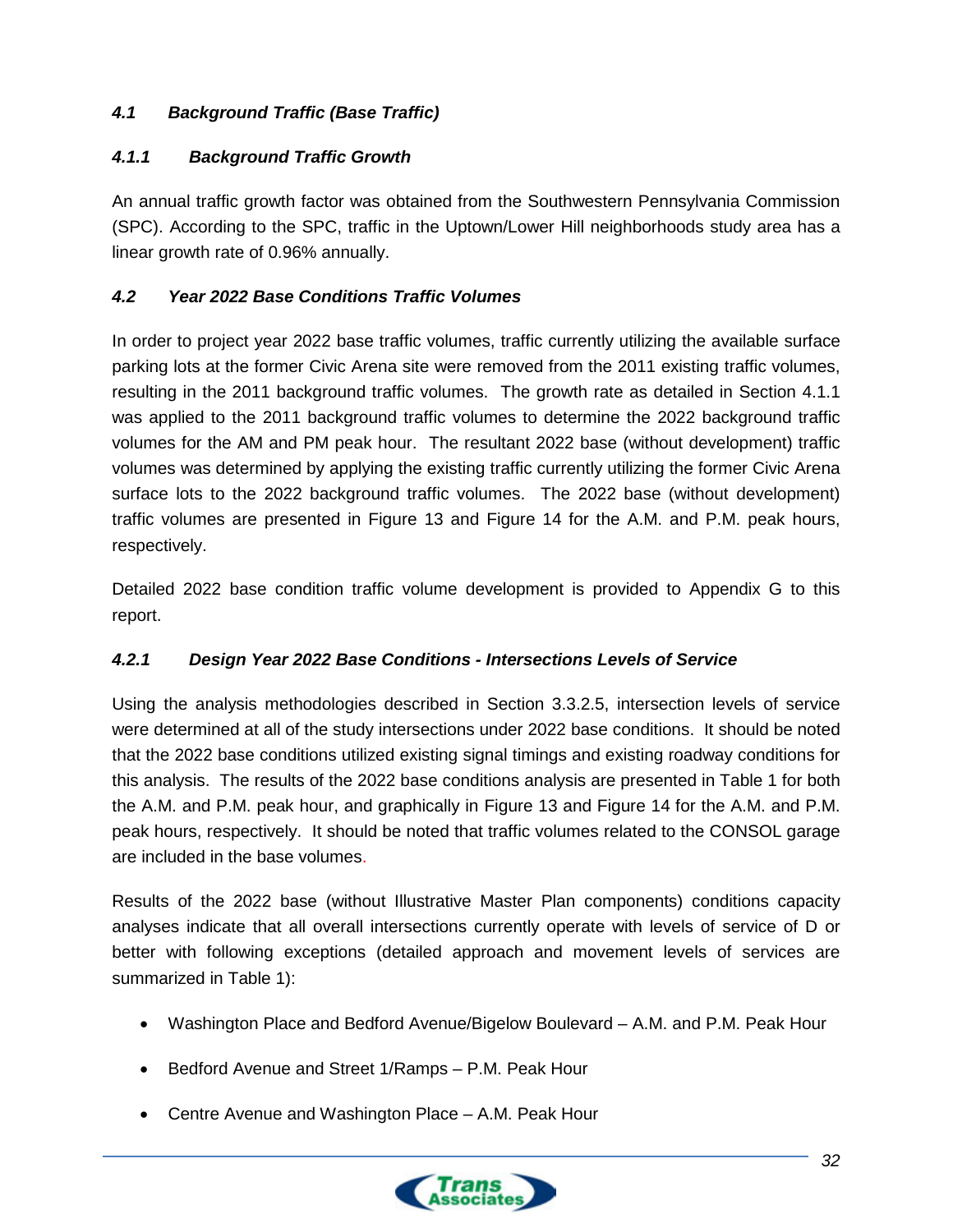- Fifth Avenue and Sixth Avenue A.M. and P.M. Peak Hour
- Fifth Avenue and Washington Place/Chatham Square A.M. Peak Hour
- Forbes Avenue and Sixth Avenue A.M. and P.M. Peak Hour
- Forbes Avenue and Armstrong Tunnels A.M. Peak Hour
- Forbes Avenue and Washington Place/Chatham Square A.M. and P.M. Peak Hour

Detailed capacity and levels of service printouts are provided in Appendix H to this report.

### <span id="page-39-0"></span>*4.3 Site-Generated Traffic*

### <span id="page-39-1"></span>*4.3.1 Trip Generation*

Vehicular trip generation for the proposed development was projected based upon data published by the Institute of Transportation Engineers (ITE) in their *Trip Generation*, Eighth Edition, 2008. Land Use Code 820, *Shopping* Center, was used to determine the anticipated trip generation of the proposed total 201,101 square feet of retail. Land Use Code 310, *Hotel*, was used to determine the anticipated trip generation of the proposed 150 room hotel. It should be noted that the hotel size was reduced subsequent to performance of the traffic analysis from 174 to 150 rooms. No change was made to the traffic analysis, resulting in a conservative analysis. Land Use Code 710, *General Office*, was used to determine the anticipated trip generation of the proposed total 631,962 square feet of office. Land Use Code 444, *Movie Theater with Matinee*, was used to determine the anticipated trip generation of the proposed total 2,310 seat Cineplex. Land Use Code 220, *Apartments*, was used to determine the anticipated trip generation of the proposed 1,148 residential apartment units. Land Use Code 230, *Condominium/Townhome*, was used to determine the anticipated trip generation of the proposed 44 residential townhome units.

In addition, a reduction of 50 percent was applied to the site generated trips associated with the retail, office, Cineplex, and residential (apartment and townhome) Illustrative Master Plan development components. This reduction is applied to account for trips to and from the proposed Illustrative Master Plan development that would use public transit, including the buses and T, walk or bike. The percentage was derived from the *Employee Transportation Needs Assessment* Presentation, prepared by the Pittsburgh Downtown Partnership in September 2010.

The proposed Illustrative Master Plan is anticipated to provide approximately 355 unassigned off-street parking spaces, of the total 2,457 non-CONSOL Garage off-street parking spaces. Trips generated by these spaces were conservatively modeled as unassigned commuter spaces with trips determined based on the existing commuter trips utilizing the 2,440 spaces provided at the Civic Arena. To determine the trip generation associated with commuter

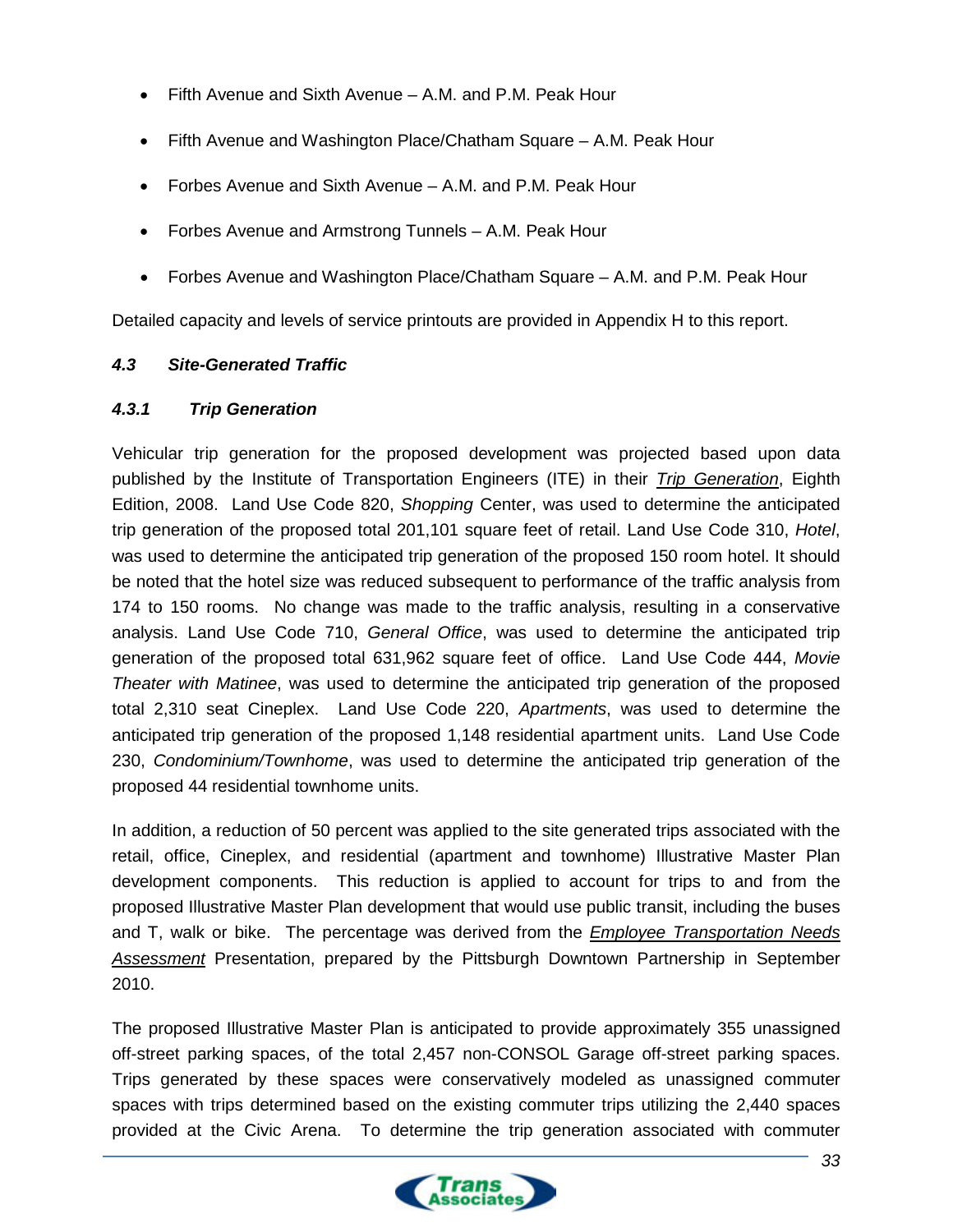parkers, commuter trip rates for the A.M. and P.M. peak hours were calculated per space and applied to the proposed 355 unassigned parking spaces available. Manual turning movement counts conducted at the existing former Civic Arena parking lot driveways are included in Appendix I to this report.

Using this methodology, the proposed Illustrative Master Plan development can be anticipated to generate a total of approximately 14,533 vehicular trips on an average weekday, with 1,093 of these trips occurring during the A.M. peak hour (718 trips entering/375 trips exiting) and 1,539 of these trips occurring during the P.M. peak hour (645 trips entering/894 trips exiting).

The total site generated trips for the proposed development are summarized in Table 3. Copies of the trip generation calculations and the breakdown of anticipated trip generation per block are included in Appendix I to this report.

# <span id="page-40-0"></span>*4.3.2 Trip Arrival and Departure Distribution*

Vehicular arrival/departure distributions were developed for the projected new trips for the proposed residential development component of the proposed Illustrative Master Plan based on existing traffic patterns on the surrounding roadway network. The resultant arrival/departure distribution for the proposed residential development is presented in Figure 15.

Vehicular arrival/departure distributions were developed for the projected new trips for the remaining development components of the proposed Illustrative Master Plan development (retail, office, hotel, and growth rates). The distribution was based on existing traffic patterns on the surrounding roadway network within the study area. The resultant arrival/departure distribution for the retail/office/hotel development is presented in Figure 16.

Vehicular arrival/departure distributions were developed for the projected new trips for the proposed unassigned (modeled as commuter) parking spaces provided. The distribution was based on existing commuter traffic patterns at the existing Civic Arena on-site parking. The resultant arrival/departure distribution for the commuter parking is presented in Figure 17.

# <span id="page-40-1"></span>*4.3.3 Trip Assignment – Determination of Site-Generated Traffic*

The projected new trips presented in Table 3 were broken down further by block and then applied to the corresponding arrival/departure distributions to produce a roadway network assignment of the site-generated trips per each development block.

New site generated trips for the Illustrative Master Plan are graphically presented in Figure 17 through Figure 21.

In addition, pedestrian trips to the proposed Illustrative Master Plan development were estimated per block. Pedestrian trips were estimated based on the total site generated trips destined to/from each block (before the aforementioned trip generation reduction was applied)

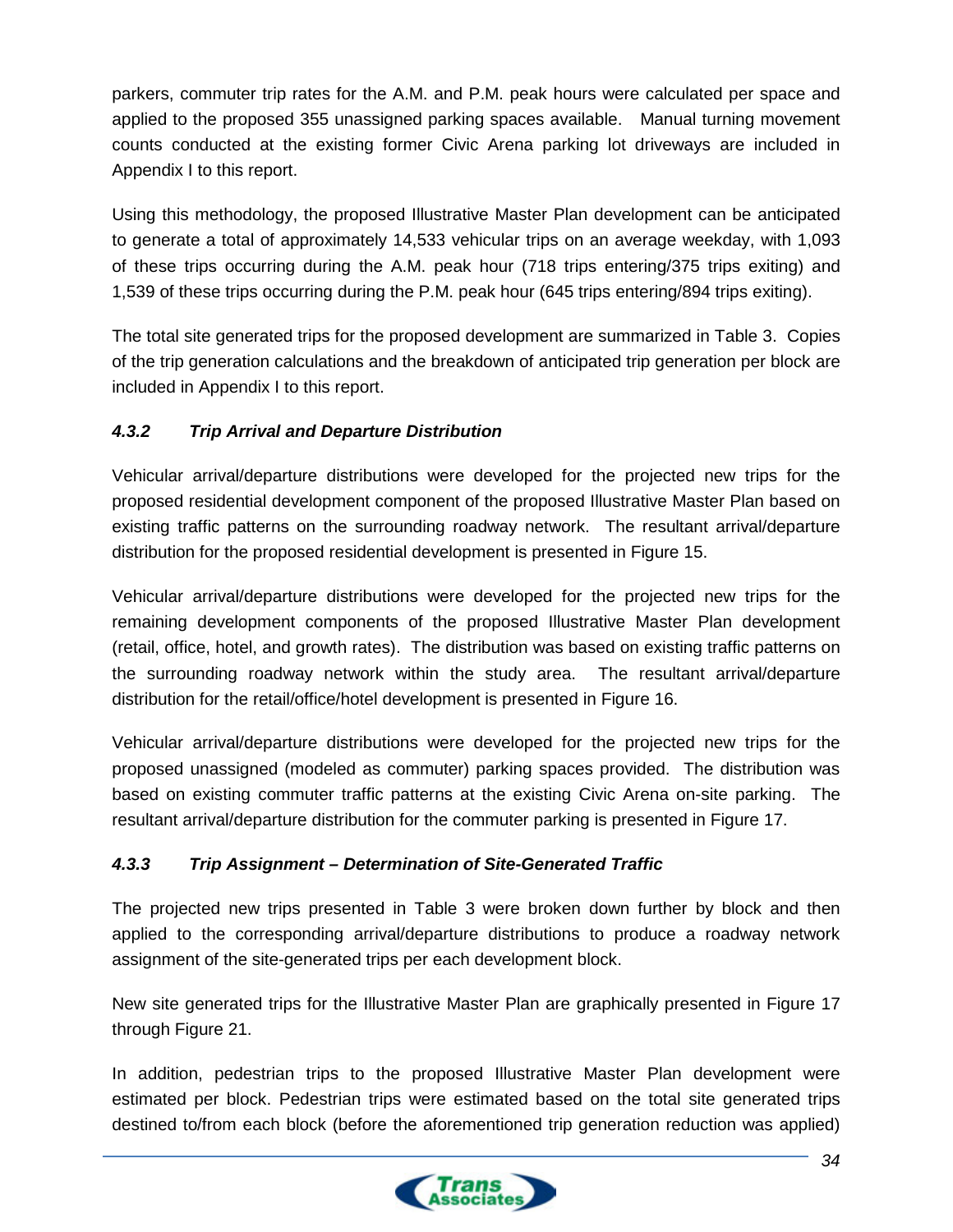and applying an assumed auto occupancy rate per development component. The pedestrian trips were routed assuming approximately 30 percent of pedestrians would utilize transit along Centre Avenue, 50 percent of pedestrians would be destined to the CBD, and the remaining 20 percent of pedestrians were destined elsewhere south of the proposed site. The total estimated pedestrian trip generation was then rounded up to the next 25. The estimated site generated pedestrian trip for the A.M. and P.M. peak hour are presented in Figure 22.

Details of the per-block trip assignments are presented in Appendix J to this report.

# <span id="page-41-0"></span>*4.4 Combined Traffic Volumes (With Illustrative Master Plan Components)*

### <span id="page-41-1"></span>*4.4.1 Year 2022 Combined Conditions Traffic Volumes (Build)*

The 2022 combined conditions traffic volumes were determined by combining the projected new site generated trips (Figure 17 through Figure 21) with the aforementioned 2022 background traffic volumes (See Section 4.2) and rerouting existing CONSOL parking garage traffic due to the proposed configuration of the Centre Avenue and Street 2/CONSOL Garage intersection. The resultant 2022 combined conditions traffic volumes are presented in Figure 23 and Figure 24 for the A.M. and P.M. peak hour, respectively.

Detailed 2022 combined condition traffic volume development is provided to Appendix K to this report.

### <span id="page-41-2"></span>*4.4.2 2022 Combined Traffic Volumes - Intersections Levels of Service*

Using the methodologies described in Section 3.3.2.5, intersection levels of service were determined at all of the study intersections under 2022 combined conditions. It should be noted that existing signal timings and existing roadway conditions and modified roadway conditions at new intersection locations were used for analysis purposes. The results of the 2022 combined conditions analysis are presented in Table 1 for both the A.M. and P.M. peak hour.

Results of the future 2022 combined (with Illustrative Master Plan components) conditions capacity analyses (without optimized intersection signal timings and improvements) indicate that the proposed Street 2 is forecasted to operate at LOS F at its intersection with Centre Avenue when operating with as stop sign controlled.

Likewise, southbound Street 1 is forecasted to operate at LOS F at its intersection with Centre Avenue utilizing existing traffic signal timings. In addition, the intersection of Street 1 with Bedford Avenue is forecasted to operate at LOS F during the P.M. peak hour utilizing existing traffic signal timings and roadway configuration.

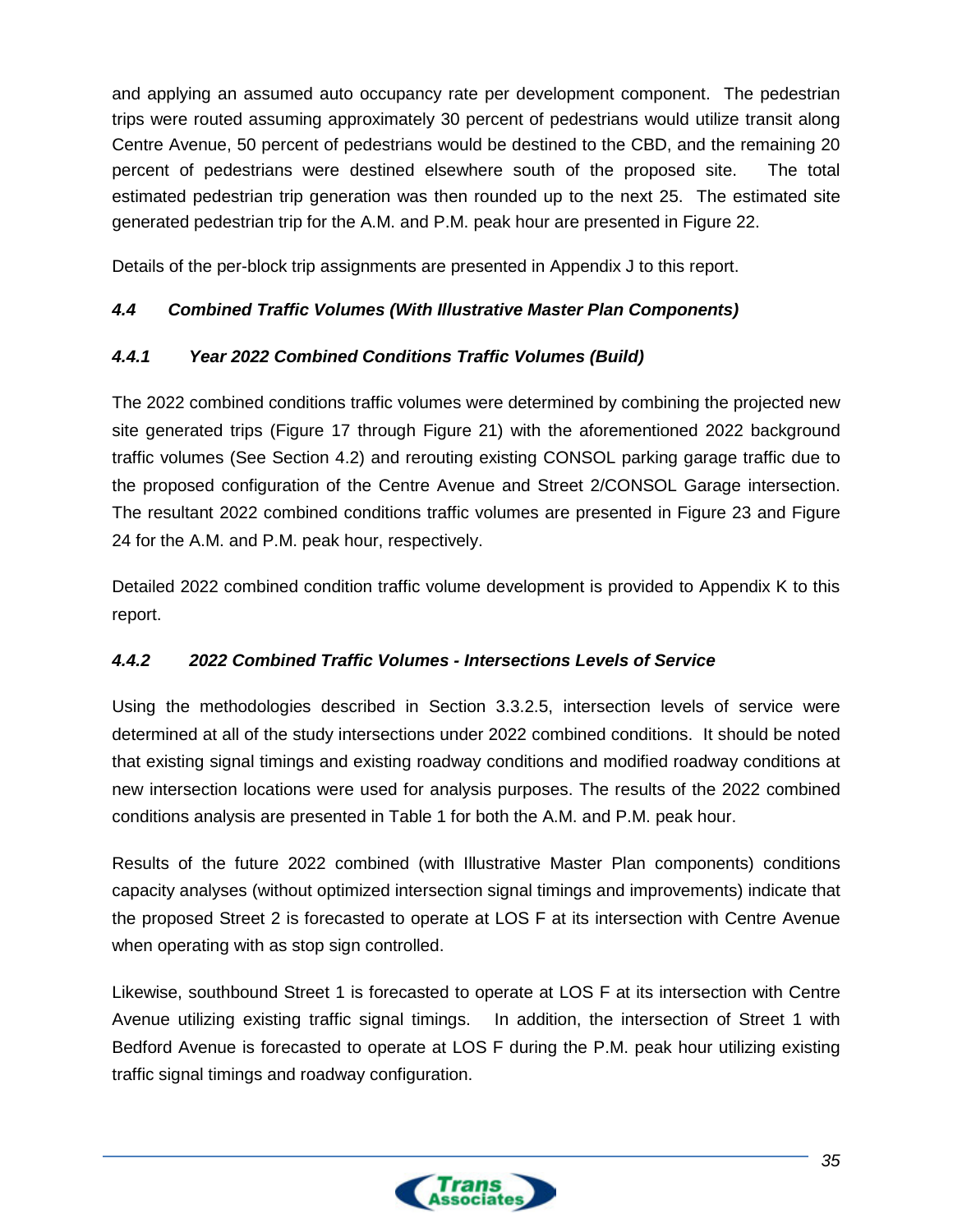Detailed capacity and levels of service printouts are provided in the Technical Appendix L to this report.

# <span id="page-42-0"></span>*4.4.3 2022 Mitigated Combined Traffic Volumes - Intersections Levels of Service*

Under the 2022 combined conditions, the following mitigation measures are required in order to minimize impacts on intersection levels of service:

### **Traffic Analysis**

Results of the traffic analyses indicate that the following mitigation measures are required in order to minimize impacts on study intersections:

### Washington Place and Bedford Avenue/Bigelow Boulevard

- Optimize signal timings.
- Install audible pedestrian pushbutton and countdown signal equipment.

### Bedford Avenue and Street 1/HOV Lanes

- The Street 1 approach will be relocated as part of the development, with resultant intersection modifications.
- Construct Street 1 to provide two-lanes northbound and one-lane southbound at its intersection with Bedford Avenue. The northbound Street 1 approach should provide an exclusive left turn lane and a shared through/right turn lane. On-street parking is provided along the western side (southbound) Street 1 from Bedford Avenue to Wylie Avenue. Limited on-street parking will be provided on the southerly end of the east side of the block.
- Modify the traffic signal control.
- Install audible pedestrian pushbutton and countdown signal equipment.

### Bedford Avenue and Street 2

- Construct Street 2 to provide two-lanes (one in each direction) with on-street parking on both sides from Centre Avenue to Bedford Avenue.
- The northbound Street 2 approach should provide one (1) lane for all movements onto Bedford Avenue.
- Open median on Bedford Avenue opposite Street 2.
- Install stop sign control on the northbound Street 2 approach, permitting both left and right turns onto Bedford Avenue.

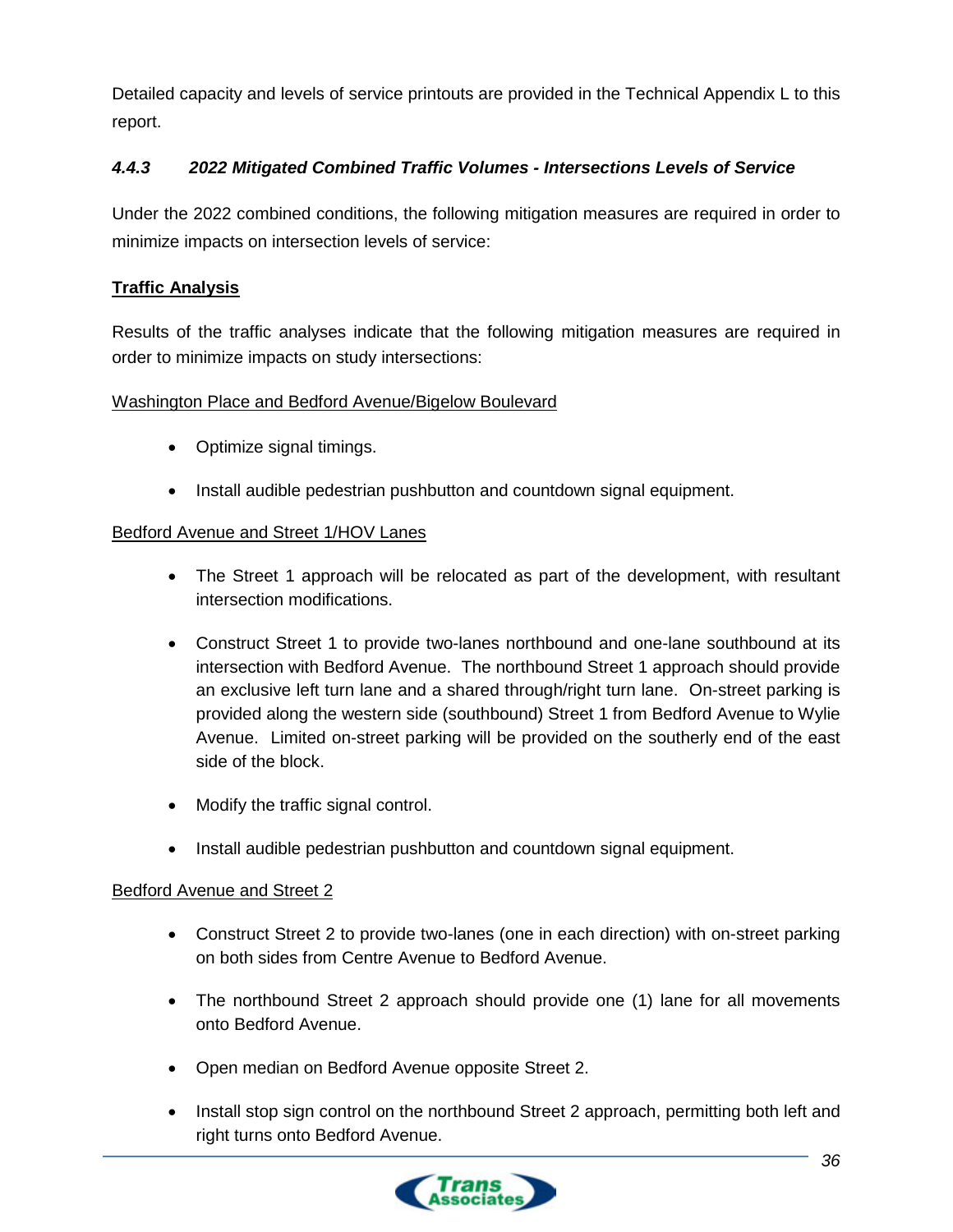• Install pedestrian crosswalks with handicap accessible ramps across the northbound Street 2 approach.

### Bedford Avenue and Crawford Street

• Optimize signal timings.

### Crawford Street and Wylie Avenue

- Construct an extension of Wylie Avenue from Crawford Street to Washington Place to provide two-lanes (one in either direction) with on-street parking on both sides. The eastbound Wylie Avenue approach at its intersection with Crawford should provide one (1) lane for all movements. Install stop sign control on the eastbound Wylie Avenue approach.
- Install pedestrian crosswalks with handicap accessible ramps across eastbound Wylie Avenue approach.

### Centre Avenue from Washington Place to Crawford Street

- Restripe the traffic lanes on Centre Avenue to provide one outboard travel lane westbound that is 14 feet wide and will be designed as shared vehicle-bicycle lane with sharrow paint markings.
- Restripe the traffic lanes on Centre Avenue to provide one outboard travel lane eastbound that is 6 feet wide and will be designed as an exclusive bicycle lane with signage and paint markings.
- Maintain parking and loading lane on the south side of Centre Avenue from Washington Place to Crawford Street.
- Maintain parking and loading lane on the north side of Centre Avenue from Street 1 to Street 3, with parking prohibited at this location during events.

### Centre Avenue and Washington Place

- Install audible pedestrian pushbutton and countdown signal equipment.
- Intersection and signal improvements to be completed as part of the City's CBD signal project.
- Apply sharrow lane markings in the outboard travel lane on the north side of Centre Avenue.

### Centre Avenue and Street 1

• Construct relocated Street 1 to intersect with Centre Avenue. At this intersection, Street 1 should provide two (2) lanes southbound and one (1) northbound with an on-street parking lane on the eastern (northbound) side of Street 1, from Centre

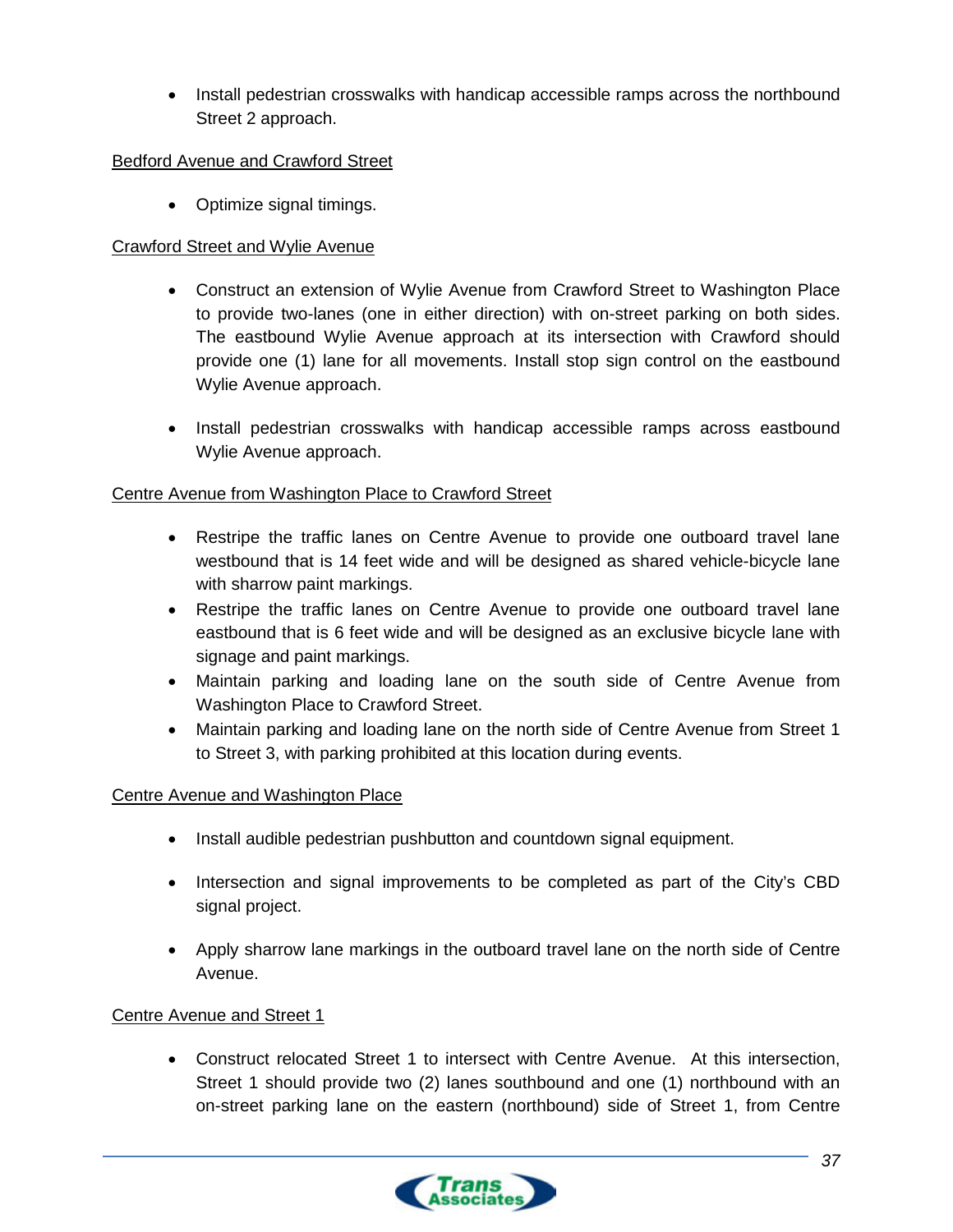Avenue to Wylie Avenue. The two southbound Street 1 lanes should provide an exclusive left turn lane and an exclusive right turn lane onto Centre Avenue.

- Construct eastbound Centre Avenue approach to provide three (3) lanes (a shared left turn/through lane, an exclusive through lane, and an exclusive bicycle lane) and a drop-off loading area for event attendees along CONSOL Energy Center property frontage on the south side of Centre Avenue east of Street 1, with parking on the south side of Centre Avenue west of Street 1.
- Construct westbound Centre Avenue approach to provide two (2) lanes (an exclusive through lane and a shared vehicle-bicycle shared through/right turn lane) and an onstreet parking lane.
- Apply sharrow lane markings in the outboard travel lane on the north side of Centre Avenue.
- Install new traffic signal.
- Optimize traffic signal timings to provide a three-phase signal, an exclusive eastbound advance phase with a southbound right turn overlap phase, an eastbound/westbound phase, and a southbound phase.
- Install audible pedestrian pushbutton and countdown signal equipment.
- Install painted crosswalks on all approaches with handicap accessible ramps.

### Centre Avenue and Street 2/CONSOL Energy Center parking garage driveway

- Construct Street 2 opposite the existing CONSOL Energy Center parking garage driveway. Street 2 should provide one (1) lane shared left turn/through/right turn lane southbound with an on-street parking lane and one (1) northbound lane with an on-street parking lane.
- Construct eastbound Centre Avenue approach to provide three (3) lanes (a shared left turn/through lane, a shared through/right turn lane, and exclusive bicycle lane), and a drop-off loading area for event attendees along CONSOL Energy Center property frontage west of Street 2, with parking on the south side of Centre Avenue east of Street 2.
- Construct westbound Centre Avenue approach to provide two (2) lanes (a shared left turn/through lane and a shared vehicle-bicycle shared through/right turn lane) and an on-street parking lane.
- Apply sharrow lane markings in the outboard travel lane on the north side of Centre Avenue.
- Install new two-phase traffic signal.

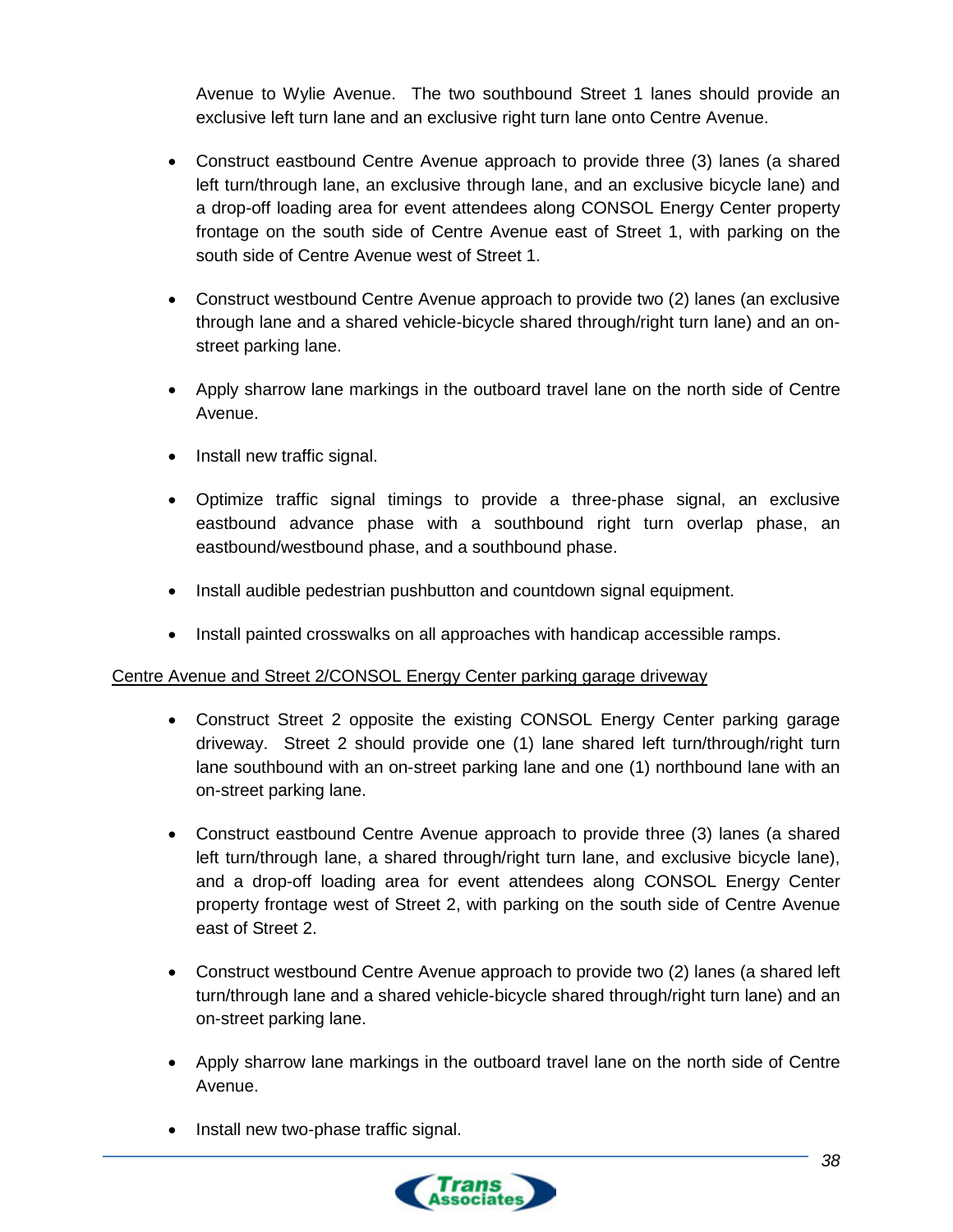- Install audible pedestrian pushbutton and countdown signal equipment.
- Install painted crosswalks on all approaches with handicap accessible ramps.

#### Centre Avenue and Street 3

- Construct Street 3 to provide two-lanes (one in each direction) with on-street parking on both sides from Centre Avenue to Street 2.
- The southbound Street 3 approach should provide an exclusive right turn lane only.
- Install stop sign control on the southbound Street 3 approach.
- Install No Left Turn signage for the southbound Street 3 approach.
- Construct a concrete median along Centre Avenue to prohibit the left turn movements into and out of Street 3.
- Construct eastbound Centre Avenue approach to provide three (3) lanes (dual through lanes and an exclusive bicycle lane) and an on-street parking and loading area,
- Apply sharrow lane markings in the outboard travel lane on the north side of Centre Avenue.
- Install pedestrian crosswalks with handicap accessible ramps across the southbound Street 3 approach.

#### Centre Avenue and Crawford Street

- Install audible pedestrian pushbutton and countdown signal equipment.
- Relocate the curb line on the south side of Centre Avenue 10 feet north to improve the alignment of Centre Avenue through lanes eastbound and westbound across Crawford Street.
- Modify the eastbound Centre Avenue approach to provide an exclusive left turn lane, a shared through/right turn lane, and an exclusive bicycle lane terminating in a bike box, in conjunction with the removal of the island on eastbound Centre Avenue at the right turn lane, and relocation of the bus shelter onto the sidewalk.
- Apply sharrow lane markings in the outboard travel lane on the north side of Centre Avenue
- Remove on-street parking on the west side of southbound Crawford Street to provide an exclusive left turn lane, mirrored by a northbound exclusive left turn lane on Crawford Street.

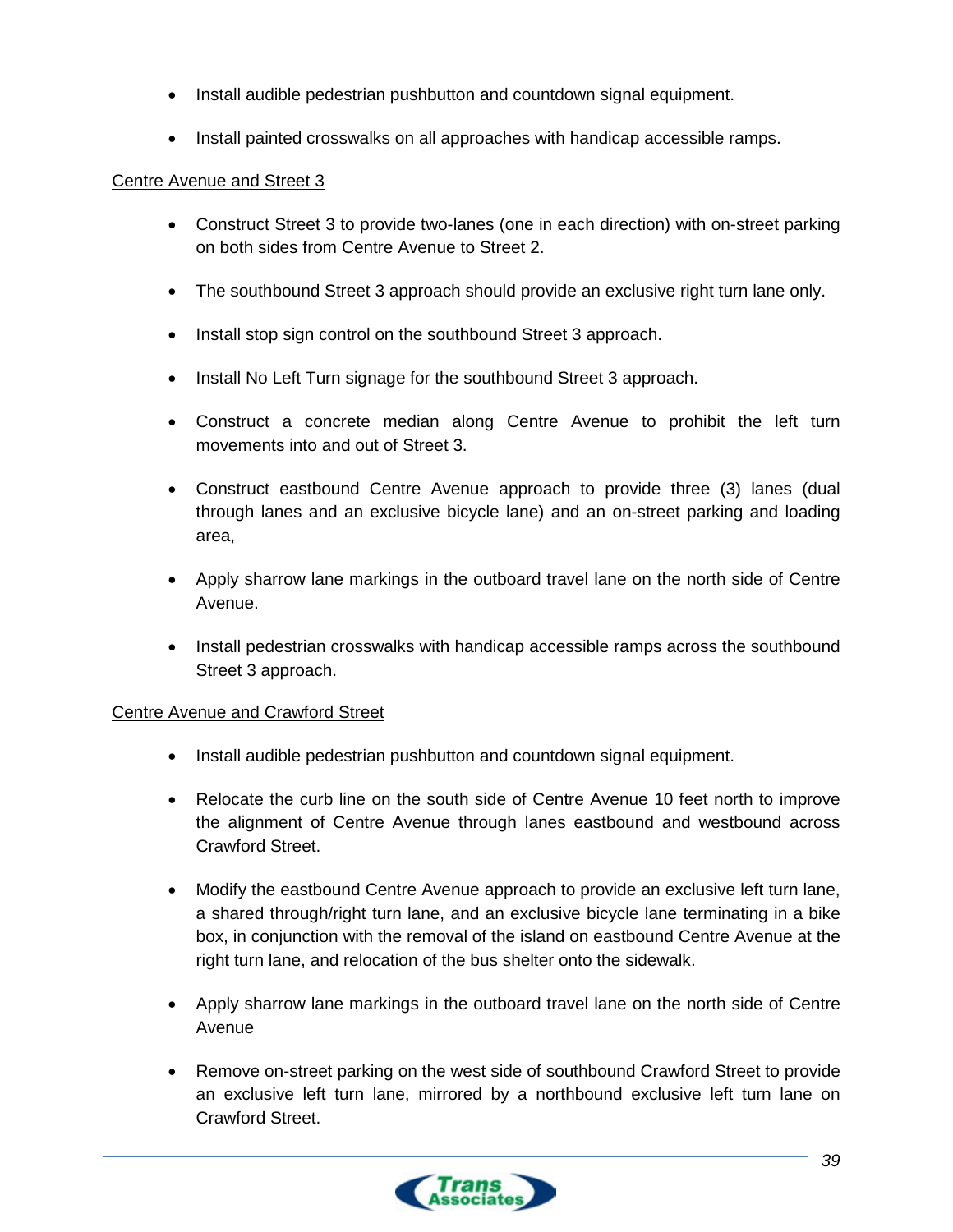- Provide crosswalks on all approaches to the intersection.
- Upgrade the traffic signal to provide a three phase operation, adding a phase for northbound Crawford Street movements to run exclusively.

### Washington Place and Wylie Avenue

- Construct Wylie Avenue extension, from Crawford Street Washington Place, to provide two-lanes (one in each direction) with on-street parking on both sides from Washington Place to Crawford Street.
- The westbound Wylie Avenue approach should provide an exclusive right turn lane only.
- Install stop sign control on the westbound Wylie Avenue approach.
- Install No Left Turn signage for the westbound Wylie Avenue approach.
- Construct a concrete median along Washington Place to prohibit left turn movements into and out of Wylie Avenue.
- Install pedestrian crosswalks with handicap accessible ramps across Wylie Avenue.

#### Wylie Avenue and Street 1

- Construct the eastbound and westbound Wylie Avenue approaches to provide a shared left turn/through/right turn lane with an on-street parking lane on each approach.
- Construct the northbound and southbound Street 1 approaches to provide a shared left turn/through/right turn lane with an on-street parking lane.
- Install stop sign control on all approaches. The proposed intersection will operate as a 4-way stop controlled intersection.
- Install pedestrian crosswalks with handicap accessible ramps on all approaches.

#### Wylie Avenue and Street 2

- Construct the eastbound and westbound Wylie Avenue approaches to provide a shared left turn/through/right turn lane with an on-street parking lane.
- Construct the northbound and southbound Street 2 approaches to provide a shared left turn/through/right turn lane with an on-street parking lane.
- Install stop sign control on all approaches. The proposed intersection will operate as a 4-way stop controlled intersection.

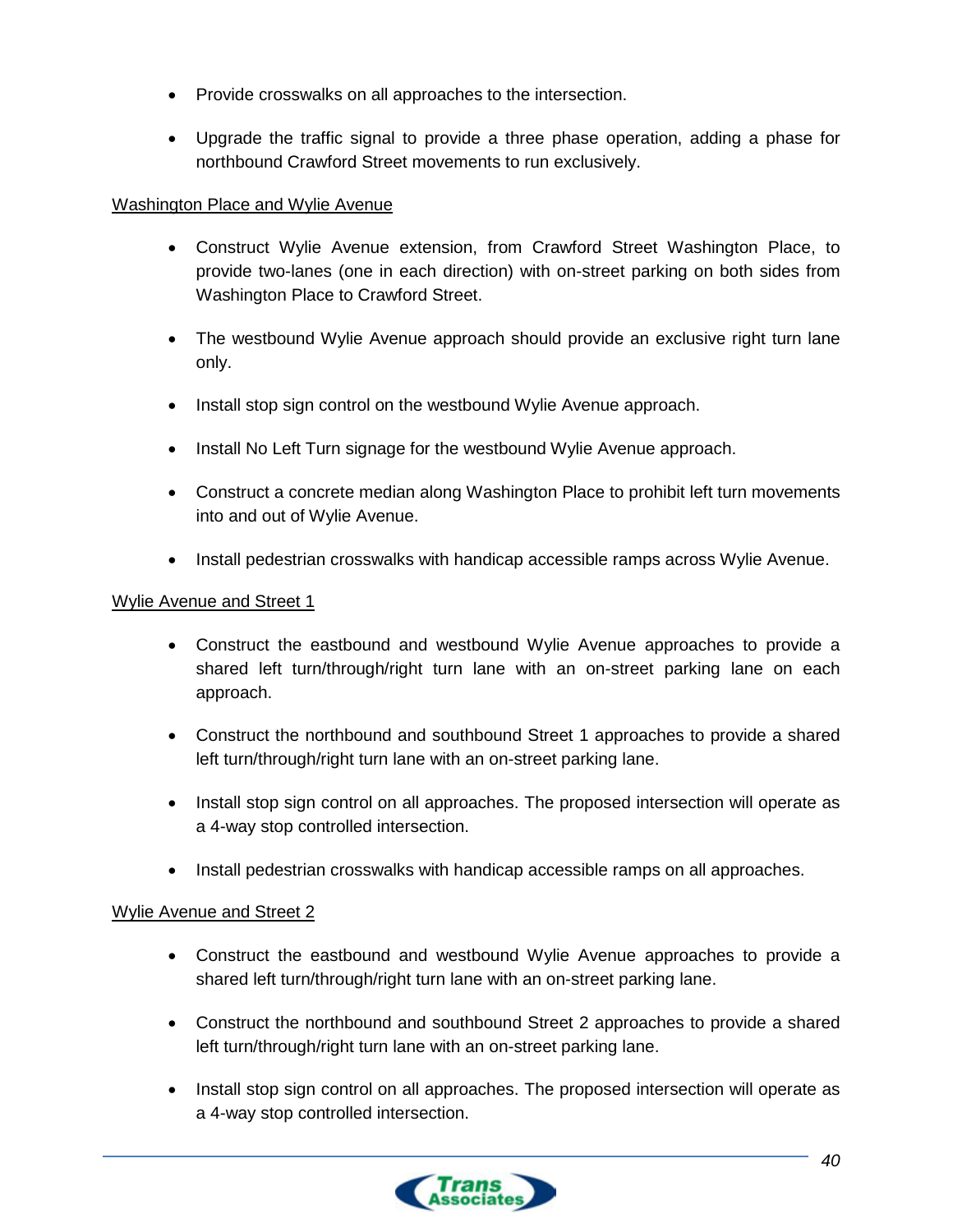• Install pedestrian crosswalks with handicap accessible ramps on all approaches.

#### Street 2 and Street 3

- Construct the westbound Street 3 approach to provide a shared left turn/right turn lane with an on-street parking lane.
- Construct the northbound Street 2 approach to provide a shared through/right turn lane with an on-street parking lane.
- Construct the southbound Street 2 approach to provide a shared left turn/through lane with an on-street parking lane.
- Install stop sign control on the westbound Street 3 approach.
- Install pedestrian crosswalk with handicap accessible ramps on the westbound Street 3 approach.

#### Street 2 and Street 4

- Construct the westbound Street 4 approach to provide a shared left turn/right turn lane with an on-street parking lane.
- Construct the northbound Street 2 approach to provide a shared through/right turn lane with an on-street parking lane.
- Construct the southbound Street 2 approach to provide a shared left turn/through lane with an on-street parking lane.
- Install stop sign control on the westbound Street 4 approach.
- Install pedestrian crosswalk with handicap accessible ramps on the westbound Street 4 approach.

#### Fifth Avenue and Sixth Avenue

• Optimize signal timings.

### Centre Avenue and Sixth Avenue

• Optimize signal timings.

### Forbes Avenue and Armstrong Tunnel

• Optimize signal timings.

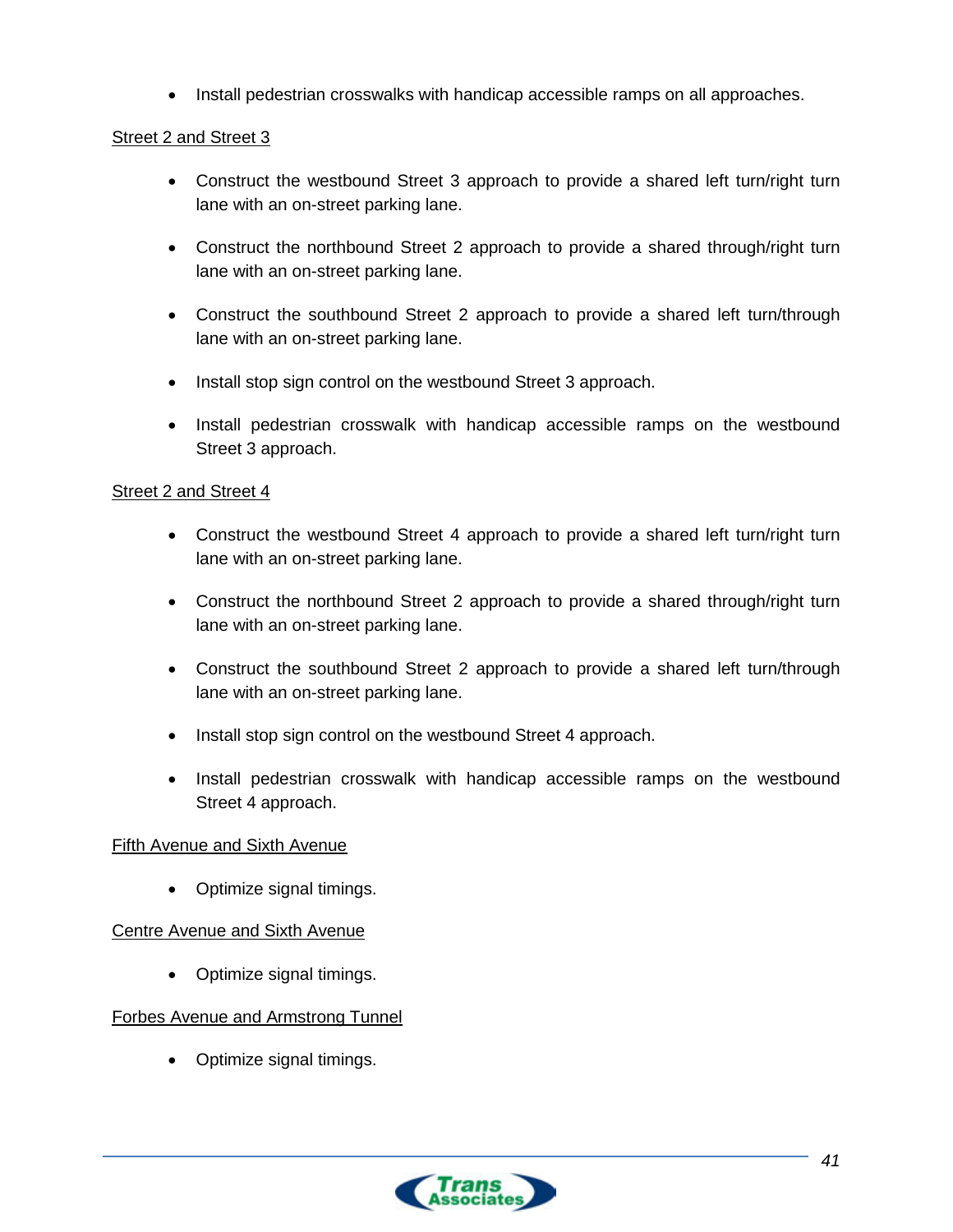### Sixth Avenue and Ross Street

- Signal optimization.
- Install audible pedestrian pushbutton and countdown signal equipment.
- Install pedestrian crosswalks.

#### Chatham Square and Bigelow Square/Bigelow Boulevard

- Signal optimization.
- Install audible pedestrian pushbutton and countdown signal equipment.
- Install pedestrian crosswalks.

It should be noted that intersections included in the CBD signal project, which will be designed and updated as part of the City's project, include the following:

- Ross Street/Sixth Street Avenue new signal, no construction date yet;
- Chatham Square/Bigelow Square/Bigelow new signal, no construction date yet;
- Washington Place/Centre Avenue construction scheduled for 2014;
- Washington Place/Bedford Avenue new signal, no construction date yet;
- Bedford Avenue/HOV Lane/Mario Lemieux Place (Street 1) new signal, no construction date yet;
- Bedford Avenue/Crawford new signal, no construction date yet; and
- Centre Avenue/Crawford new signal, no construction date yet.

In addition to improvements presented, transportation conditions in this area can be significantly enhanced for several travel modes by implementation of the following measures:

- Providing public transit access by the Port Authority of Allegheny County (PAAC). Routes and stop locations will be further discussed with PAAC. Street 1 will be constructed to accommodate bus traffic between Bedford Avenue and Centre Avenue.
- Providing wide sidewalks with pedestrian crosswalks and handicap accessible ramps at all proposed new intersections.
- Provide bump outs on roadways within and surrounding the development site as indicated on Figures 28 and 29, to reduce pedestrian crossing distances and to improve visibility of pedestrians for motorists.
- Optimizing signalized intersection offsets times.

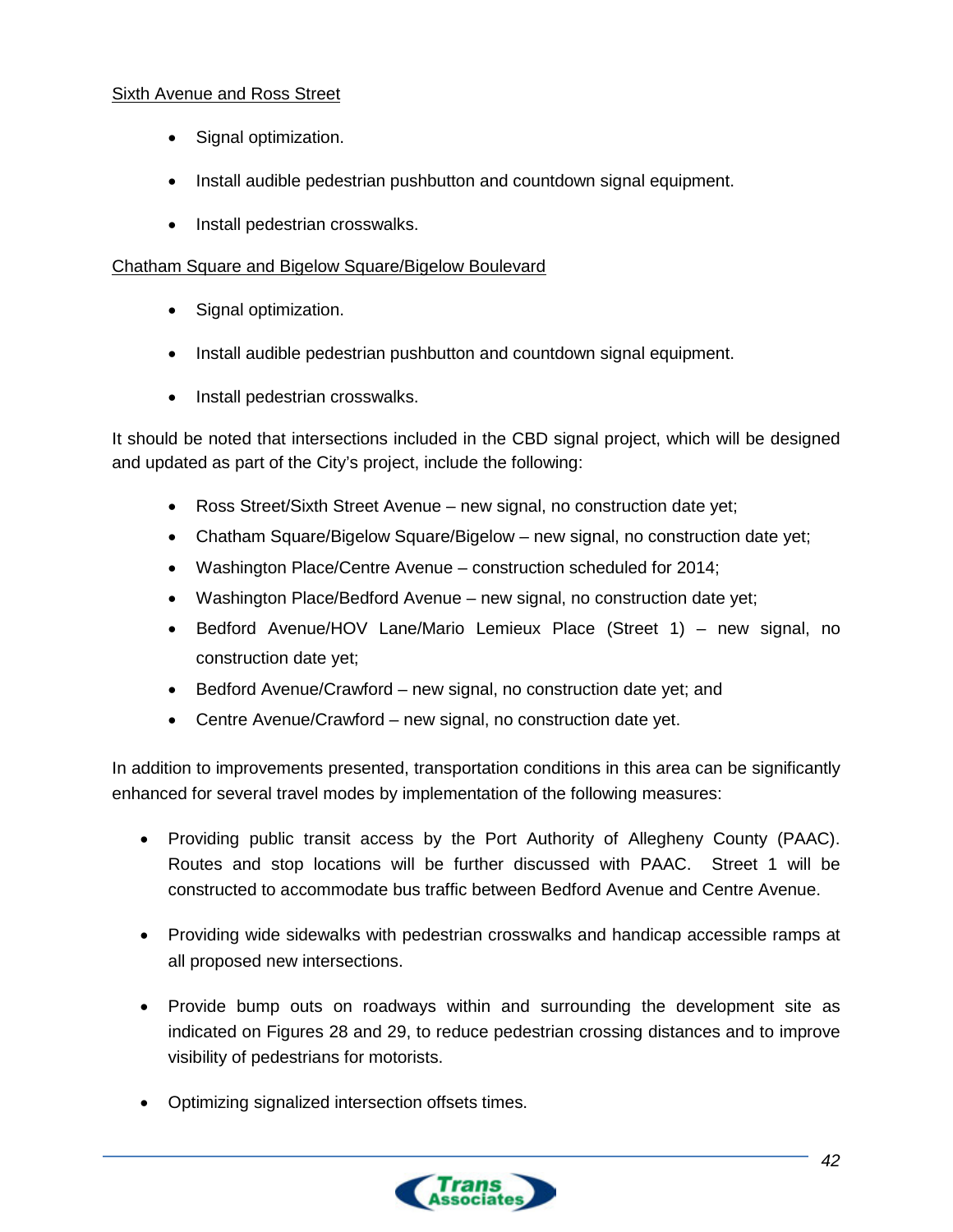### **Event Management**

On-street parking will be prohibited before, during, and after event as follows:

- On the east side of Street 1 between Centre Avenue and Bedford Avenue in order to provide two continuous northbound lanes exiting the area;
- On the west side of Street 1 between Bedford Avenue and Wylie Avenue in order to provide two continuous southbound lanes on Street 1
- On both sides of Street 2 between Centre Avenue and Bedford Avenue in order to provide two continuous lanes in both directions along Street 2;
- On the south side of Bedford Avenue between Street 1 and Street 2;
- On the north side of Centre Avenue between Crawford Street and Street 1; and
- On the north side of Bedford Avenue between Lemieux Street and Crawford Street.

A summary of the traffic and pedestrian control improvements are presented in Figure 28. The conceptual roadway improvements and configuration of the proposed Illustrative Master Plan site is presented in Figure 29. Detailed Centre Avenue roadway improvements are presented in Figure 30A and details improvements at the intersection of Centre Avenue with Crawford Street is presented in Figure 30B. A summary of the event management plan is presented on Figure 31A and Figure 31B.

With the implementation of the improvements listed above, the following intersections are forecasted to continue to operate at failure (LOS E or LOS F) with the proposed development, as they do under future base (without development) conditions:

- Washington Place and Bedford Avenue A.M. and P.M. Peak Hour
- Centre Avenue and Washington Place A.M. Peak Hour
- Fifth Avenue and Sixth Avenue A.M. and P.M. Peak Hour
- Fifth Avenue and Washington Place/Chatham Square A.M. Peak Hour
- Forbes Avenue and Sixth Avenue A.M. and P.M. Peak Hour
- Forbes Avenue and Armstrong Tunnels A.M. Peak Hour
- Forbes Avenue and Washington Place/McAnulty Drive A.M. Peak Hour

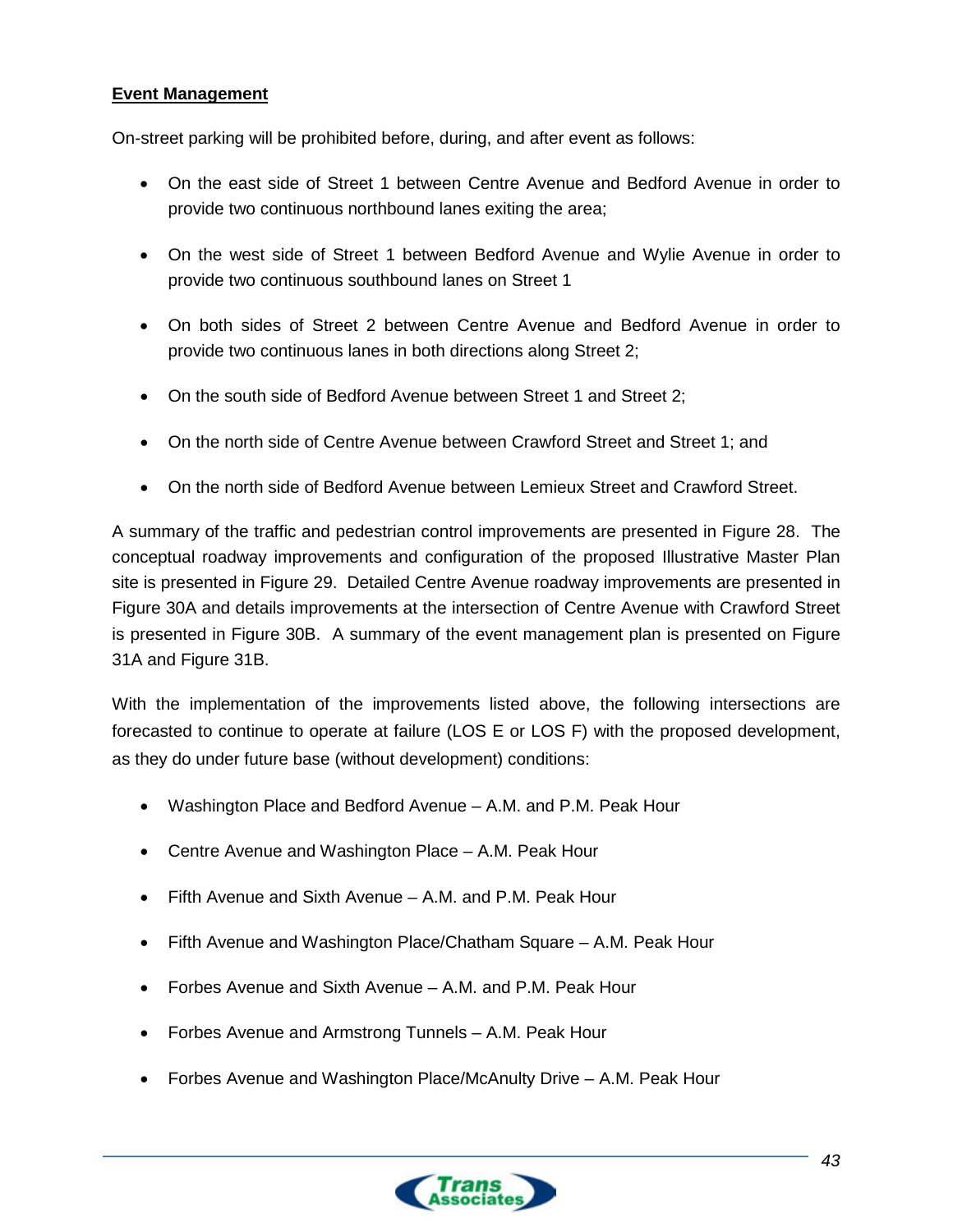The following intersections are forecasted to decrease level of service and operate at failure (LOS E or LOS F) with the proposed development:

- Centre Avenue and Washington Place P.M. Peak Hour
- Centre Avenue and Crawford Street P.M. Peak Hour
- Forbes Avenue and Armstrong Tunnels P.M. Peak Hour

It should be noted that in a congested urban location, such as the project area, intersection function is better evaluated through queuing conditions, as discussed in Section 5.6.

Detailed capacity and levels of service printouts are provided in Appendix L to this report.

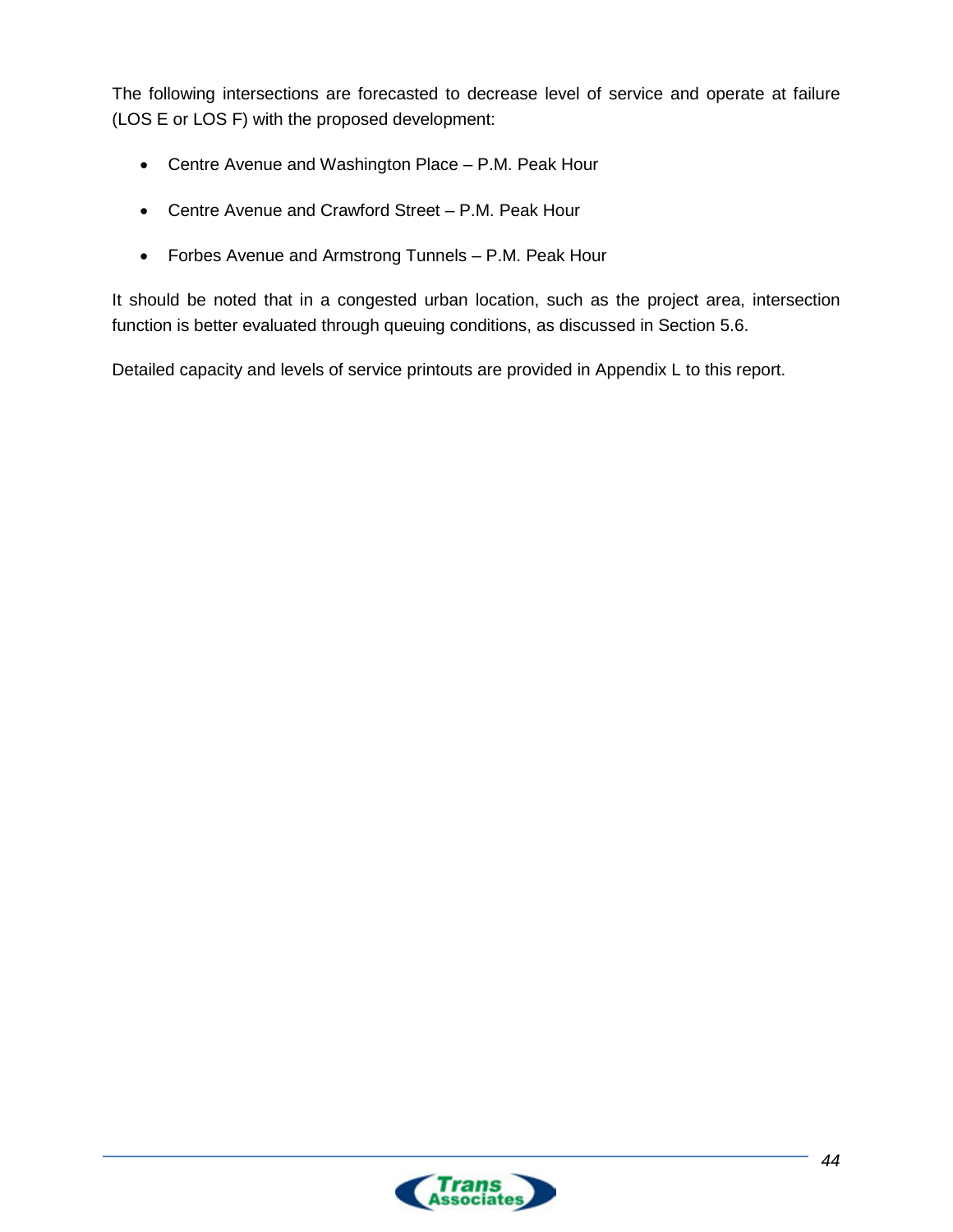

<span id="page-51-0"></span>**5.0 SUPPLEMENTARY TRAFFIC ANALYSIS**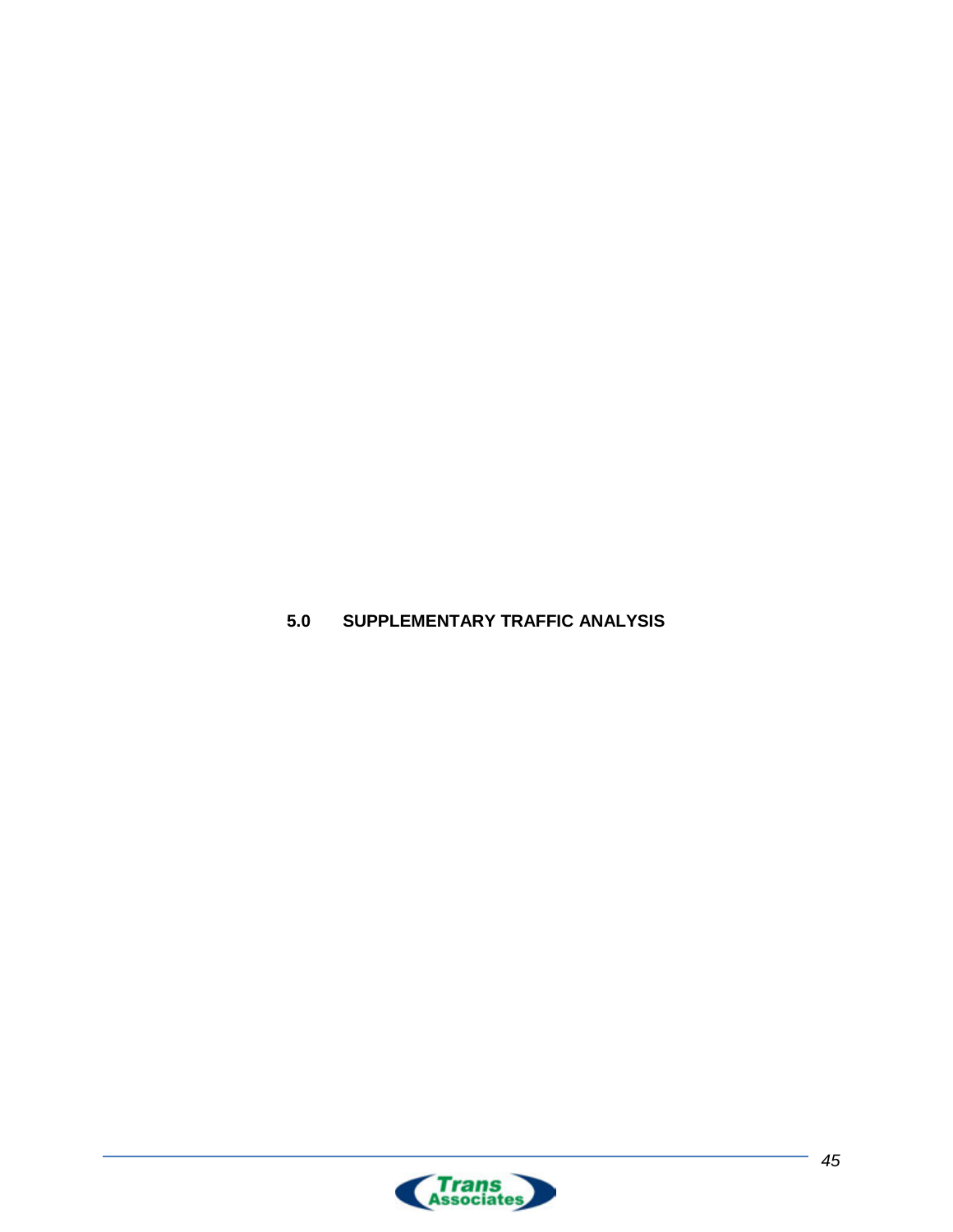### <span id="page-52-0"></span>*5.1 Site Access*

Access to the off-street parking areas will be provided via driveways within the proposed development.

### <span id="page-52-1"></span>*5.2 Traffic Safety*

Traffic safety conditions within the study area will be maintained through additional traffic controls, as necessary. Stop signs should be placed on the minor approaches of the new, unsignalized intersections of Street 2/Bedford Avenue, Street 2/Street 4, Street 2/Street 3, Wylie Avenue/Crawford Street, Street 3/Centre Avenue, and Wylie Avenue/Washington Place.

The proposed new parking facility access driveways will be designed in such a manner as to meet the sight distance requirements of PennDOT/City of Pittsburgh. Landscape and streetscape elements will not interfere with required sight distances. In addition, pedestrian push button and audible countdown crossing equipment will be provided at the following intersections:

- Centre Avenue and Street 1
- Centre Avenue and Street 2/CONSOL Garage Driveway
- Centre Avenue and Crawford Street
- Centre Avenue and Washington Place (to be provided by CBD Signal Project)
- Washington Place and Bedford Avenue

Pedestrian amenities such as bulb outs, wide crosswalks, and lighting will be constructed.

In addition, safety conditions will be improved off-site to include audible pedestrian push button and countdown signal equipment and installation of cross walks at the following intersections:

- Sixth Avenue and Ross Street
- Bigelow Square and Chatham Square

It should be noted that intersections included in the CBD signal project, which will be designed and updated as part of the City's project, include the following:

- Ross Street/Sixth Street Avenue new signal, no construction date yet;
- Chatham Square/Bigelow Square/Bigelow new signal, no construction date yet;
- Washington Place/Centre Avenue construction scheduled for 2014;
- Washington Place/Bedford Avenue new signal, no construction date yet;

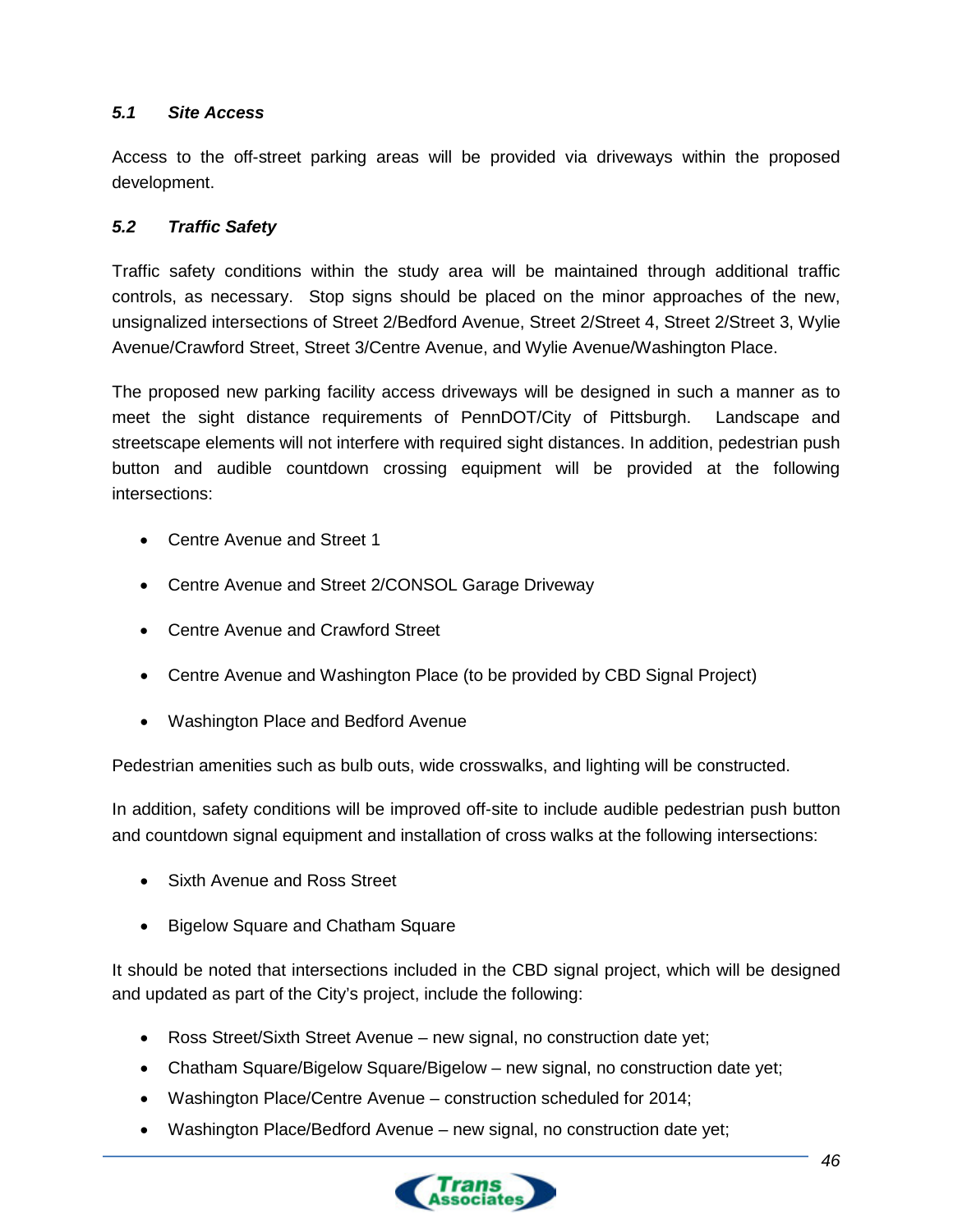- Bedford Avenue/HOV Lane/Street 1 new signal, no construction date yet;
- Bedford Avenue/Crawford new signal, no construction date yet; and
- Centre Avenue/Crawford new signal, no construction date yet.

Off-site improvements are presented on Figure 25.

### <span id="page-53-0"></span>*5.3 Traffic Signals*

The traffic signals have been previously described in Section 3.3.1.1.

Traffic signal warrant criteria were evaluated at all unsignalized study intersections for all conditions in accordance with criteria outlined in PENNDOT Publication 212 and the MUTCD:

Based upon the signal warrant analyses, Warrant 3 (Peak Hour Volume) was met for only the new intersection of Centre Avenue and Street 1.

Copies of the traffic signal warrant analysis are provided in Appendix M.

# <span id="page-53-1"></span>*5.4 Site Circulation and Parking*

### <span id="page-53-2"></span>*5.4.1 Automobiles*

See Section 5.1 of this report and Figure 2 for details.

# <span id="page-53-3"></span>*5.4.2 Loading Vehicles*

There is a loading area for CONSOL Energy Center on the south side of Centre Avenue.as shown in Figure 30.

### <span id="page-53-4"></span>*5.4.3 Emergency Vehicles*

Emergency (fire, paramedics, etc.) vehicles will have multiple access points to the site via the surrounding roadways.

### <span id="page-53-5"></span>*5.4.4 Public Transit*

Street 1 and Street 2 will be designed in such a manner to accommodate Port Authority buses. Bus stop/shelter locations will be the subject of continuing coordination with PAAC.

# <span id="page-53-6"></span>*5.5 Sight Distance Evaluation*

Not applicable.

### <span id="page-53-7"></span>*5.6 Queuing Analysis*

Queuing analyses were performed using *Synchro Traffic Signal Coordination Software*,

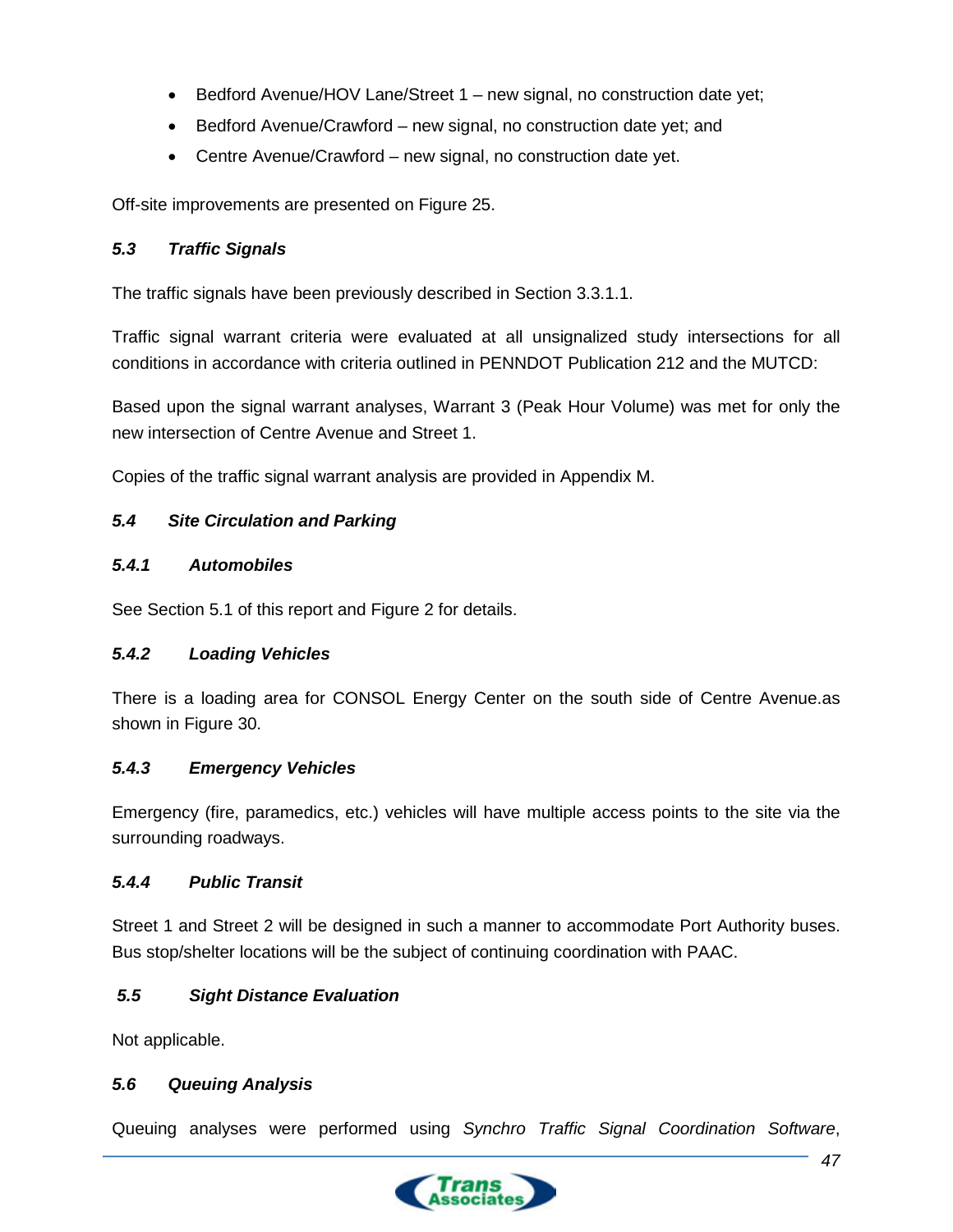*Version 8* to determine queuing at the study intersections. Based on the analysis, there are no significant increases in queue length under the combined conditions. The 95<sup>th</sup> percentile queue lengths are summarized in Table 4 for both the A.M. and P.M. peak hour.

For dense urban conditions, TA believes that queuing analyses are a better representation of the traffic flow rather than level of service designations. Therefore, Trans Associates calculated the 95<sup>th</sup> percentile queue lengths for the study intersections under the 2011 Existing, 2022 Base (without Illustrative Master Plan components), and 2022 combined (with Illustrative Master Plan components) conditions. Analyses were performed using the methodologies published in the *Highway Capacity Manual 2000*, by the Transportation Research Board using Synchro, Version 8 traffic analysis and simulation software.

Based on the results of the analysis, with the proposed mitigation measures in place, the study intersections are projected to have  $95<sup>th</sup>$  percentile queue lengths that are similar to or better than the projected 2022 base conditions. Therefore, Trans Associates believes that with the implementation of the Illustrative Master Plan components and implementation of the recommended mitigation measures, there will be no significant degradation of traffic flow throughout the study area roadway network.

It should be noted that, the results of the queuing analysis indicate that the traffic generated by the proposed Illustrative Master Plan development appears to represent the maximum traffic volumes that can be accommodated within the roadway network, with mitigation measures as described in Section 4.4.3. Enhancements to the transportation network related to implementation of the MOVEPGH study recommendations could serve to reduce traffic volumes and improve congestion within the study area.

The calculated 95<sup>th</sup> percentile queue lengths are presented in Table 4 for both the A.M. and P.M. peak hour. In addition the  $95<sup>th</sup>$  percentile queue lengths are graphically presented in Figure 26 for the AM peak hour and Figure 27 for the PM peak hour. Detailed Synchro queuing calculation printouts are presented in Appendix N to this report.

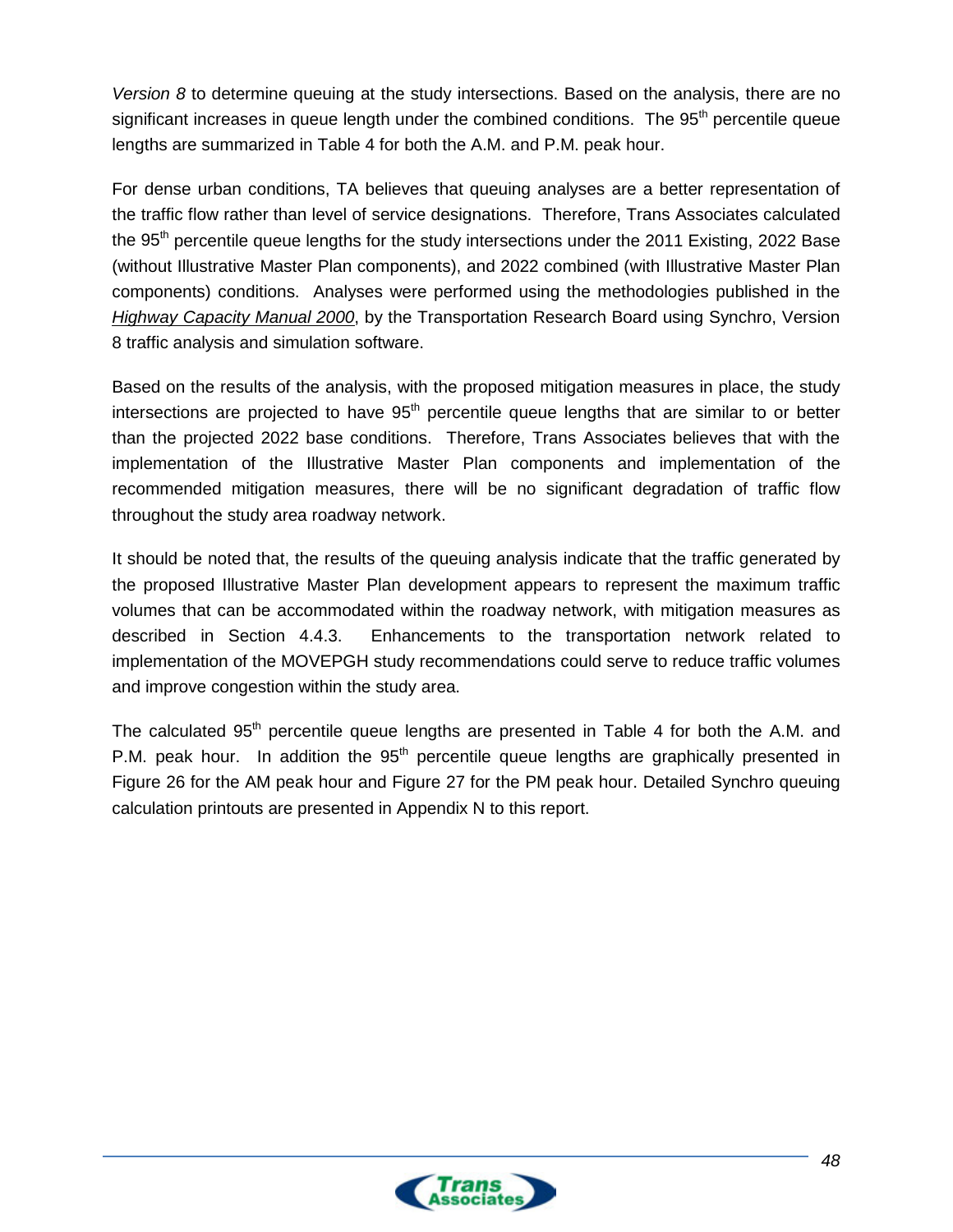<span id="page-55-0"></span>**6.0 IMPROVEMENT ANALYSIS**

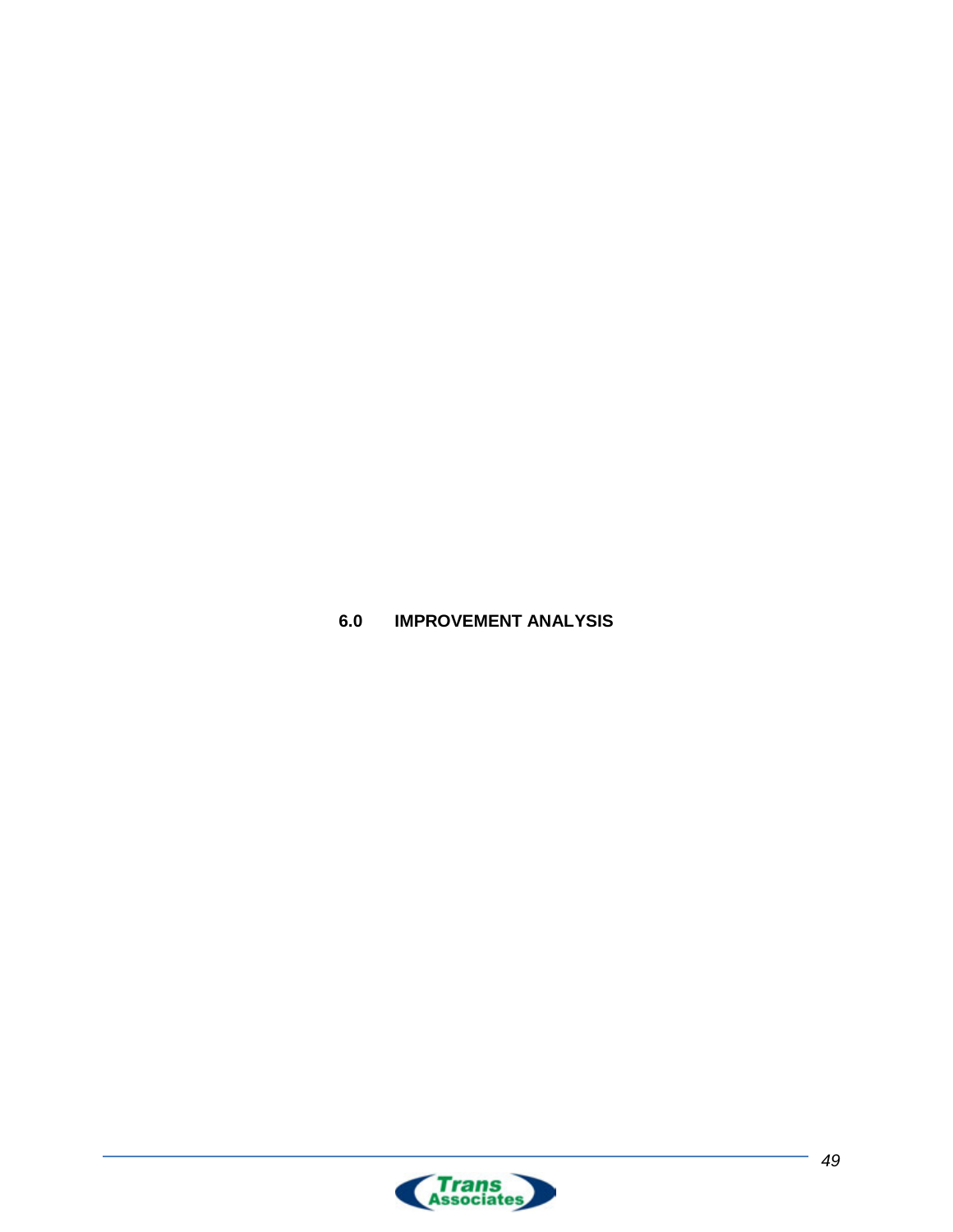# <span id="page-56-0"></span>*6.1 Improvements to Accommodate Base Traffic and Site Traffic*

See Section 4.4.3.

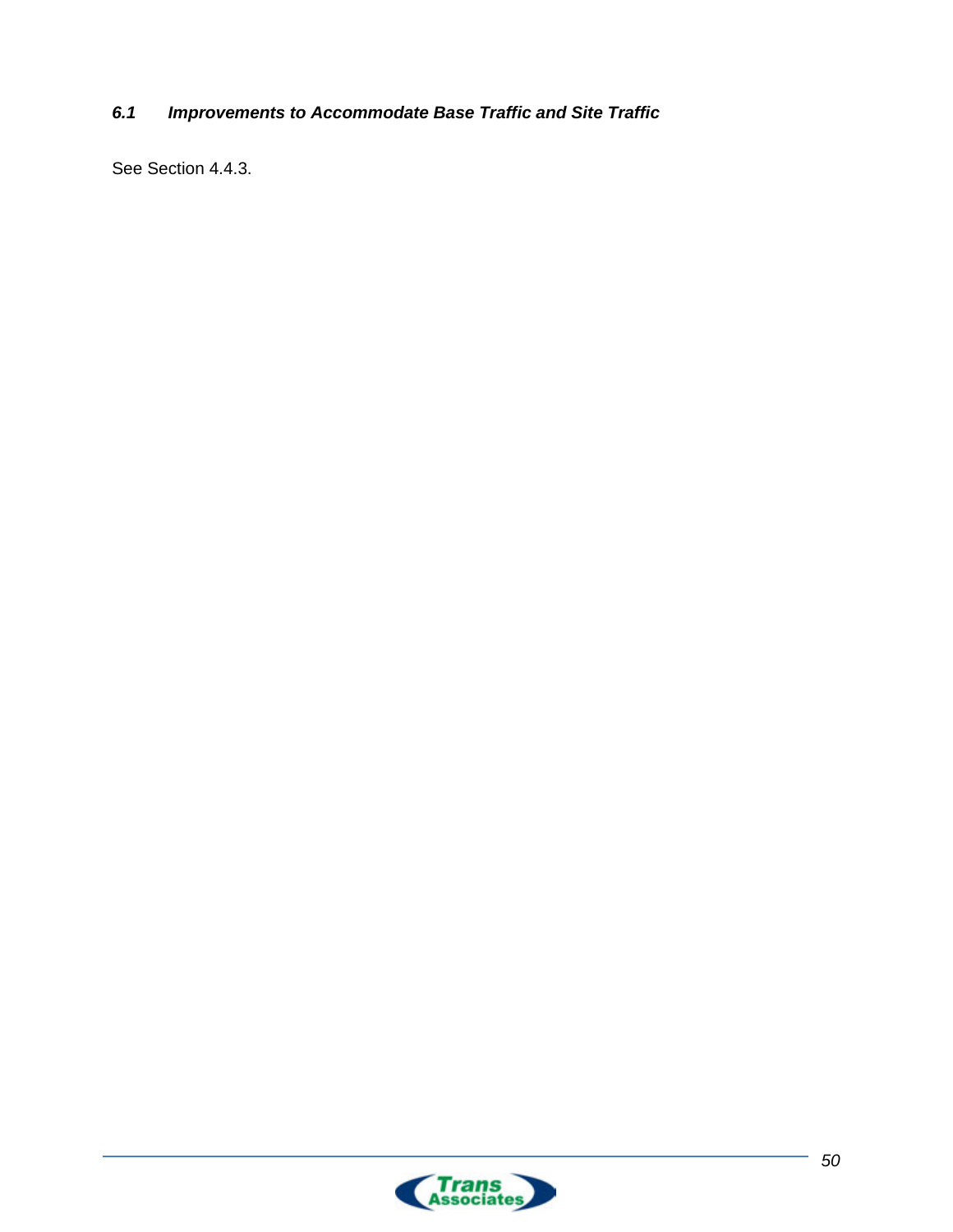**7.0 FINDINGS**

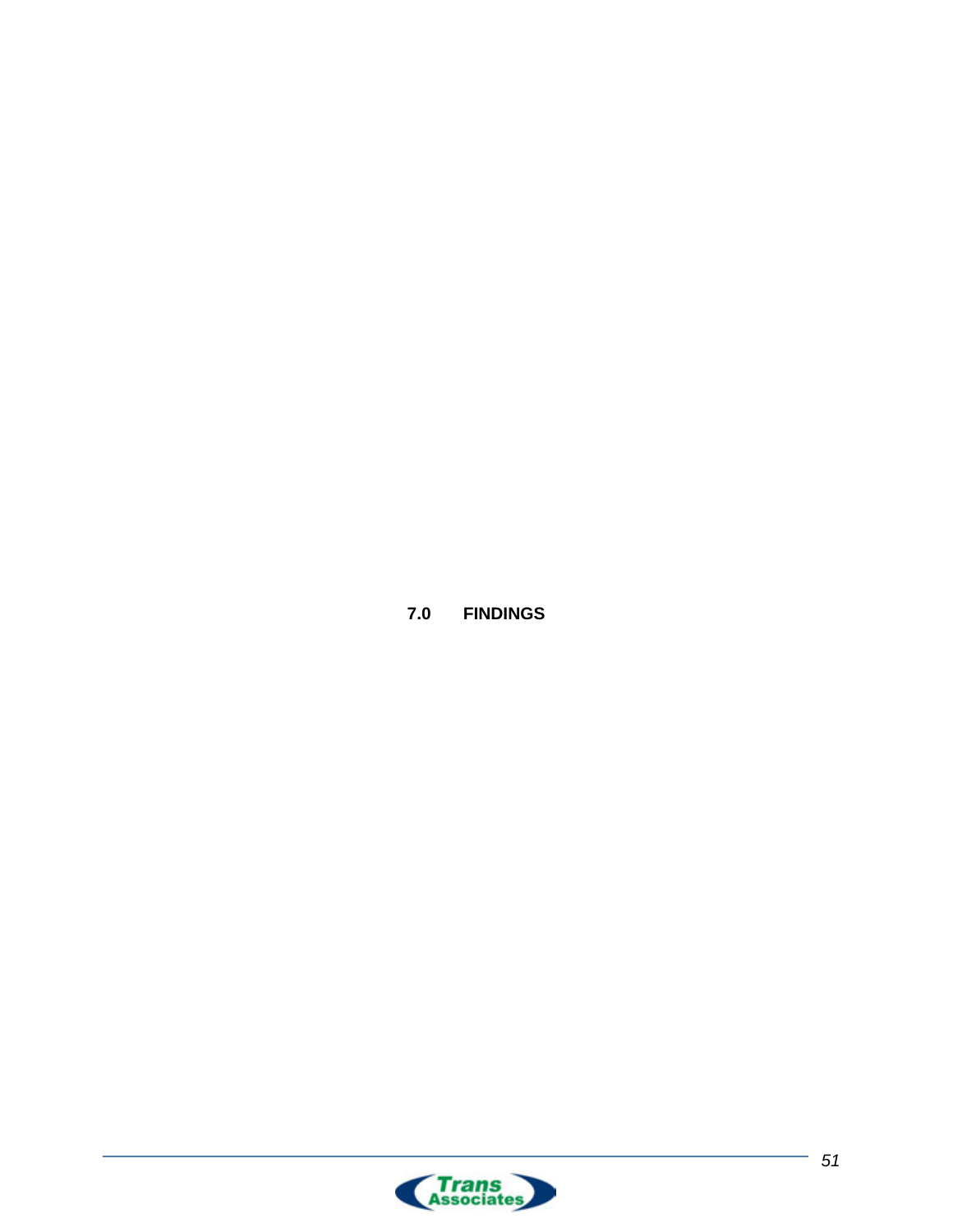# <span id="page-58-0"></span>*7.1 Site Accessibility*

See Section 5.1.

### <span id="page-58-1"></span>*7.2 Traffic Impacts*

See Section 4.2, 4.3 and 5.2.

# <span id="page-58-2"></span>*7.3 Need for Improvements*

See Section 4.4.3.

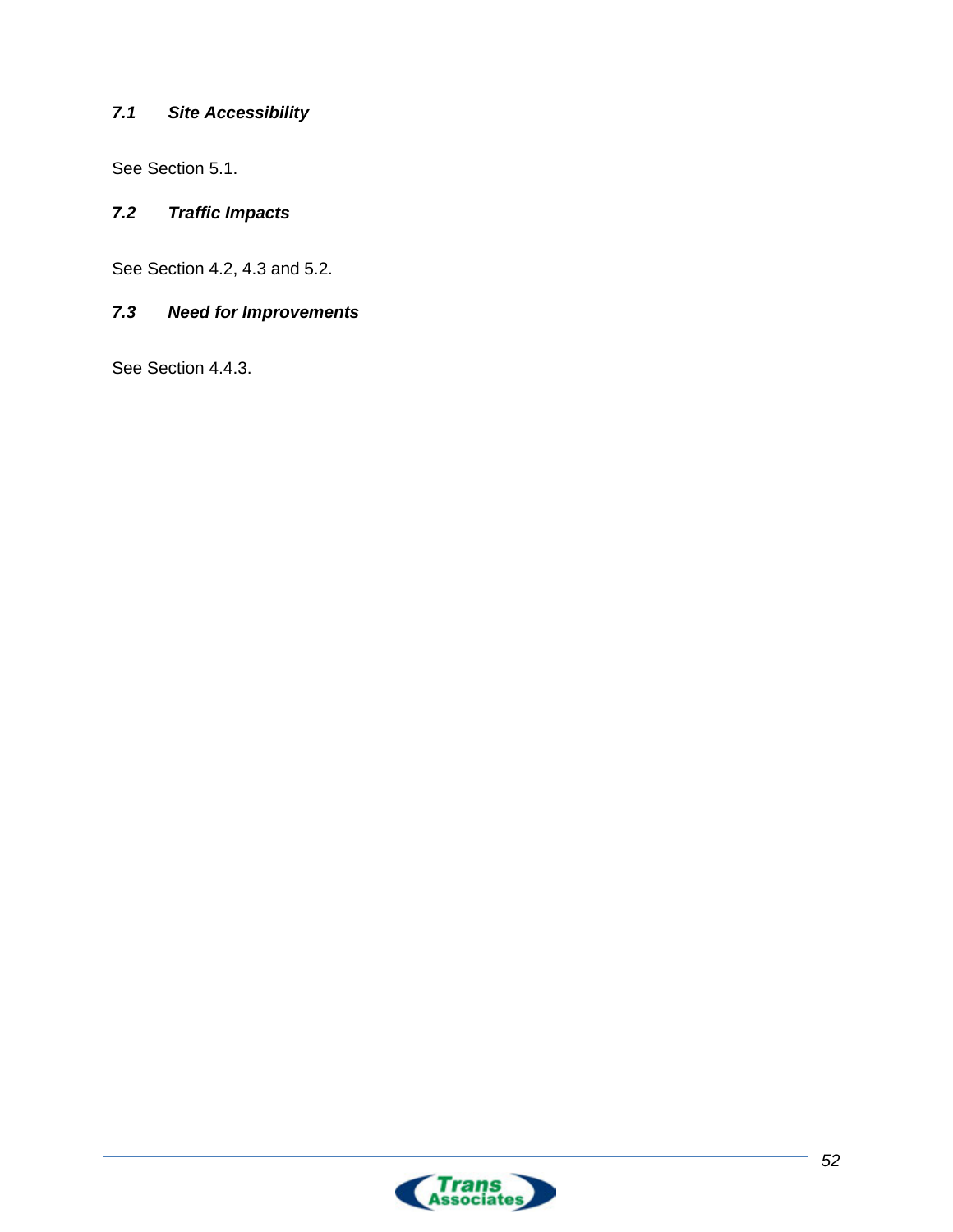<span id="page-59-0"></span>

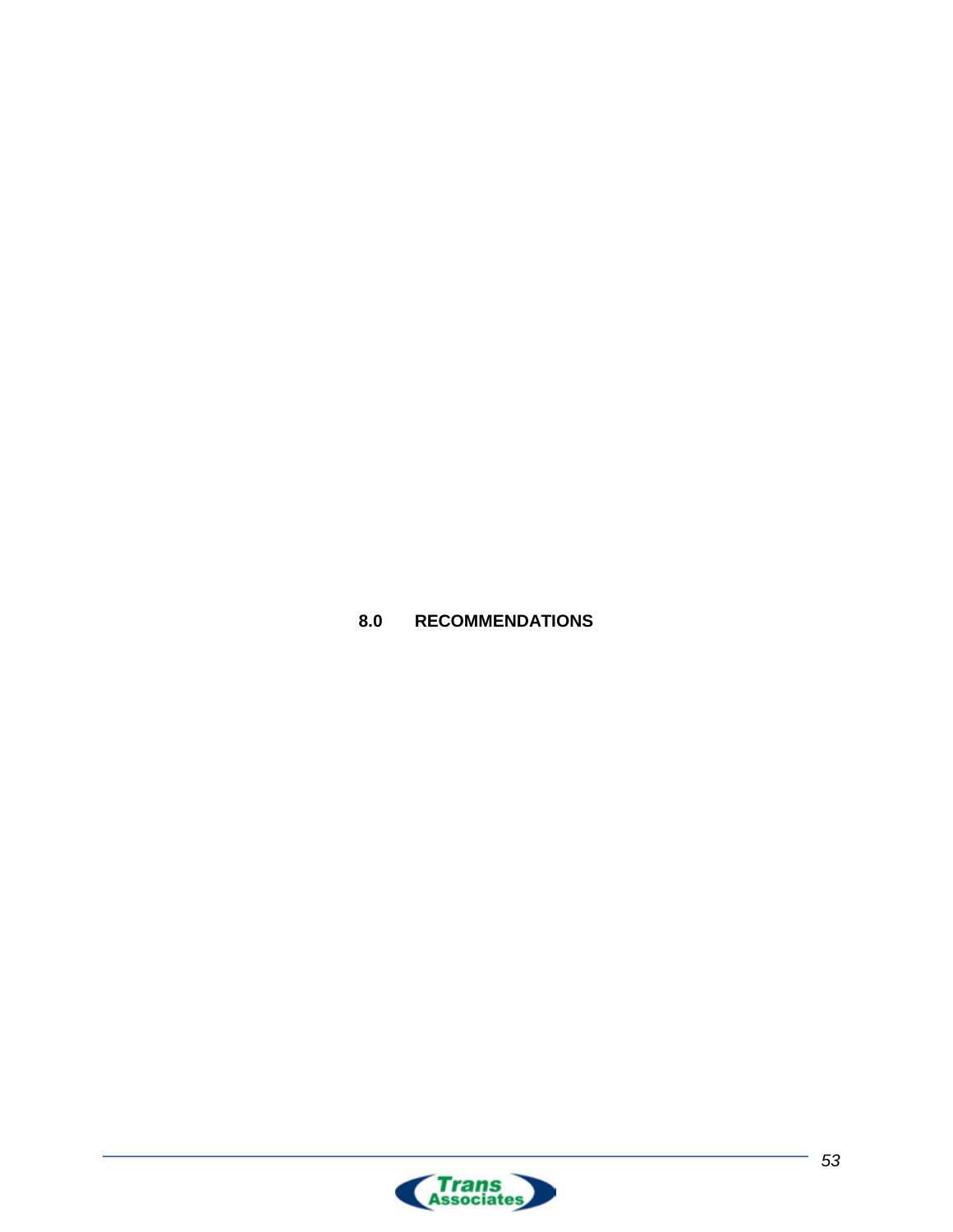### <span id="page-60-0"></span>*8.1 Site Access/Circulation Plan*

See Section 5.4.

#### <span id="page-60-1"></span>*8.2 Roadway Improvements*

See Section 4.4.3.

### <span id="page-60-2"></span>*8.3 Transportation Systems Management (TSM) Actions*

Not applicable.

### <span id="page-60-3"></span>*8.4 Traffic Operations Plan*

Not applicable.

### <span id="page-60-4"></span>*8.5 Truck Loading Management Plan*

Not required.

### <span id="page-60-5"></span>*8.6 Construction Management Plan*

Not required.

### <span id="page-60-6"></span>*8.7 Parking Management Plan*

Shared parking is an important concept in the site plan development. As part of the shared parking plan, 355 unassigned off-street parking spaces, of the total 2,457 non-CONSOL Garage off-street parking spaces, will be available site-wide, and 814 unassigned off-street parking spaces, of the total 2,457 off-street parking spaces, will be available during evenings and weekends for events.

Off-street parking is to be controlled by parking equipment that will include magnetic card gates and parking ticketing equipment in various locations.

On-street parking will utilize parking control apparatuses. An estimated total of approximately 30 parking apparatuses will be needed for the on-street parking spaces. The on-street parking locations are presented graphically in Figure 12.

On-street parking duration from 8:00 A.M. to 6:00 P.M. is intended to be restricted to a maximum of two (2) hours' duration. The parking equipment will be capable of adjustment to restriction periods and durations by the Parking Authority if City Council enacts changes.

On-street parking controls will be implemented immediately after on-site streets are built.

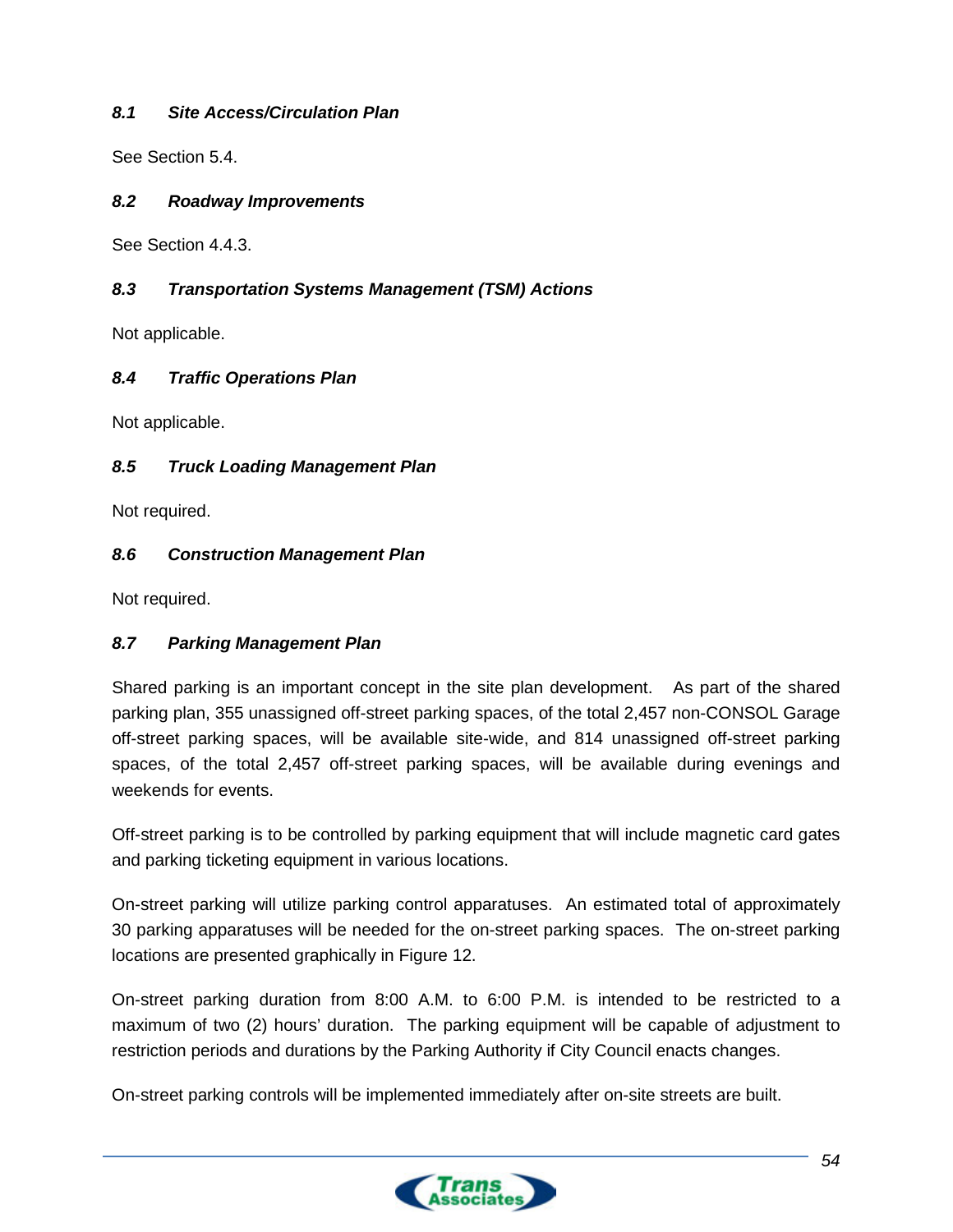### <span id="page-61-0"></span>*8.8 Event Management Plan*

An event management plan was developed for CONSOL Energy Center for police control of intersections and parking restrictions. Details of this plan are provided in Appendix O.

In addition on-street parking will be prohibited before, during, and after event as follows:

- On the east side of Street 1 between Centre Avenue and Bedford Avenue in order to provide two continuous northbound lanes exiting the area;
- On the west side of Street 1 between Bedford Avenue and Wylie Avenue in order to provide two continuous southbound lanes on Street 1
- On both sides of Street 2 between Centre Avenue and Bedford Avenue in order to provide two continuous lanes in both directions along Street 2;
- On the south side of Bedford Avenue between Street 1 and Street 2;
- On the north side of Centre Avenue between Street 3 and Street 1; and
- On the north side of Bedford Avenue between Street 1 and Crawford Street.

The event plan is presented on Figure 31A and Figure 31B. Event parking locations are presented on Figure 32.

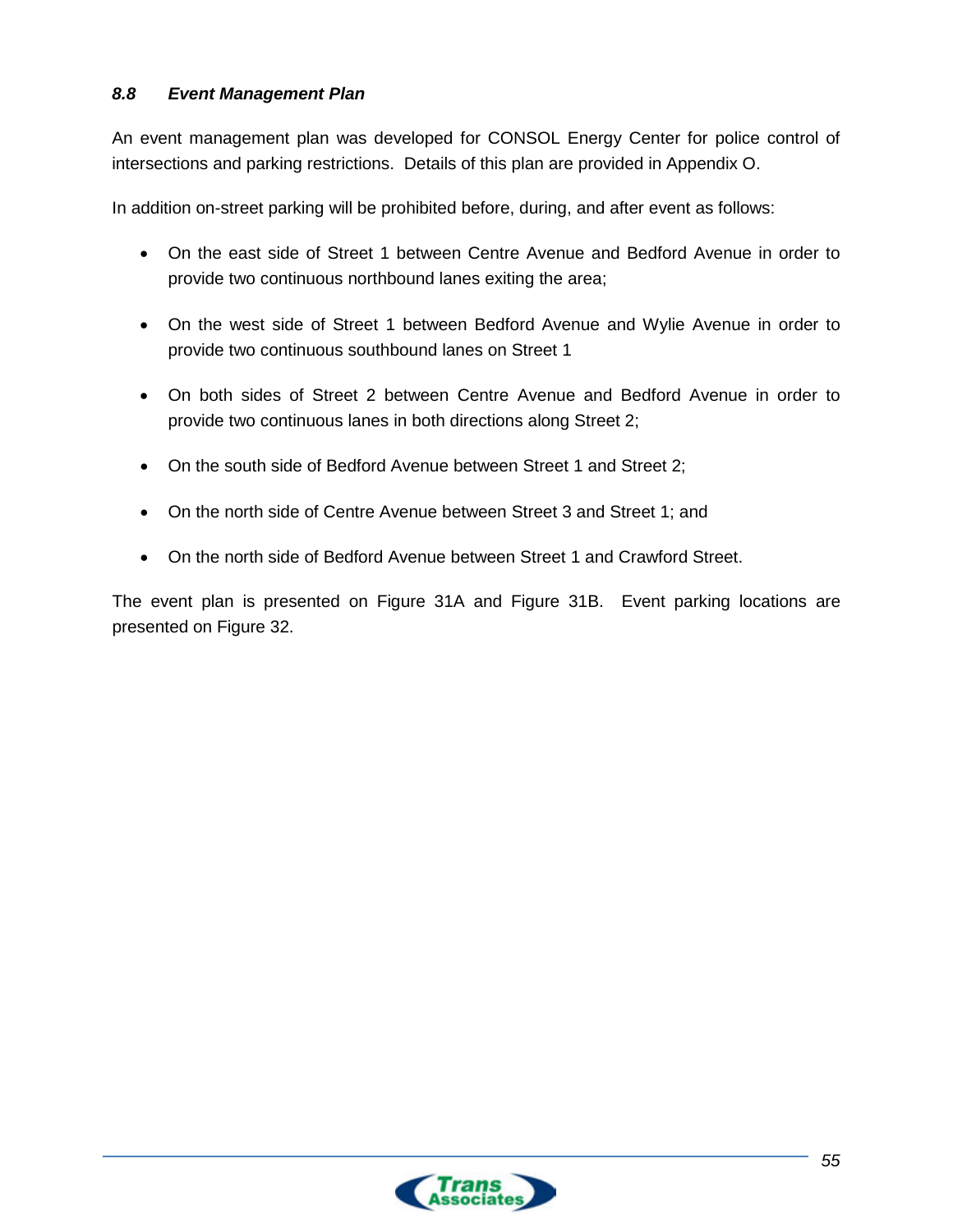

<span id="page-62-0"></span>**9.0 CONCLUSIONS**